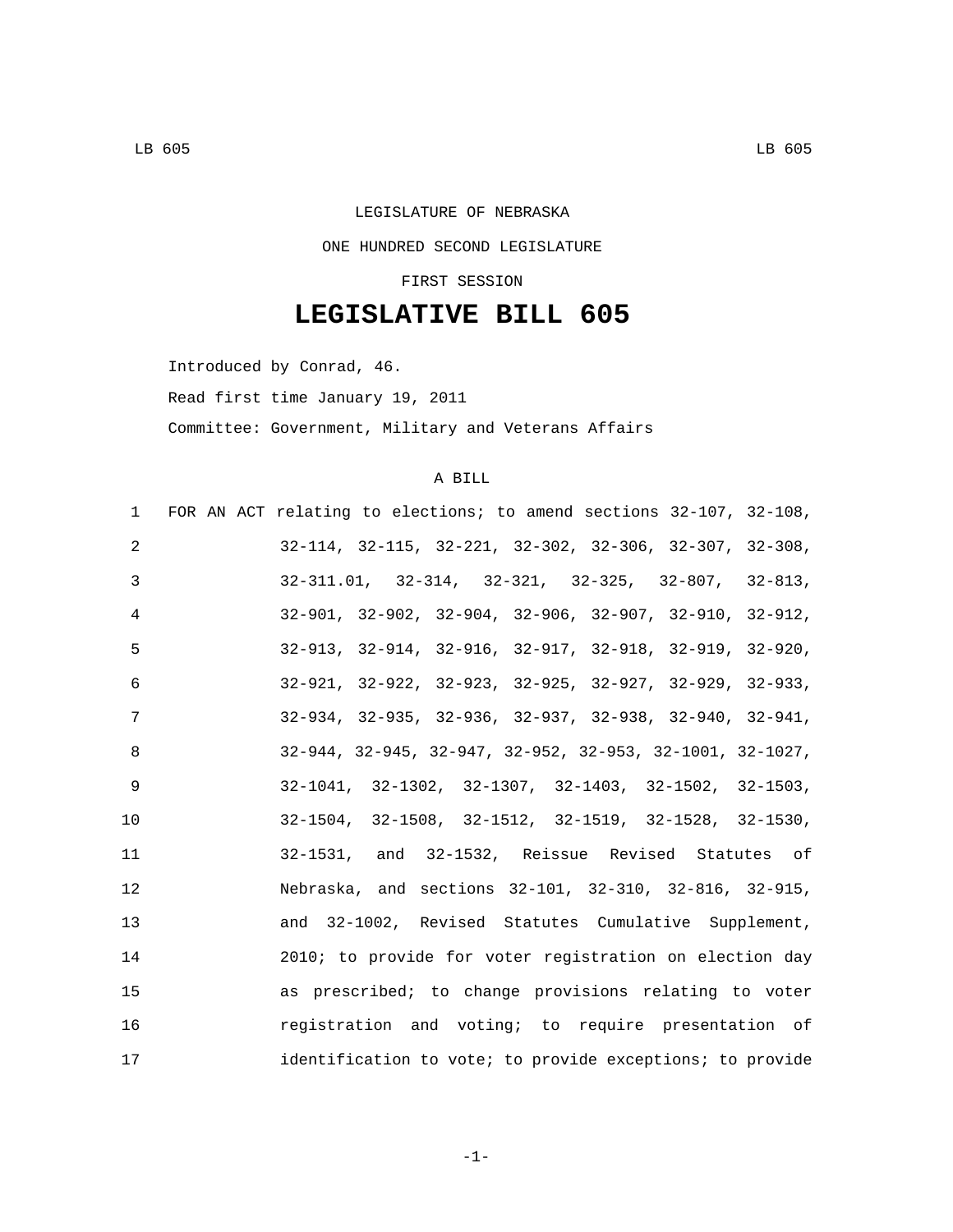| $\mathbf{1}$   | for provisional ballots; to change requirements for       |
|----------------|-----------------------------------------------------------|
| 2              | identification for certain first-time voters;<br>to to    |
| 3              | harmonize provisions; to repeal the original sections;    |
| $\overline{4}$ | and to outright repeal section 32-318.01, Reissue Revised |
| -5             | Statutes of Nebraska.                                     |
|                | 6 Be it enacted by the people of the State of Nebraska,   |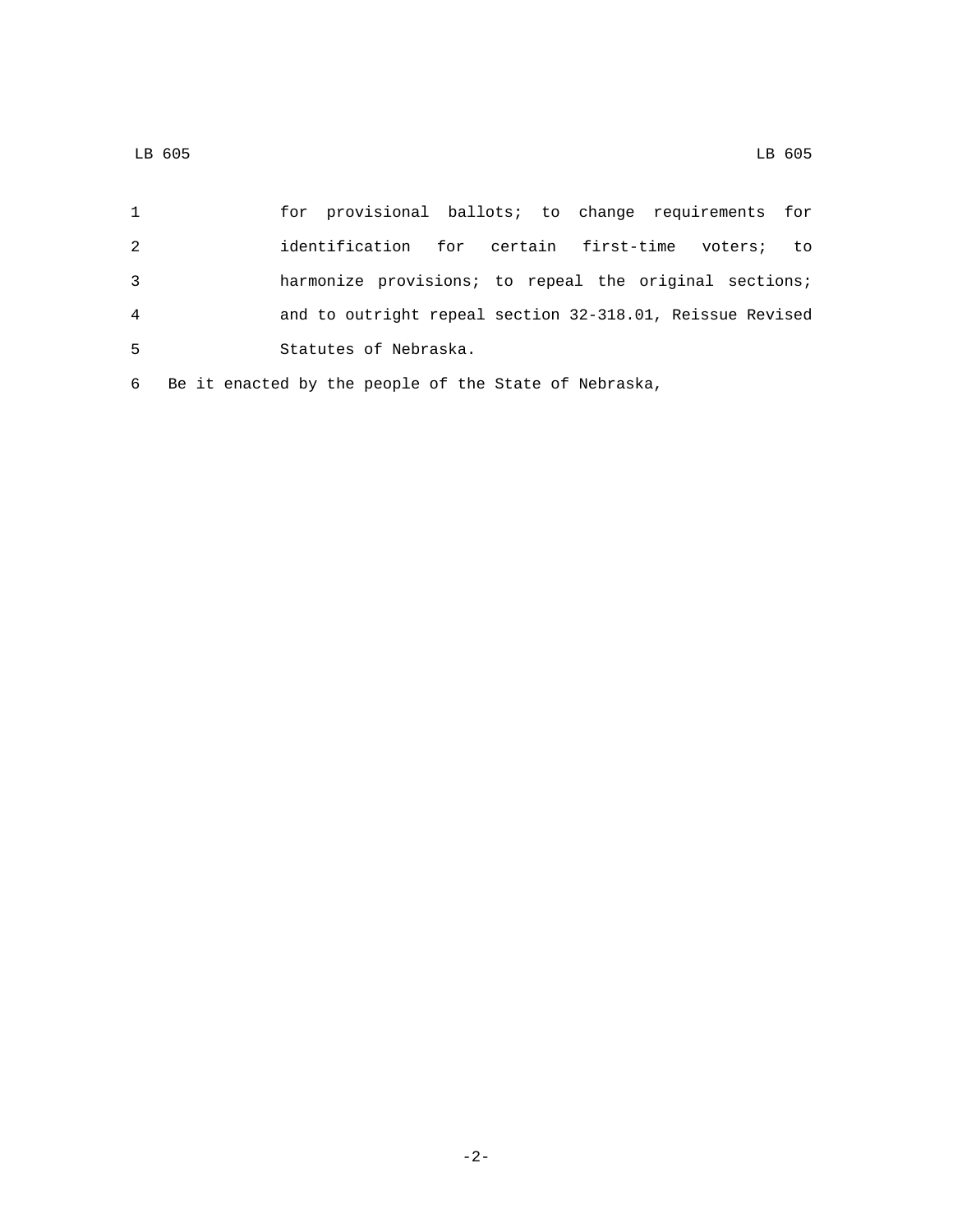1 Section 1. Section 32-101, Revised Statutes Cumulative 2 Supplement, 2010, is amended to read: 3 32-101 Sections 32-101 to 32-1551 and sections 14 and 30 4 of this act shall be known and may be cited as the Election Act. 5 Sec. 2. Section 32-107, Reissue Revised Statutes of 6 Nebraska, is amended to read: 7 32-107 District shall mean a subdivision of the state or 8 of a county, city, village, or other political subdivision in which 9 all registered voters electors residing within the district are 10 entitled to participate in the election of any one or more candidates 11 or in the determination by election of any question or proposition. 12 Sec. 3. Section 32-108, Reissue Revised Statutes of 13 Nebraska, is amended to read: 14 32-108 Election shall mean any statewide or local 15 primary, special, joint, or general election at which registered 16 voters electors of the state or the political subdivision holding the 17 election by ballot choose public officials or decide any questions 18 and propositions lawfully submitted to them. 19 Sec. 4. Section 32-114, Reissue Revised Statutes of 20 Nebraska, is amended to read: 21 32-114 Precinct shall mean a defined area established by 22 in accordance with law within which all registered voters cast their 23 votes electors vote at one polling place. Precinct may include any 24 ward or other division of territory in any city or village when 25 created and designated by ordinance for election purposes.

-3-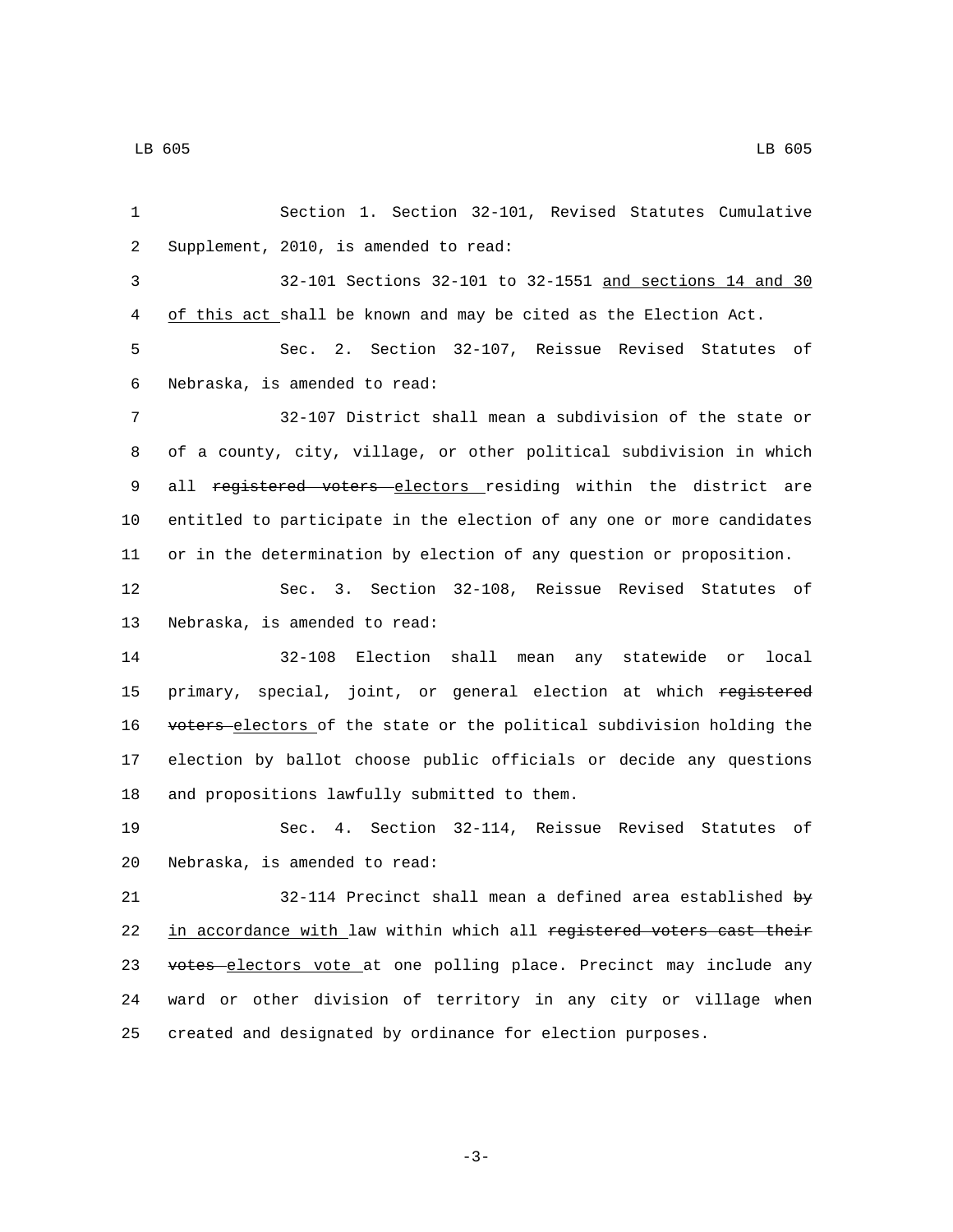Sec. 5. Section 32-115, Reissue Revised Statutes of 2 Nebraska, is amended to read:

 32-115 Registered voter shall mean an elector who has a 4 valid voter registration record on file with in the voter 5 registration register prepared by the election commissioner or county 6 clerk in the county of his or her residence.

 Sec. 6. Section 32-221, Reissue Revised Statutes of 8 Nebraska, is amended to read:

 32-221 (1) The election commissioner shall appoint precinct and district inspectors, judges of election, and clerks of 11 election to assist the election commissioner in registering voters 12 and conducting elections on election day. In counties with a population of less than three hundred thousand inhabitants, judges and clerks of election and inspectors shall be appointed at least thirty days prior to the statewide primary election, shall hold office for terms of two years or until their successors are appointed and qualified for the next statewide primary election, and shall serve at all elections in the county during their terms of office. In counties with a population of three hundred thousand or more inhabitants, judges and clerks of election shall be appointed at least thirty days prior to the first election for which appointments are necessary and shall serve for at least four elections.

 (2) Judges and clerks of election may be selected at random from a cross section of the population of the county. All qualified citizens shall have the opportunity to be considered for

LB 605 LB 605

-4-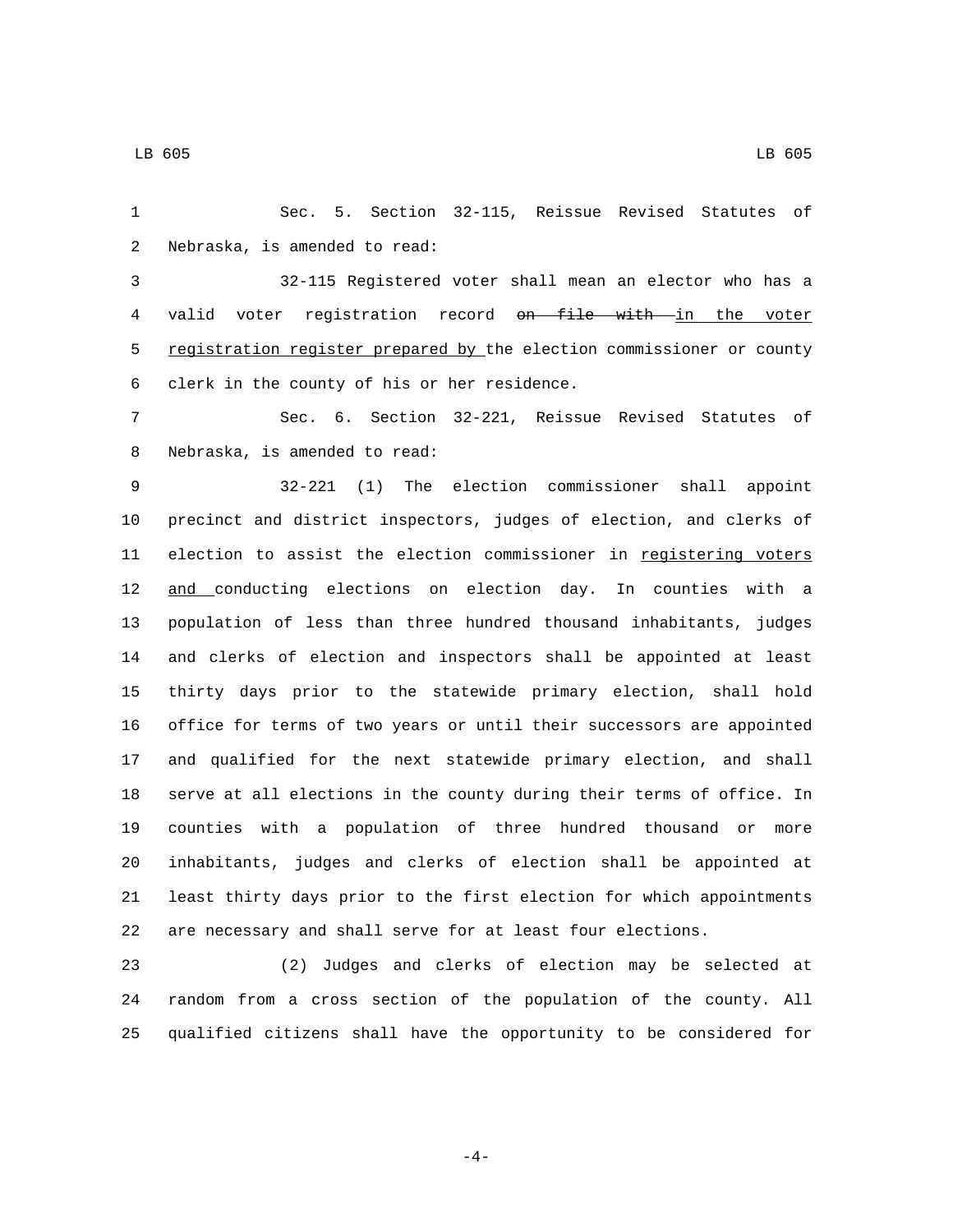service. All qualified citizens shall fulfill their obligation to serve as judges or clerks of election as prescribed by the election commissioner. No citizen shall be excluded from service as a result of discrimination based upon race, color, religion, sex, national origin, or economic status. No citizen shall be excluded from service unless excused by reason of ill health or other good and sufficient 7 reason.

 (3) All persons appointed shall be of good repute and character, be able to read and write the English language, and except as otherwise provided in subsection (5) of section 32-223, be registered voters in the county. No candidate at an election shall be appointed as a judge or clerk of election or inspector for such election other than a candidate for delegate to a county, state, or 14 national political party convention.

 (4) If a vacancy occurs in the office of judge or clerk of election or inspector, the election commissioner shall fill such vacancy in accordance with section 32-223. If any judge or clerk of election or inspector fails to appear at the hour appointed for the opening of the polls, the remaining officers shall notify the election commissioner, select a registered voter to serve in place of the absent officer if so directed by the election commissioner, and proceed to conduct the election. If the election commissioner finds that a judge or clerk of election or inspector does not possess all the qualifications prescribed in this section or if any judge or clerk of election or inspector is guilty of neglecting the duties of

-5-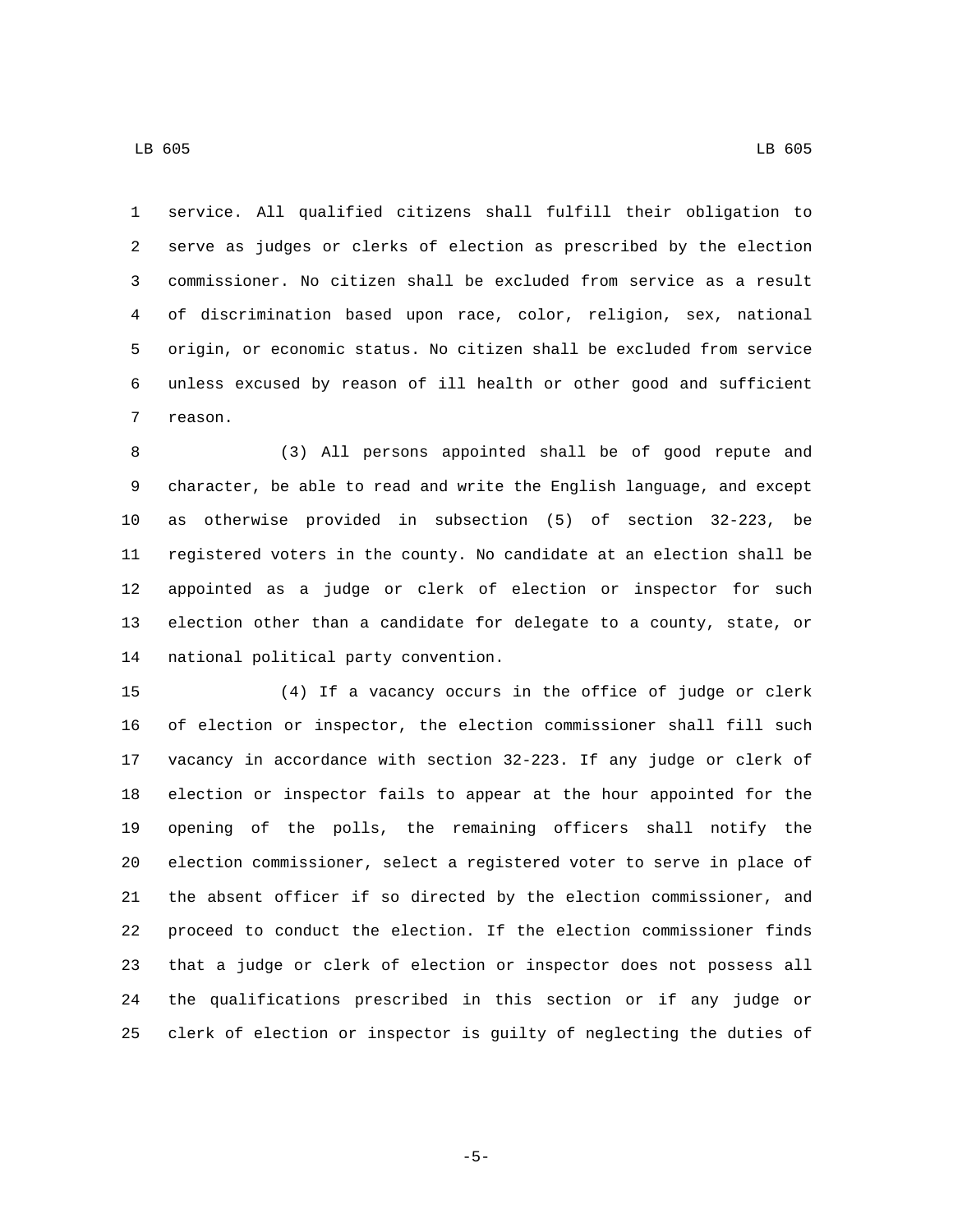the office or of any official misconduct, the election commissioner 2 shall remove the person and fill the vacancy.

 Sec. 7. Section 32-302, Reissue Revised Statutes of Nebraska, is amended to read:4

 32-302 The office of the election commissioner or county clerk shall remain open during the usual business days of the year for purposes of general registration and revision and for the transaction of the business of the office. Such registration and revision shall be carried on at all times during the regular business hours of the office of the election commissioner or county clerk 11 ending at 6 p.m. on the second Friday preceding any election and resuming on election day as provided in section 14 of this act. The election commissioner or county clerk may, during any of the seven 14 days immediately preceding the deadline for registration, second 15 Friday preceding any election, cause his or her office to be open at times in addition to the hours during which it is required by law to be open in order for electors to register to vote. The office of the election commissioner or county clerk shall be a designated voter registration agency for purposes of section 7 of the National Voter Registration Act of 1993, 42 U.S.C. 1973gg-5, as such section existed 21 on March 11, 2008.

 Sec. 8. Section 32-306, Reissue Revised Statutes of 23 Nebraska, is amended to read:

 32-306 Deputy registrars shall register voters in teams of at least two deputies, one of whom is not a member of the same

LB 605 LB 605

-6-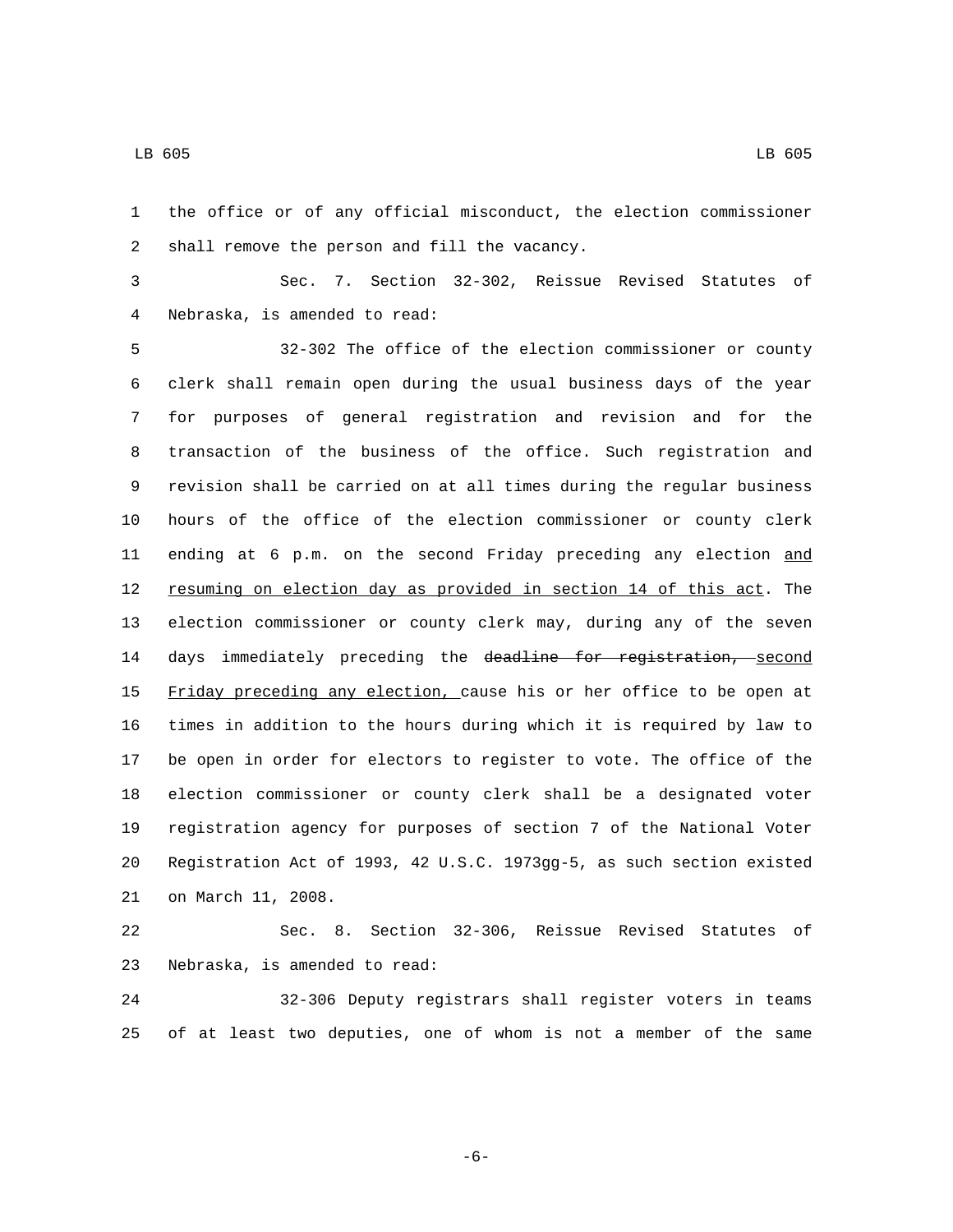political party as the other or others. The deputy registrars shall return the completed registration applications to the office of the election commissioner or county clerk of the county in which the registrations are to be effective no later than the end of the next business day after the registrations are taken. The election commissioner or county clerk shall mail an acknowledgment of registration at least five days prior to the next election to each person registered by a deputy registrar. Deputy registrars shall not register voters after 6 p.m. on the third Friday preceding any election. A registration application received after the deadline shall not be processed by the election commissioner or county clerk until after the election and shall be invalid if the elector 13 registers to vote on election day. This section shall not apply to registration done by the employees of the election commissioner or 15 county clerk.

 Sec. 9. Section 32-307, Reissue Revised Statutes of 17 Nebraska, is amended to read:

 32-307 No materials advocating or advertising any political issue, candidate, or party shall be displayed or distributed within fifty feet of any voter registration site. No alcohol shall be served within fifty feet of any voter registration site. The registration procedure shall be conducted in a neutral manner and shall not be connected with anything unrelated to the object of registering electors except as otherwise provided in sections 32-308 to 32-310 and section 14 of this act.

-7-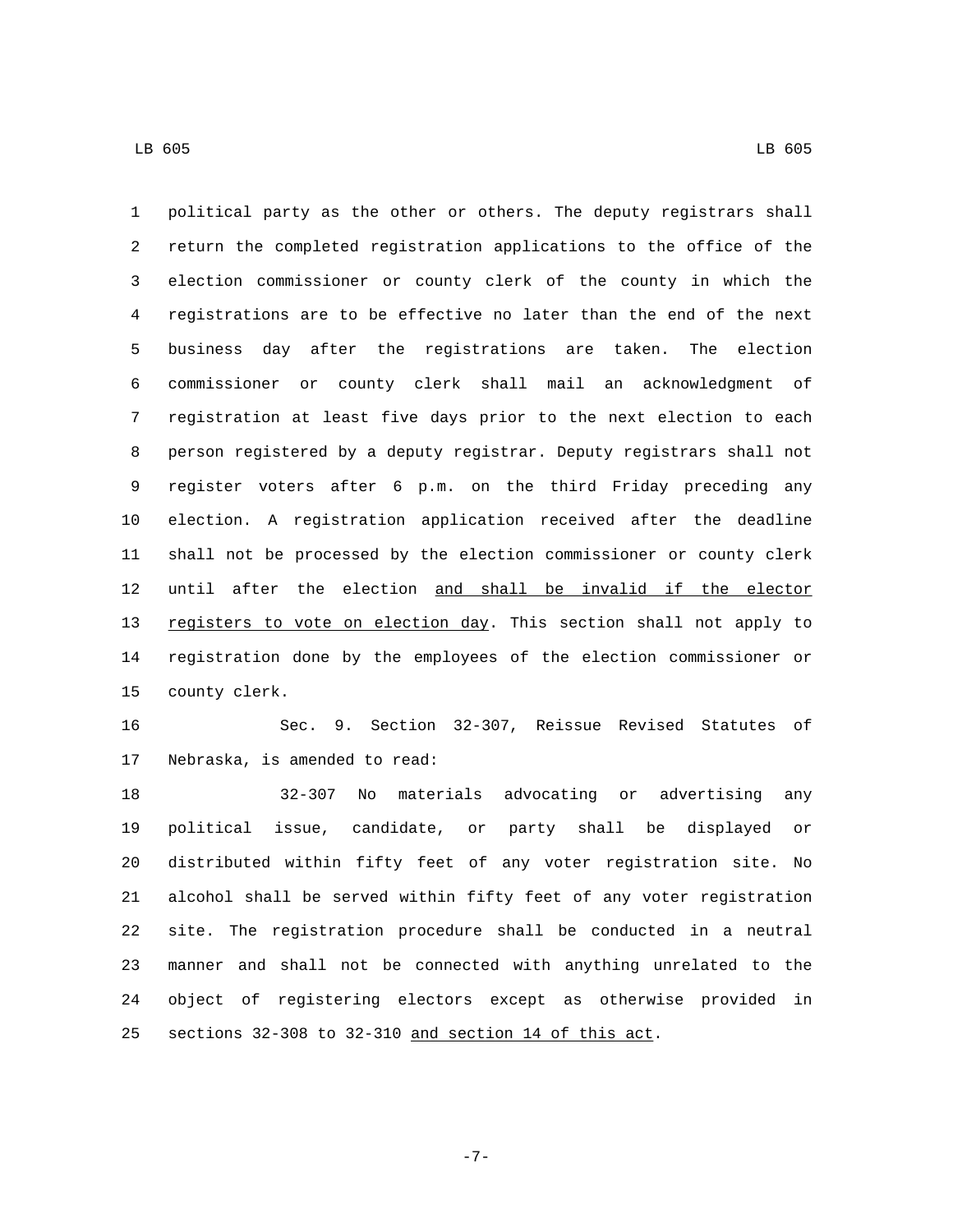Sec. 10. Section 32-308, Reissue Revised Statutes of 2 Nebraska, is amended to read:

 32-308 (1) The Secretary of State and the Director of Motor Vehicles shall enter into an agreement to match information in the computerized statewide voter registration list with information in the data base of the Department of Motor Vehicles to the extent required to enable each such official to verify the accuracy of the information provided on applications for voter registration. The Director of Motor Vehicles shall enter into an agreement with the 10 Commissioner of Social Security under section  $205(r)(8)$  of the federal Social Security Act, 42 U.S.C. 405(r)(8), as such section existed on April 17, 2003, for purposes of the Election Act.

 (2) The Department of Motor Vehicles, with the assistance of the Secretary of State, shall prescribe a voter registration application which may be used to register to vote or change his or her address for voting purposes at the same time an elector applies for an original or renewal motor vehicle operator's license, an original or renewal state identification card, or a replacement or duplicate thereof. The voter registration application shall contain the information required pursuant to section 32-312 and shall be designed so that it does not require the duplication of information in the application for the motor vehicle operator's license or state identification card, except that it may require a second signature of the applicant. The department and the Secretary of State shall make the voter registration application available to the county treasurer,

-8-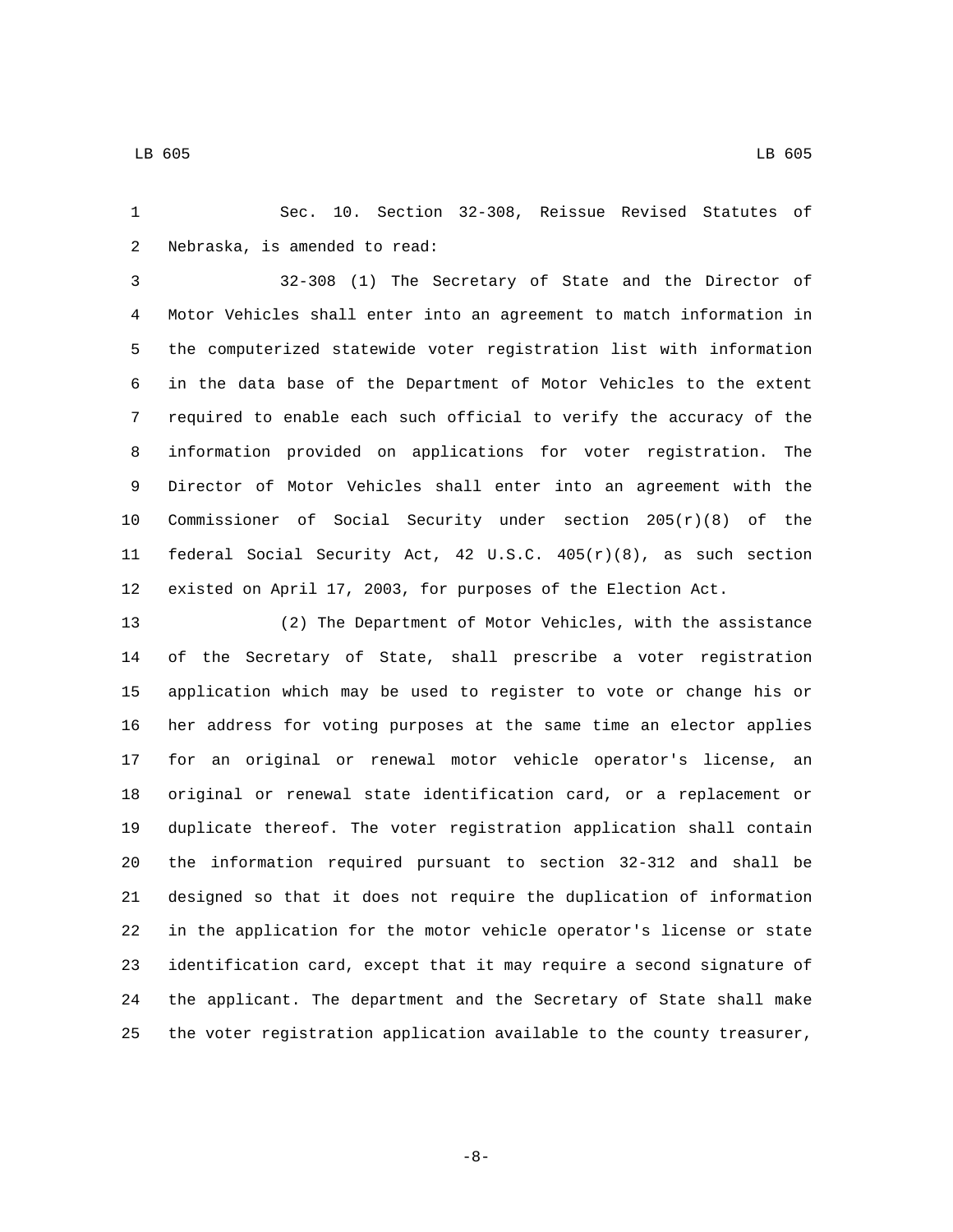the license examiners of the department, and any other person who issues operators' licenses or state identification cards. The application shall be completed at the office of the county treasurer or department by the close of business on the third Friday preceding any election to be registered to vote at such election. A registration application received by the county treasurer or 7 department after the deadline third Friday preceding an election shall not be processed by the election commissioner or county clerk until after the election and shall be invalid if the elector 10 registers to vote on election day.

 (3) State agency personnel and county treasurers involved in the voter registration process pursuant to this section and section 32-309 shall not be considered deputy registrars or agents or employees of the election commissioner or county clerk.

 Sec. 11. Section 32-310, Revised Statutes Cumulative 16 Supplement, 2010, is amended to read:

 32-310 (1) The State Department of Education and the Department of Health and Human Services shall provide the opportunity to register to vote at the time of application, review, or change of address for the following programs, as applicable: (a) The Supplemental Nutrition Assistance Program; (b) the medicaid program; (c) the WIC program as defined in section 71-2225; (d) the aid to dependent children program; (e) the vocational rehabilitation program; and (f) any other public assistance program or program primarily for the purpose of providing services to persons with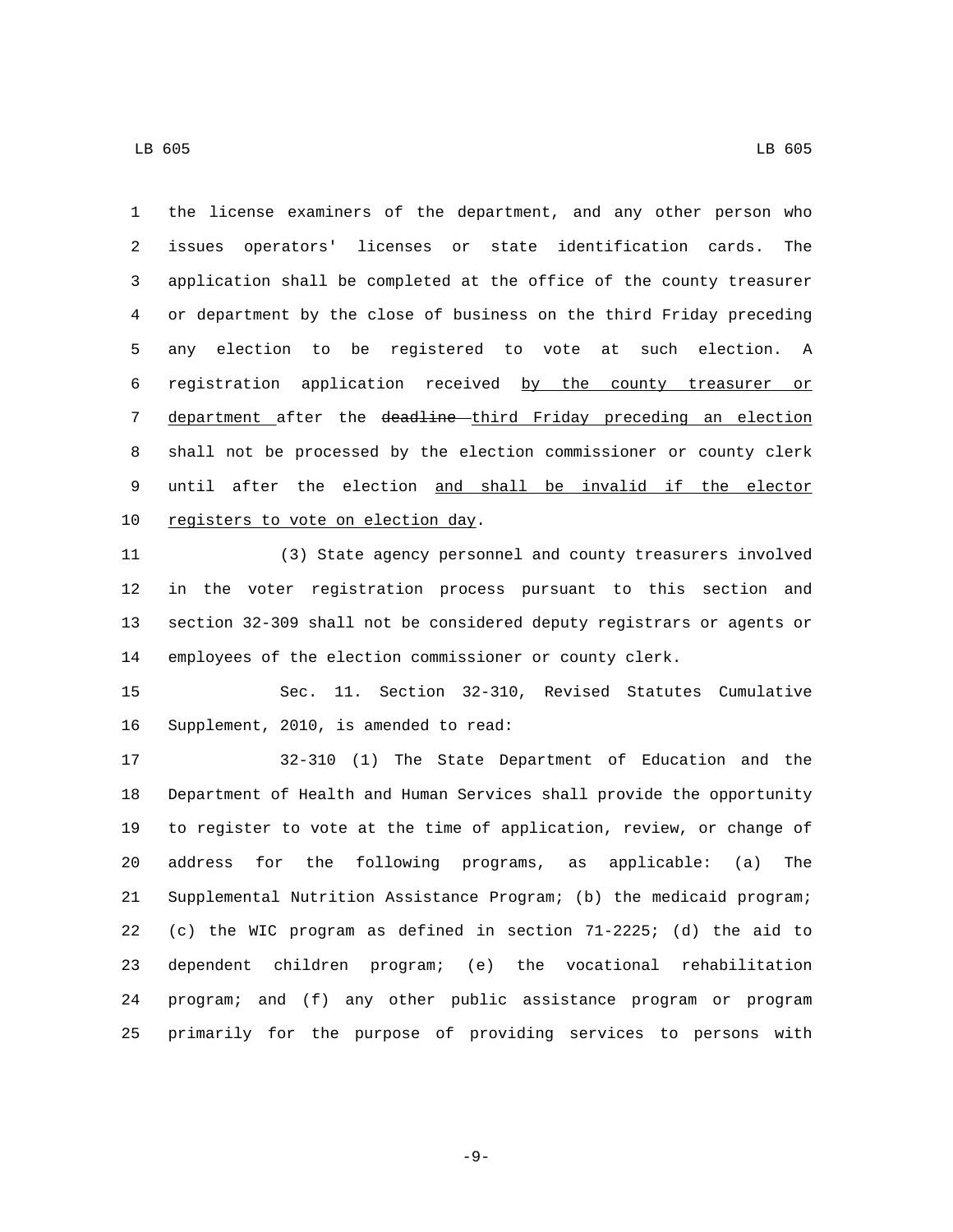disabilities. If the application, review, or change of address is accomplished through an agent or contractor of the department, the agent or contractor shall provide the opportunity to register to vote. Any information on whether an applicant registers or declines to register and the agency at which he or she registers shall be confidential and shall only be used for voter registration purposes.

 (2) The department, agent, or contractor shall make the mail-in registration application described in section 32-320 available at the time of application, review, or change of address and shall provide assistance, if necessary, to the applicant in completing the application to register to vote. The department shall retain records indicating whether an applicant accepted or declined 13 the opportunity to register to vote.

 (3) Department personnel, agents, and contractors involved in the voter registration process pursuant to this section shall not be considered deputy registrars or agents or employees of 17 the election commissioner or county clerk.

 (4) The applicant may return the completed voter registration application to the department, agent, or contractor or may personally mail or deliver the application to the election commissioner or county clerk as provided in section 32-321. If the applicant returns the completed application to the department, agent, or contractor, the department, agent, or contractor shall deliver the application to the election commissioner or county clerk of the county in which the office of the department, agent, or contractor is

 $-10-$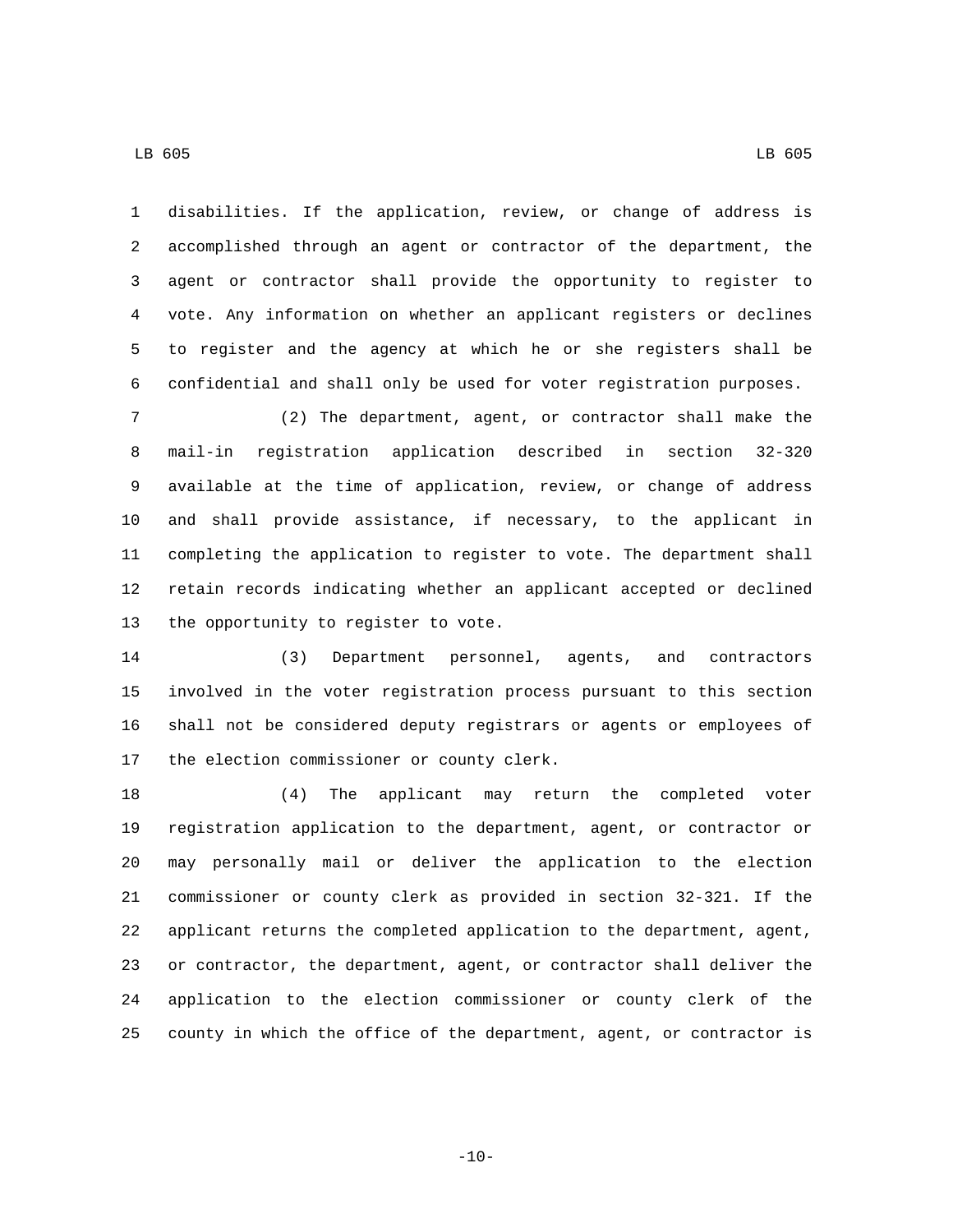located not later than ten days after receipt by the department, agent, or contractor, except that if the application is returned to the department, agent, or contractor within five days prior to the third Friday preceding any election, it shall be delivered not later than five days after the date it is returned. The election commissioner or county clerk shall, if necessary, forward the application to the election commissioner or county clerk of the county in which the applicant resides within such prescribed time limits. The application shall be completed and returned to the department, agency, or contractor by the close of business on the third Friday preceding any election to be registered to vote at such 12 election. A registration application received by the department, 13 agency, or contractor after the deadline third Friday preceding an election shall not be processed by the election commissioner or county clerk until after the election and shall be invalid if the 16 elector registers to vote on election day.

 (5) The departments shall adopt and promulgate rules and regulations to ensure compliance with this section.

 Sec. 12. Section 32-311.01, Reissue Revised Statutes of 20 Nebraska, is amended to read:

 32-311.01 (1) The Secretary of State shall prescribe and distribute a registration application which may be used statewide to register to vote and update voter registration records. An applicant may use the application to register to vote or to update his or her voter registration record with changes in his or her personal

-11-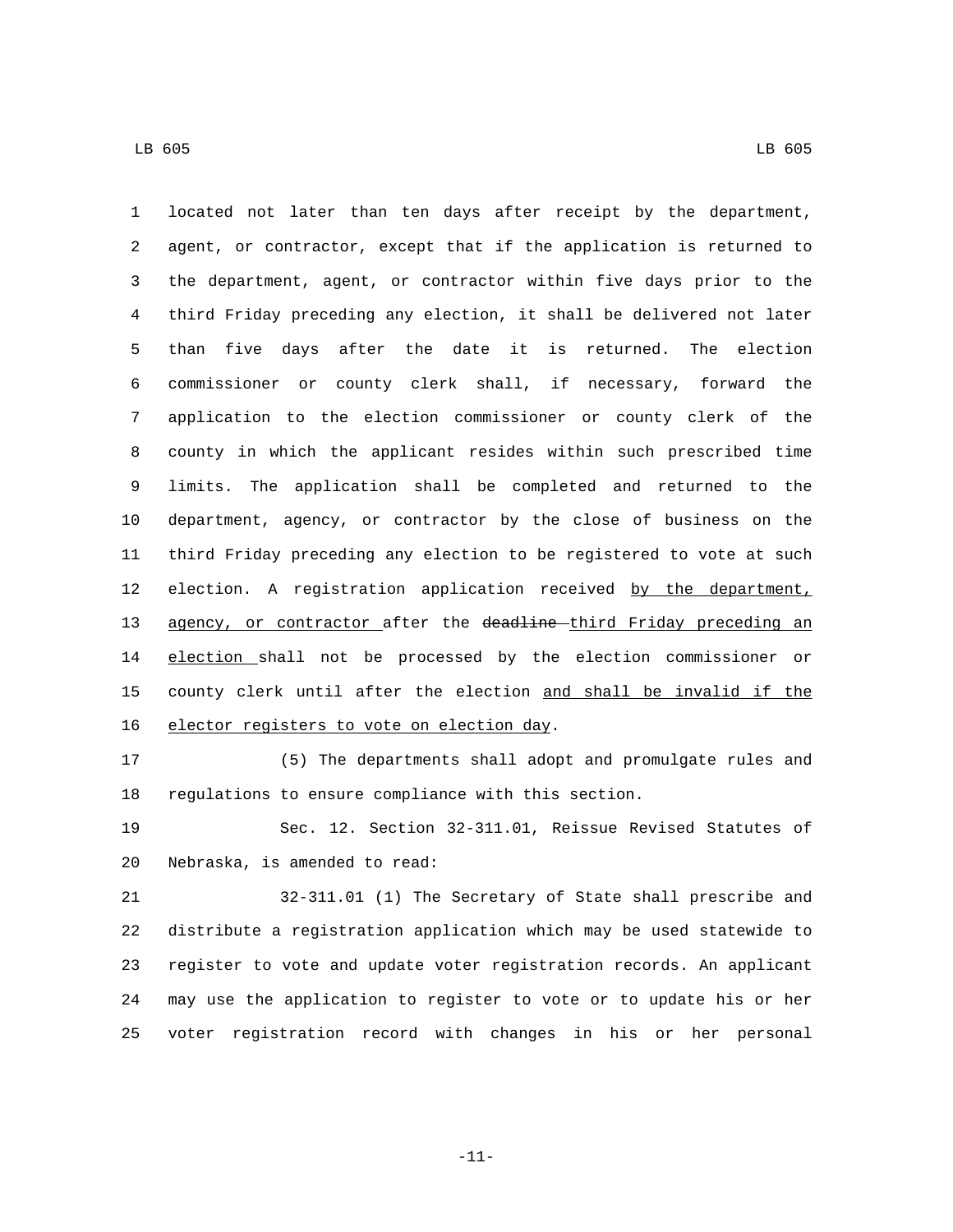information or other information related to his or her eligibility to vote. An applicant may submit the application in person, through a personal messenger or personal agent, or by mail. Every election commissioner or county clerk shall accept such an application for registration. If an applicant who is eligible to register to vote submits the application in person at the office of the election commissioner or county clerk, the information from the application shall be entered into the voter registration register in the presence 9 of the applicant if possible.

 (2) The application shall contain substantially all the information provided in section 32-312 and the following 12 informational statements:

 (a) An applicant who is unable to sign his or her name may affix his or her mark next to his or her name written on the 15 signature line by some other person;

 (b) If the application is submitted by mail and the applicant is registering in the state for the first time and has not previously voted within the state, the applicant must submit with the 19 application a copy of a photo identification which is current and 20 valid or a copy of a utility bill, bank statement, government check, paycheck, or other government document that is current and that shows 22 the name and address of the applicant as they appear on the application an identification document as described in subdivision 24  $(2)(c)$  of section 32-914 in order to avoid additional identification 25 requirements when voting for the first time if the voter votes early;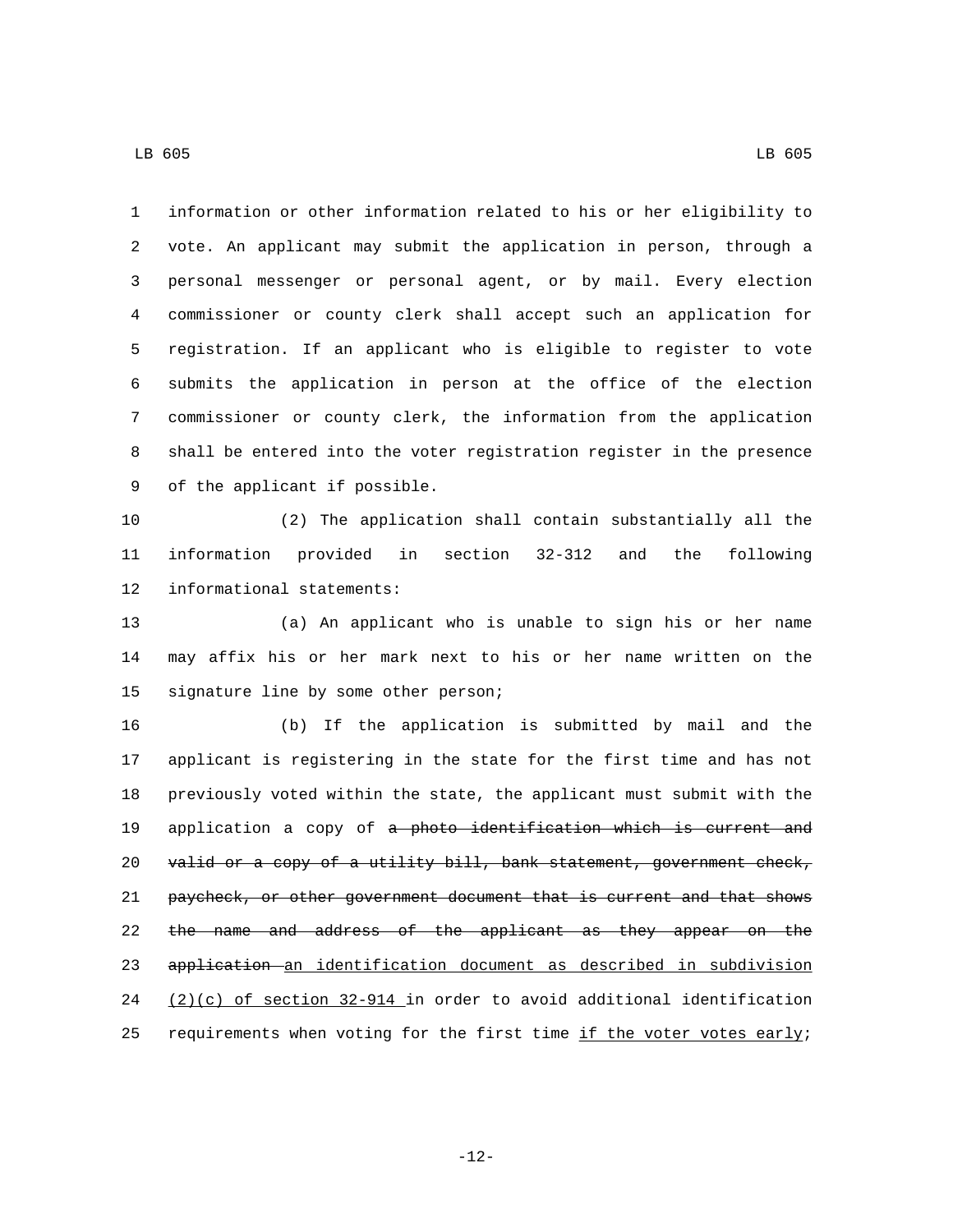(c) An applicant may deliver the application to the office of the election commissioner or county clerk in person, 3 through a personal messenger or personal agent, or by mail, or 4 through his or her polling place; (d) To vote at the polling place on election day, the completed application must be:6 (i) Delivered by the applicant in person to the office of 8 the election commissioner or county clerk on or before the deadline second Friday preceding the election as prescribed in section 32-302; (ii) Delivered by the applicant's personal messenger or personal agent to the office of the election commissioner or county 12 clerk on or before the third Friday before the election; or (iii) Postmarked on or before the third Friday before the 14 election if the application is submitted by mail; and  $or$ </u> (iv) Delivered by the applicant in person to the polling place on election day, subject to submission of identification 17 documents as described in section 14 of this act; and (e) The election commissioner or county clerk will, upon receipt of the application for registration, send an acknowledgment of registration to the applicant indicating whether the application 21 is proper or not. Sec. 13. Section 32-314, Reissue Revised Statutes of 23 Nebraska, is amended to read: 32-314 (1) Any person going into another territory or state and registering to vote or voting in that territory or state

LB 605 LB 605

-13-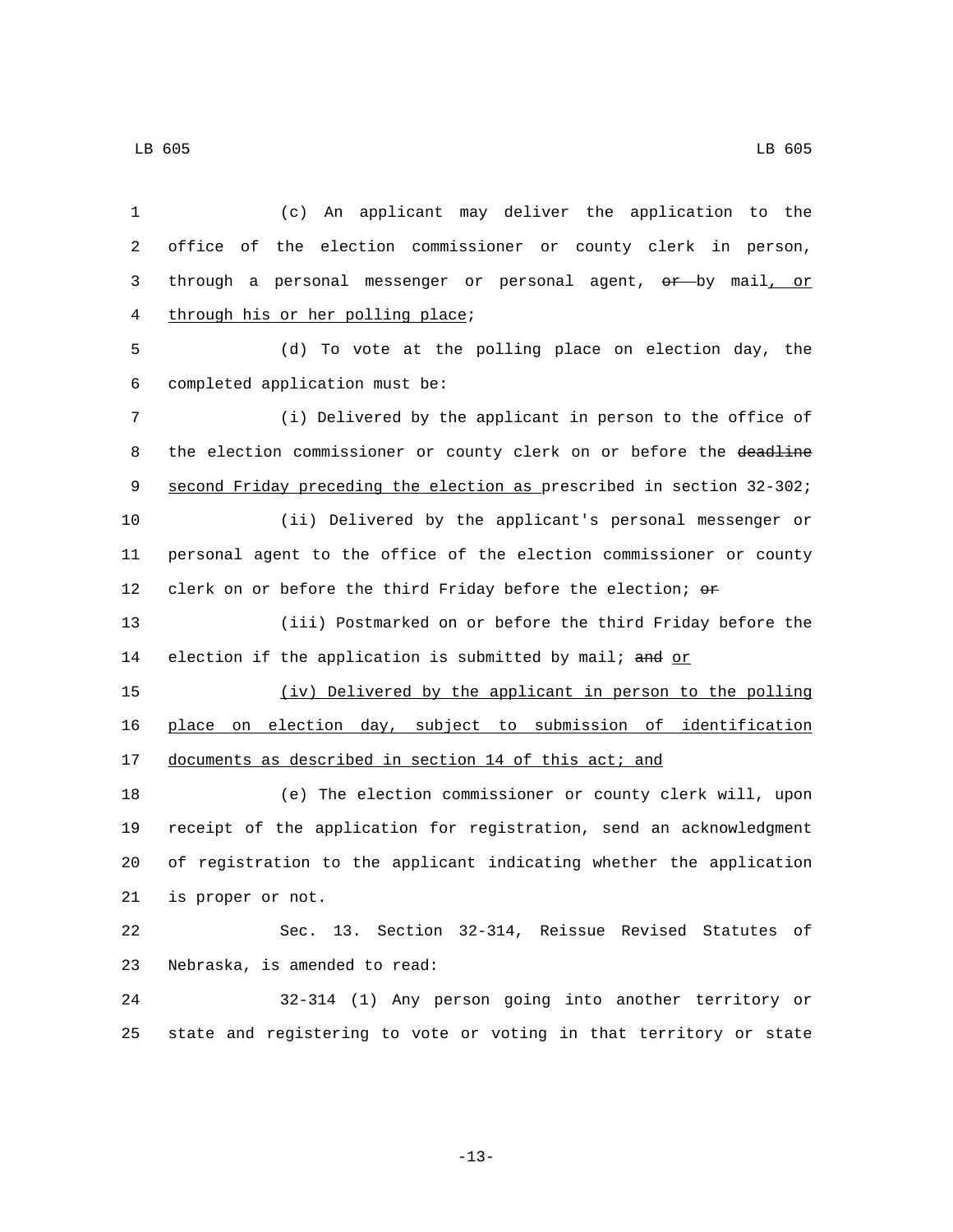shall lose his or her eligibility to vote in this state. Any person going into another county of this state and registering to vote or voting in that county shall lose his or her eligibility to vote in 4 the county where he or she was registered.

 (2) A registered voter who changes his or her residence in one county to a residence address in a different county in the state shall register again or update his or her voter registration 8 record in order to be eligible to vote.

 (3) A registered voter who changes his or her name or residence within the county and has retained legal residence in the county since the date of his or her last registration shall register again or update his or her voter registration record to avoid additional requirements at the time of voting as provided in sections 32-914 and 32-915 and may be entitled to vote pursuant to section 15 32-914.01, 32-914.02, or 32-915.

 (4) A registered voter who wants to change his or her party affiliation for purposes of a primary election shall complete a registration application pursuant to section 32-312.04 and submit it to the election commissioner or county clerk as provided in and prior 20 to the deadline second Friday preceding the election as prescribed by section 32-302 or prior to the deadline for applications mailed as 22 prescribed by section 32-321.

 Sec. 14. (1) An elector who has not registered to vote in his or her county of residence may register to vote and vote on election day by presenting proof of identification and residence and

-14-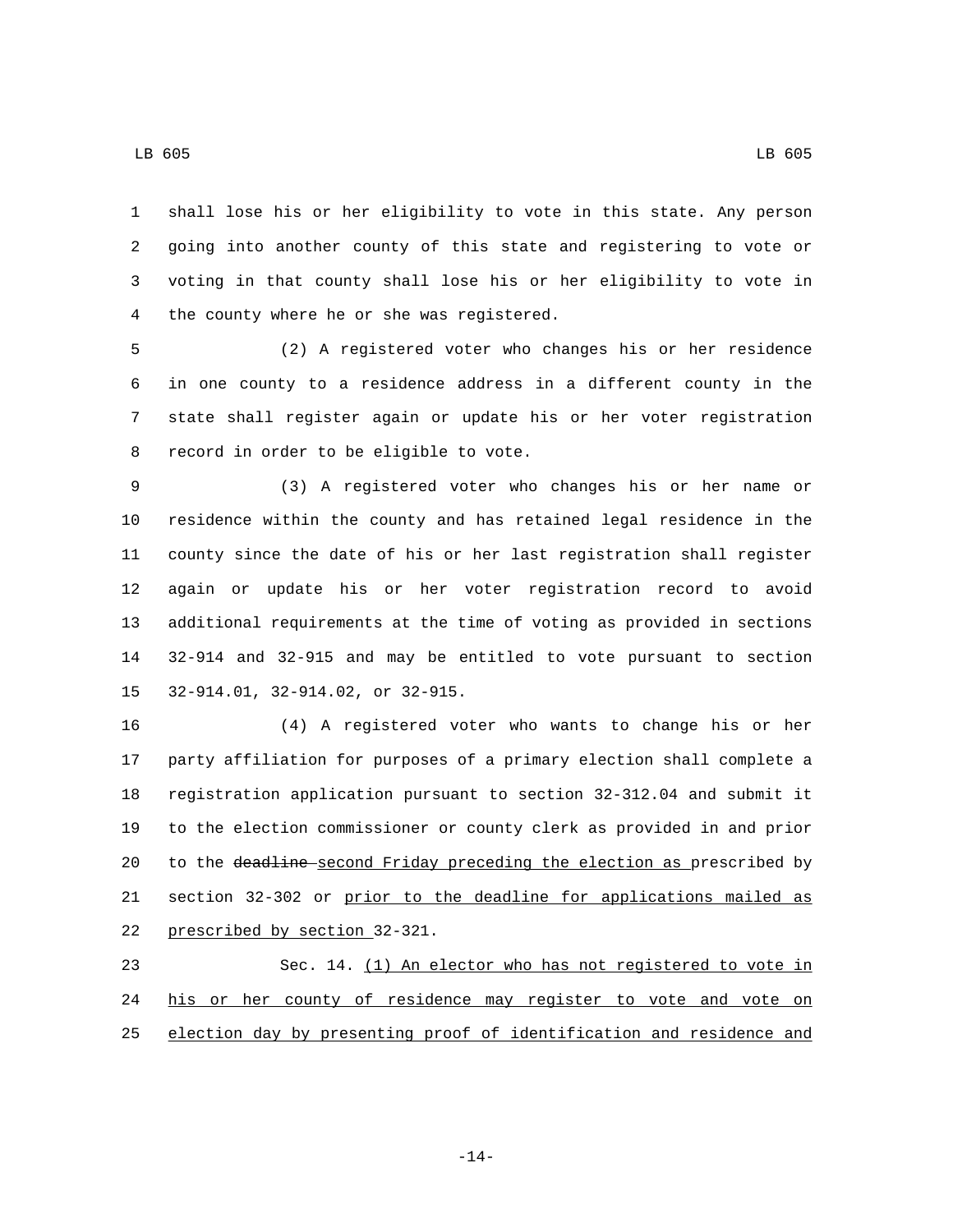| 1      | completing a voter registration application at his or her polling     |
|--------|-----------------------------------------------------------------------|
| 2      | place as provided in section 30 of this act. The office shall accept  |
| 3      | and process such voter registration applications on the day of        |
| 4      | election and shall resume general registration and revision on the    |
| 5      | day after an election.                                                |
| 6      | (2) If the elector is registering in the state for the                |
| 7      | first time and has not previously voted within the state, the elector |
| 8      | shall present with the application a photographic identification      |
| 9      | which is current and valid or a utility bill, bank statement,         |
| 10     | government check, paycheck, or other government document that is      |
| 11     | current and that shows the name and address of the elector as they    |
| 12     | appear on the application.                                            |
| 13     | (3) If the elector is not registered in his or her county             |
| 14     | of residence and has previously registered to vote in this state, the |
| 15     | elector shall present with the application:                           |
| 16     | (a) His or her driver's license, state identification                 |
| 17     | card, United States passport, United States military identification   |
| 18     | card, employer's identification card, or student identification card  |
| 19     | which is current and valid and which displays his or her photograph   |
| 20     | or digital image; and                                                 |
| $21\,$ | (b) If the address on his or her driver's license, state              |
| 22     | identification card, United States passport, United States military   |
| 23     | identification card, employer's identification card, or student       |
| 24     | identification card does not match the application, a utility bill,   |
| 25     | bank statement, government check, paycheck, or other government       |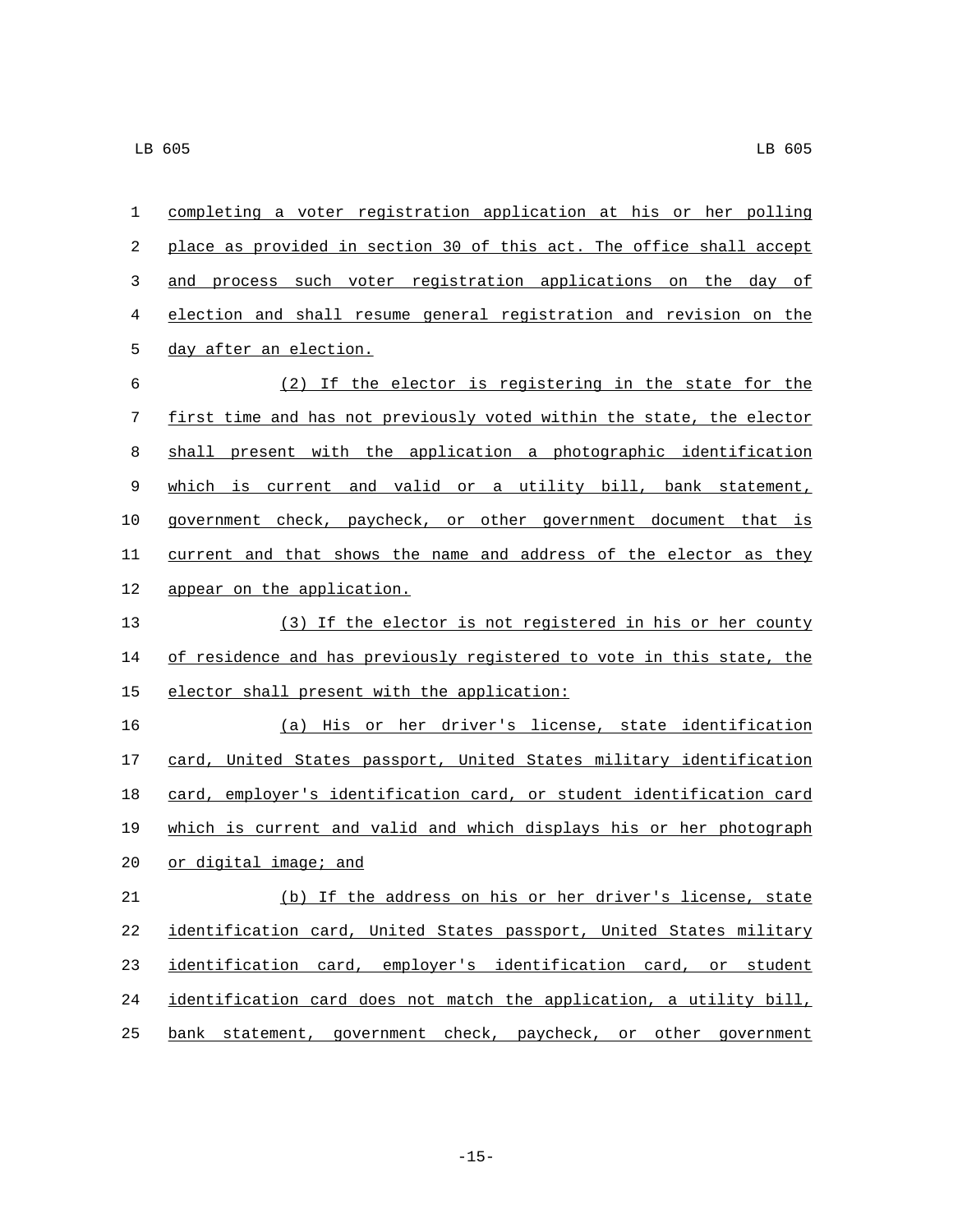document that is current and that shows the name and address of the 2 elector as they appear on the application. (4) For purposes of this section, a photographic identification provided pursuant to subsection (2) or subdivision (3) (a) of this section is current and valid if it has not expired and is not subject to suspension, revocation, impoundment, or other disciplinary action and a utility bill, bank statement, government check, paycheck, or other government document provided pursuant to subsection (2) or subdivision (3)(b) of this section is current if it is due or dated within thirty days before or after the applicable 11 election day.

 Sec. 15. Section 32-321, Reissue Revised Statutes of 13 Nebraska, is amended to read:

 32-321 (1) Any elector may request a voter registration application from the office of the Secretary of State or the election commissioner or county clerk. The Secretary of State and the election commissioner or county clerk shall make registration applications prescribed by the Secretary of State available and may place the applications in public places. The Secretary of State and the election commissioner or county clerk may require that all unused applications be returned to his or her office and may place reasonable limits on the amount of applications requested.

 (2) If an elector returns the completed application to the office of the Secretary of State, the office shall deliver the application to the election commissioner or county clerk of the

-16-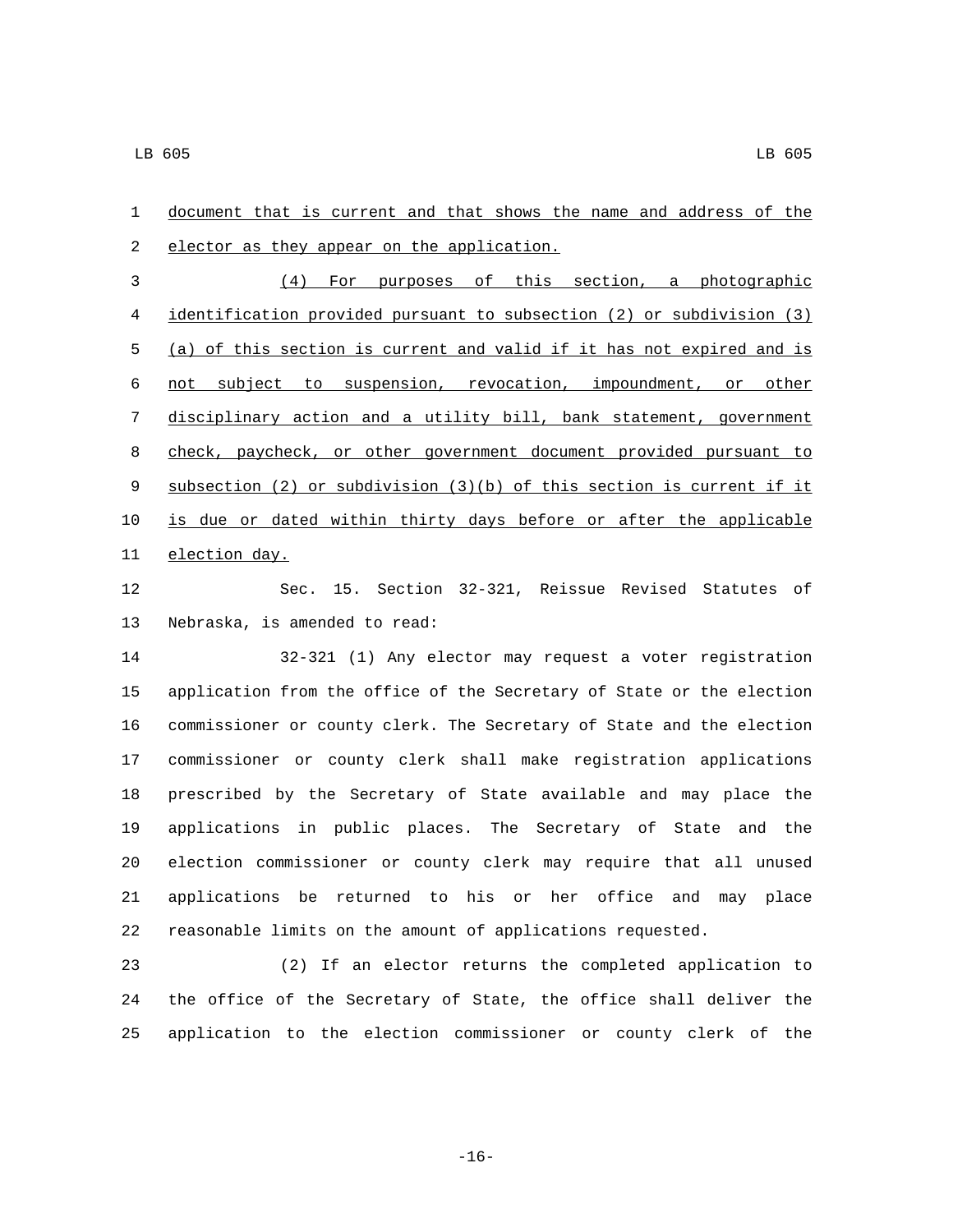county in which the elector resides not later than ten days after receipt by the office, except that if the application is returned to the office within five days prior to the third Friday preceding any election, it shall be delivered not later than five days after the date it is returned. The deadline for returning a completed application to the office of the Secretary of State is the close of business on the third Friday preceding an election to be registered to vote at such election. A registration application received after the deadline shall not be processed by the election commissioner or county clerk until after the election and shall be invalid if the 11 elector registers to vote on election day. The office of the Secretary of State shall be a designated voter registration agency for purposes of section 7 of the National Voter Registration Act of 1993, 42 U.S.C. 1973gg-5, as such section existed on March 11, 2008. (3) If an elector mails the registration application to

16 the election commissioner or county clerk:

 (a)(i) The application shall be postmarked on or before 18 the third Friday before the next election; or

 (ii) The application shall be received not later than the second Tuesday before the next election if the postmark is  $unreadable;$  and

 (b) The application shall be processed by the election office as a proper registration for the voter to be entitled to vote 24 on the day of the next election.

(4) If the registration application arrives through the

-17-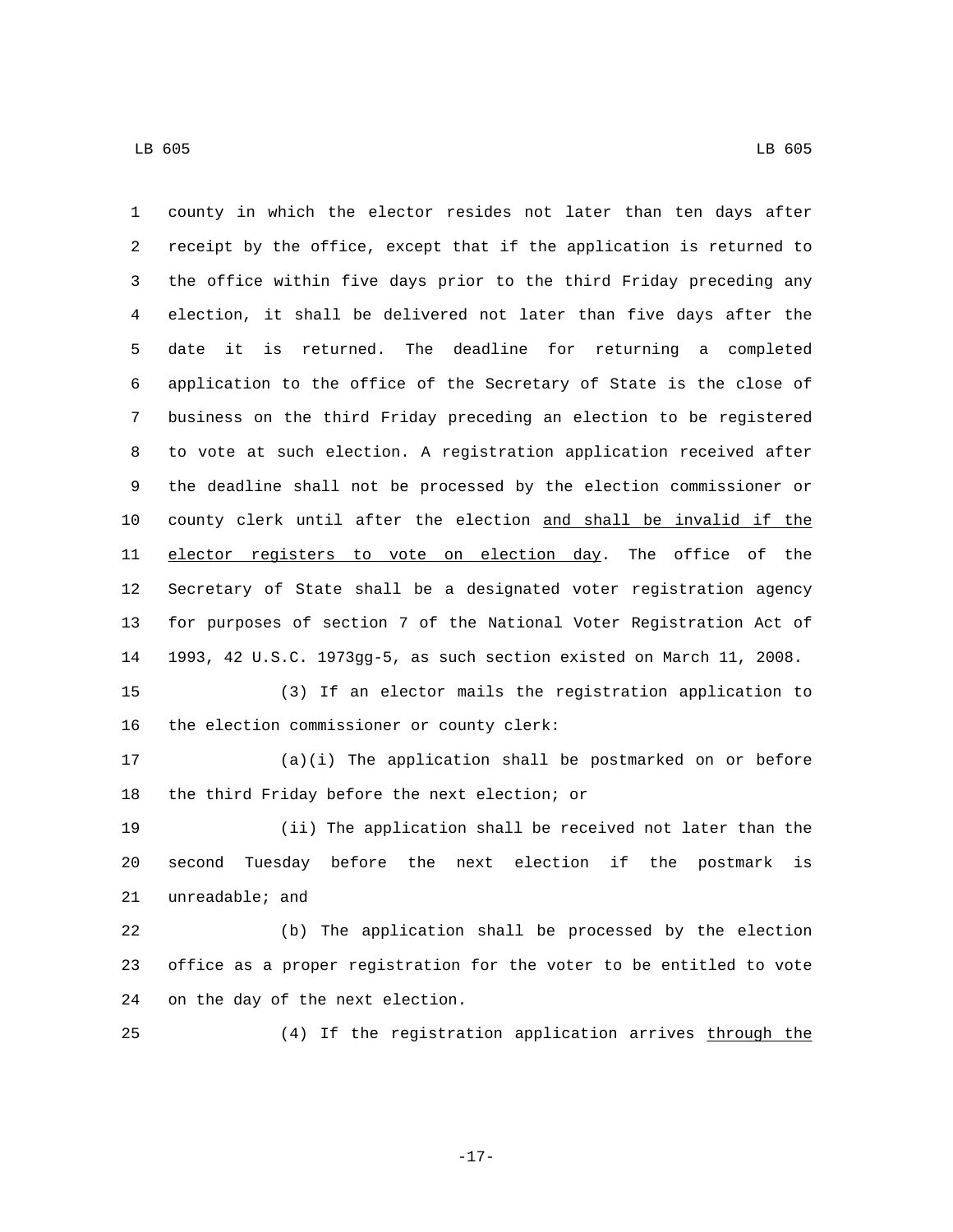mail, in person, or by agent after the applicable registration deadline, the application shall not be processed until after the election and shall be invalid if the elector registers to vote on election day. Written notice shall be given to any applicant whose registration application failed to meet the registration deadline or was found to be incorrect or incomplete and shall state the specific reason for rejection. If the application is incomplete, the election commissioner or county clerk shall notify the applicant of the failure to provide the required information, including failure to provide identification if required, and provide the applicant with the opportunity to submit an identification document as described in 12 subdivision  $(2)(c)$  of section  $32-318.01-32-914$  prior to the deadline for voter registration or to complete and submit a corrected registration application in a timely manner to allow for the proper 15 registration of the applicant prior to the next election. The notice shall include a statement that the elector can register and vote on election day at his or her polling place subject to additional procedures. All postage costs related to returning registration applications to the election commissioner or county clerk shall be 20 paid by the registrant.

 Sec. 16. Section 32-325, Reissue Revised Statutes of 22 Nebraska, is amended to read:

 32-325 (1) A registration application completed and signed by a registered voter seeking to update his or her voter registration record shall be completed in person at or delivered or

-18-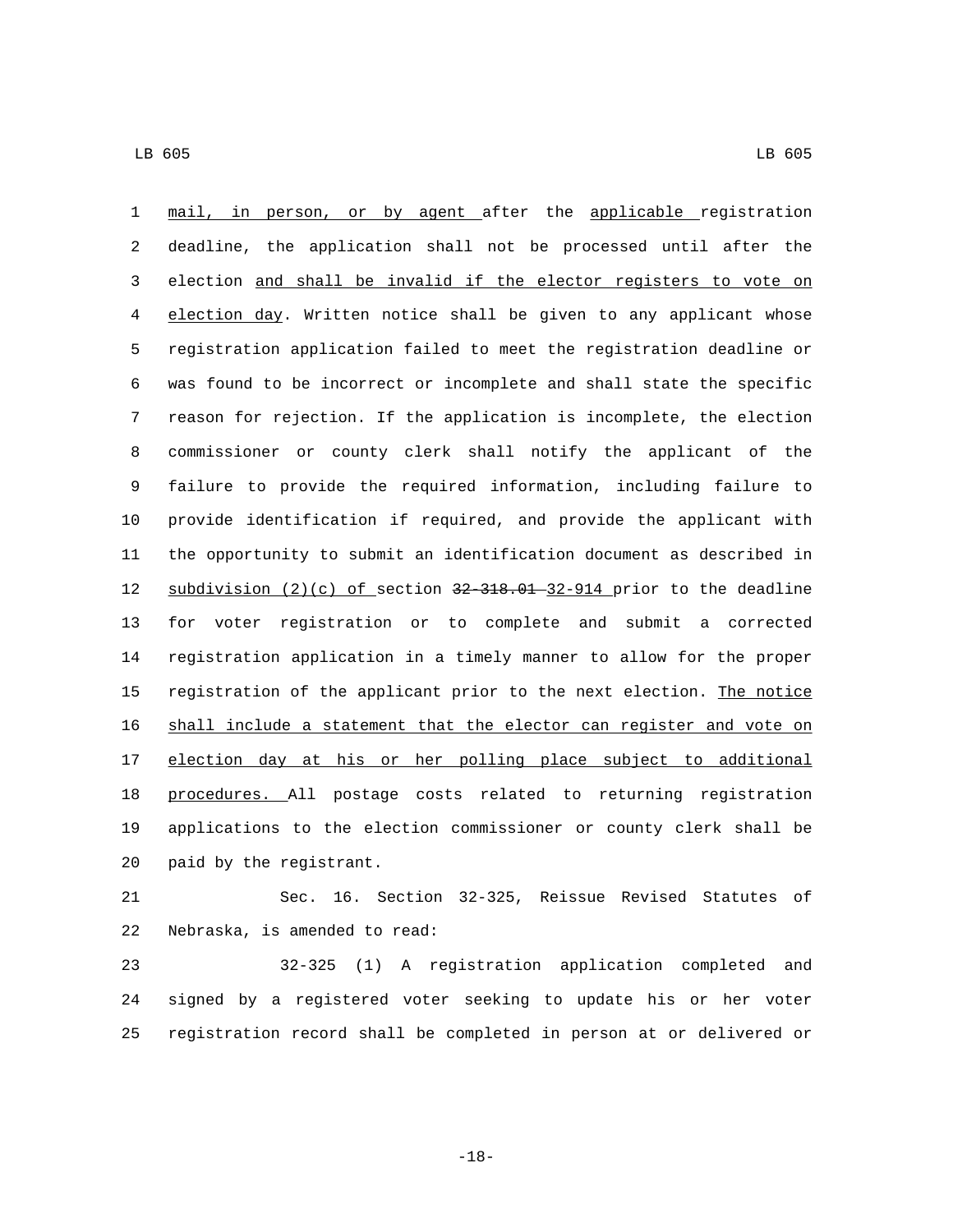mailed to the office of the election commissioner or county clerk. To avoid additional requirements at the polling place pursuant to section 32-914.01, 32-914.02, or 32-915 or section 30 of this act, an application to update a voter registration record must be:

 (a) Completed at or delivered by the applicant in person at to the office of the election commissioner or county clerk by the 7 applicant in person on or before the deadline-second Friday preceding 8 the election as prescribed in section 32-302; or

 (b) Delivered Mailed to the office of the election commissioner or county clerk or delivered by a personal messenger or 11 personal agent or mailed-to the office so that it is received by the election commissioner or county clerk on or before the deadline 13 prescribed in subsection (3) of section 32-321.

 (2) After verifying the signature on the previous registration of the registered voter, the election commissioner or county clerk shall make the change of name, party affiliation, or address on all pertinent election records. The election commissioner or county clerk shall send an acknowledgment card to the registered voter indicating that the change of registration has been completed and shall include the address of the registered voter's new polling 21 place.

 Sec. 17. Section 32-807, Reissue Revised Statutes of 23 Nebraska, is amended to read:

 32-807 The election commissioner, county clerk, or city or village clerk shall print and deliver to each precinct or district

-19-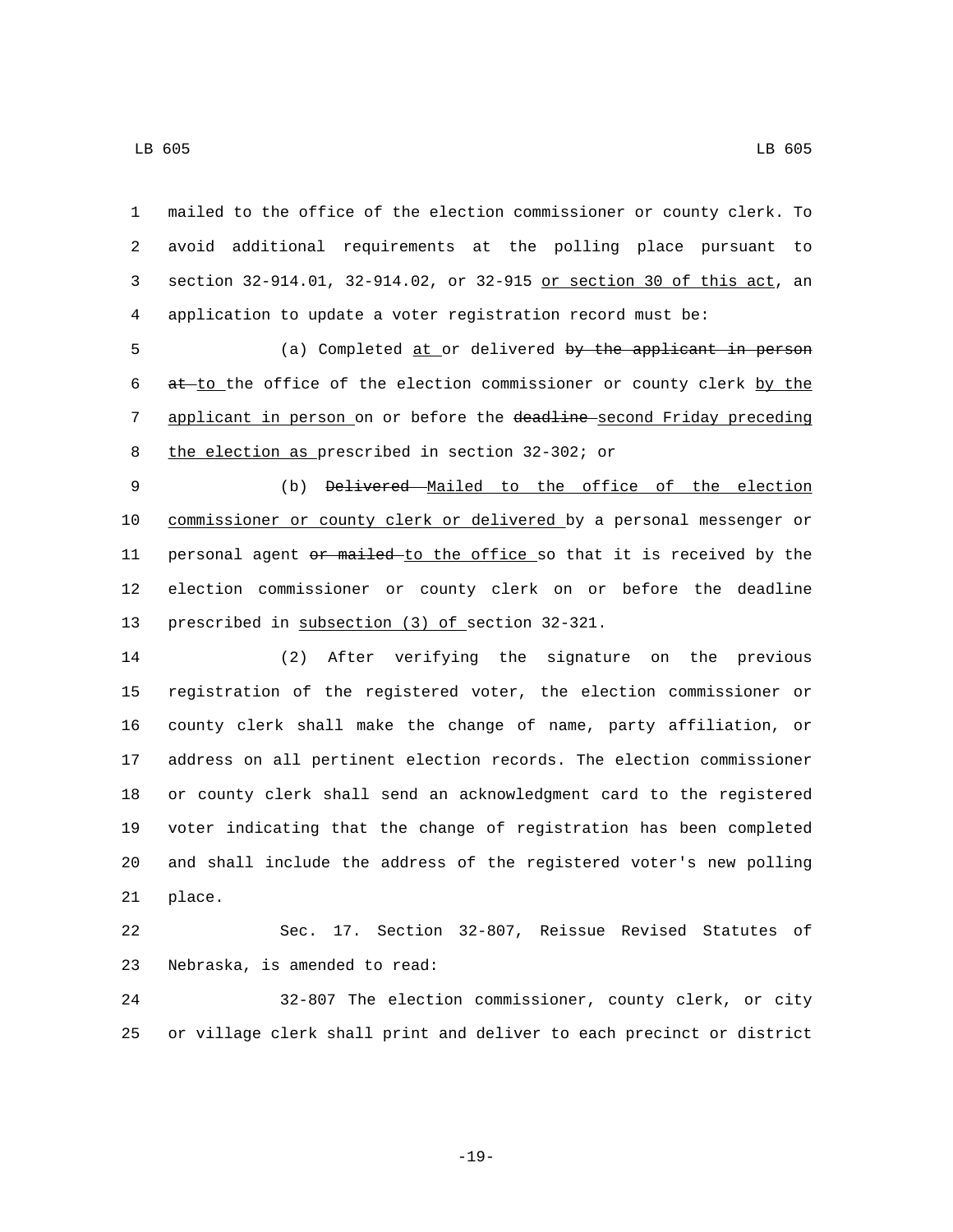in the county, city, or village an approximate number of ballots based upon what would appear sufficient at the time the ballots are 3 to be printed. Such totals shall take into consideration election-day voter registration, increases in voter registration, early voting, annexations, changes in boundaries, spoiled ballots, and any other factor that may influence the total number of ballots needed. Additional ballots shall be printed to meet any contingency in order to provide a sufficient number of ballots for each precinct or 9 district in the county, city, or village. Sec. 18. Section 32-813, Reissue Revised Statutes of

11 Nebraska, is amended to read:

 32-813 (1) The names of all candidates and all proposals to be voted upon at the general election shall be arranged upon the ballot in parts separated from each other by bold lines in the order the offices and proposals are set forth in this section. If any office is not subject to the upcoming election, the office shall be omitted from the ballot and the remaining offices shall move up so that the same relative order is preserved. The order of any offices may be altered to allow for the best utilization of ballot space in order to avoid printing a second ballot when one ballot would be sufficient if an optical-scan ballot is used. All proposals on the ballot shall remain separate from the offices, and the proposals 23 shall follow all offices on the ballot.

 (2)(a) If the election is in a year in which a President of the United States is to be elected, the names and spaces for

 $-20-$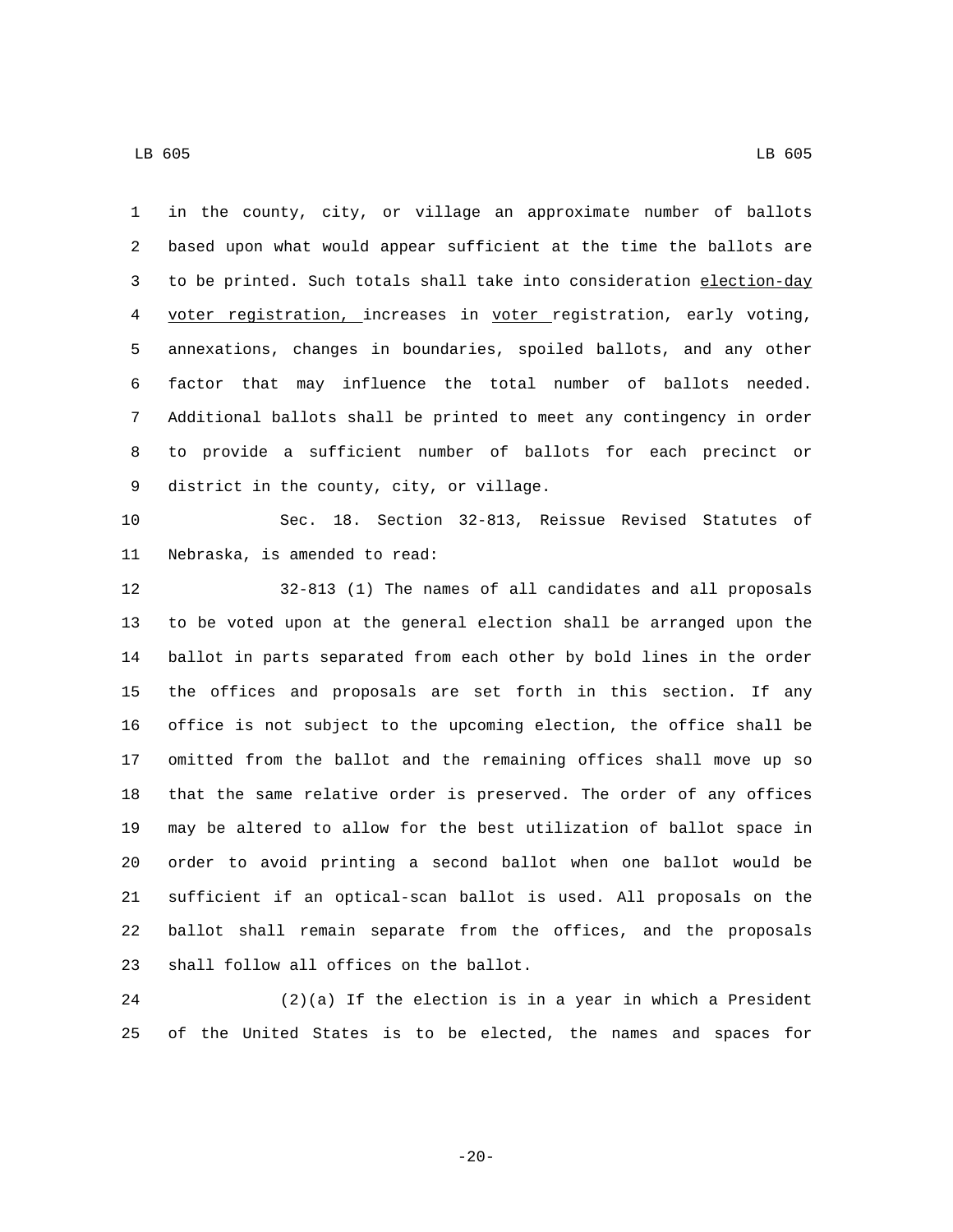voting for candidates for President and Vice President shall be 2 entitled Presidential Ticket in boldface type.

 (b) The names of candidates for President and Vice President for each political party shall be grouped together, and each group shall be enclosed with brackets with the political party name next to the brackets and one square or oval opposite the names 7 in which the voter elector indicates his or her choice.

 (c) The names of candidates for President and Vice President who have successfully petitioned on the ballot for the general election shall be grouped together with the candidates appearing on the same petition being grouped together, and each group shall be enclosed with brackets with the words "By Petition" next to the brackets and one square or oval opposite the names in which the 14 voter-elector indicates his or her choice.

 (d) Beneath the names of the candidates for President and Vice President certified by the officers of the national political party conventions pursuant to section 32-712 and beneath the names of all candidates for President and Vice President placed on the general election ballot by petition, two write-in lines shall be provided in 20 which the voter elector may fill in the names of the candidates of his or her choice. The lines shall be enclosed with brackets with one 22 square or oval opposite the names in which the voter elector indicates his or her choice. The name appearing on the top line shall be considered to be the candidate for President, and the name appearing on the second line shall be considered to be the candidate

-21-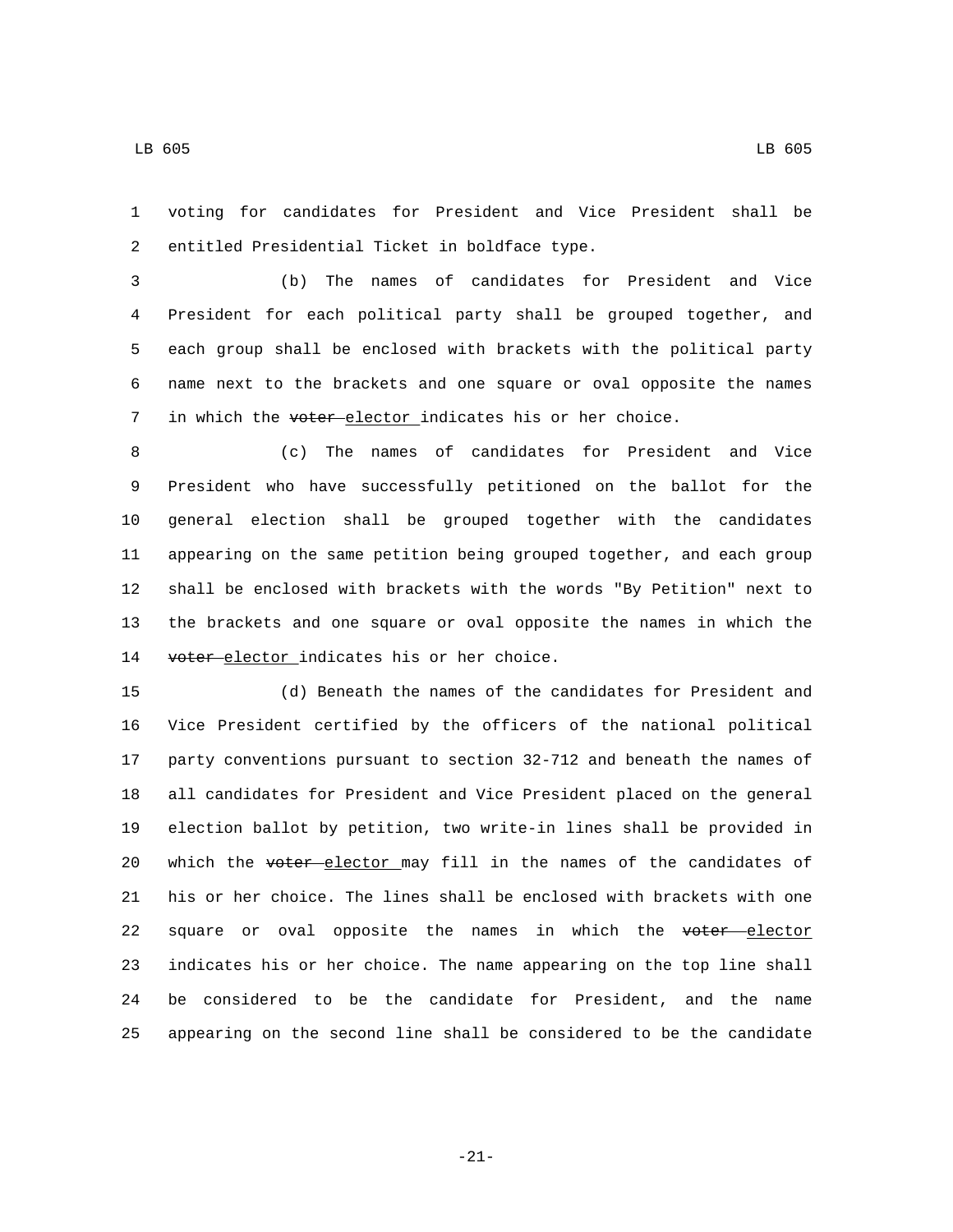1 for Vice President.

 (3) The names and spaces for voting for candidates for United States Senator if any are to be elected shall be entitled United States Senatorial Ticket in boldface type.4

 (4) The names and spaces for voting for candidates for Representatives in Congress shall be entitled Congressional Ticket in boldface type. Above the candidates' names, the office shall be designated For Representative in Congress ...... District.

 (5) The names and spaces for voting for candidates for the various state officers shall be entitled State Ticket in boldface type. Each set of candidates shall be separated by lines across the column, and above each set of candidates shall be designated the office for which they are candidates, arranged in the order prescribed by the Secretary of State. The candidates for Governor of each political party receiving the highest number of votes in the primary election shall be grouped together with their respective candidates for Lieutenant Governor. Each group shall be enclosed with brackets with the political party name next to the brackets and one 19 square or oval opposite the names in which the voter elector indicates his or her choice for Governor and Lieutenant Governor jointly. The candidates for Governor and Lieutenant Governor who have successfully petitioned on the general election ballot shall be grouped together with the candidates appearing on the same petition being grouped together. Each group shall be enclosed with brackets with the words "By Petition" next to the brackets and one square or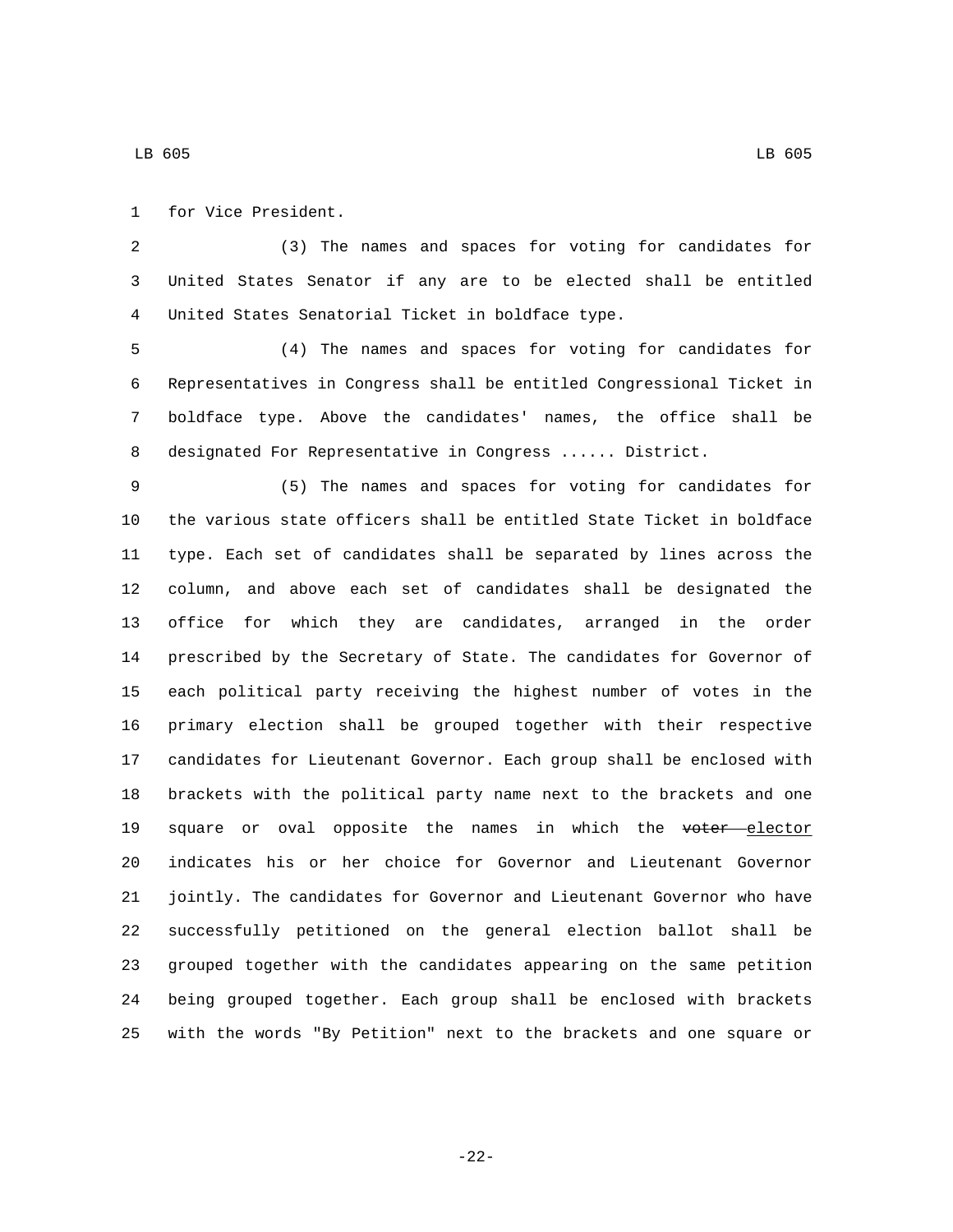1 oval opposite the names in which the voter elector indicates his or 2 her choice for Governor and Lieutenant Governor jointly. Beneath the 3 names of the candidates for Governor nominated at a primary election 4 by political party and their respective candidates for Lieutenant 5 Governor and beneath the names of all candidates for Governor and 6 Lieutenant Governor placed on the general election ballot by 7 petition, one write-in line shall be provided in which the registered 8 voter-elector may fill in the name of the candidate for Governor of 9 his or her choice and one square or oval opposite the line in which 10 the voter-elector indicates his or her choice for Governor.

 (6) The names and spaces for voting for nonpartisan candidates shall be entitled Nonpartisan Ticket in boldface type. The names of all nonpartisan candidates shall appear in the order listed in this subsection, except that when using an optical-scan ballot, the order of offices may be altered to allow for the best utilization of ballot space to avoid printing a second ballot when one ballot 17 would be sufficient:

18 (a) Legislature;

19 (b) State Board of Education;

20 (c) Board of Regents of the University of Nebraska;

21 (d) Chief Justice of the Supreme Court;

22 (e) Judge of the Supreme Court;

23 (f) Judge of the Court of Appeals;

24 (g) Judge of the Nebraska Workers' Compensation Court;

25 (h) Judge of the District Court;

-23-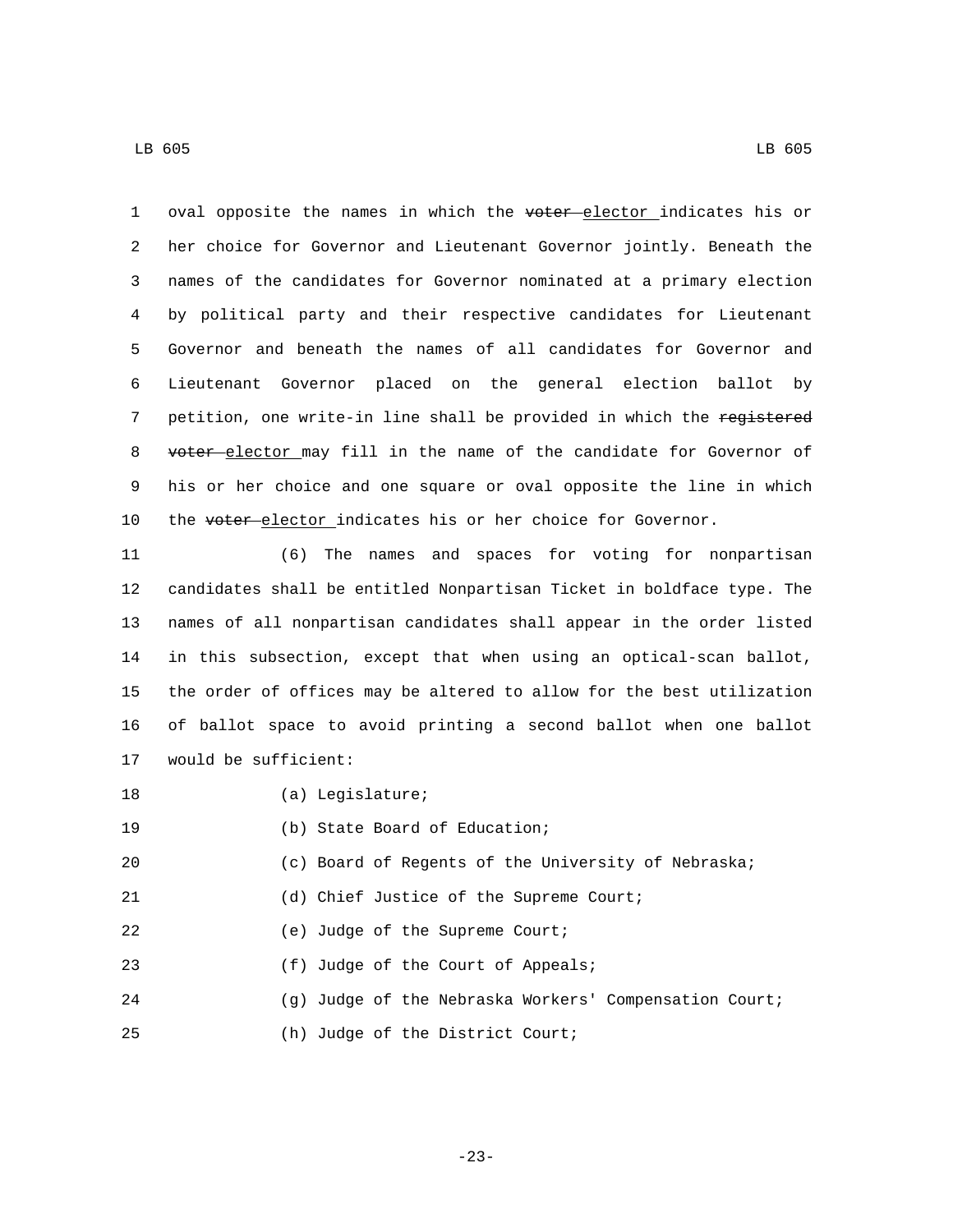1 (i) Judge of the Separate Juvenile Court; (j) Judge of the County Court; and2 (k) County officers in the order prescribed by the 4 election commissioner or county clerk. (7) The names and spaces for voting for the various county offices and for measures submitted to the county vote only or in only a part of the county shall be entitled County Ticket in boldface type. If the election commissioner or county clerk deems it advisable, the measures may be submitted on a separate ballot if using a paper ballot or on either side of an optical-scan ballot if the ballot is placed in a ballot envelope or sleeve before being 12 deposited in a ballot box.

 (8) The candidates for office in the precinct only or in the city or village only shall be printed on the ballot, except that if the election commissioner or county clerk deems it advisable, candidates for these offices may be submitted on a separate ballot if using a paper ballot or on either side of an optical-scan ballot if the ballot is placed in a ballot envelope or sleeve before being 19 deposited in a ballot box.

 (9) All proposals submitted by initiative or referendum and proposals for constitutional amendments shall be placed on a separate ballot when a paper ballot is used which requires that the ballot after being voted be folded before being deposited in a ballot box. When an optical-scan ballot is used which requires a ballot envelope or sleeve in which the ballot after being voted is placed

-24-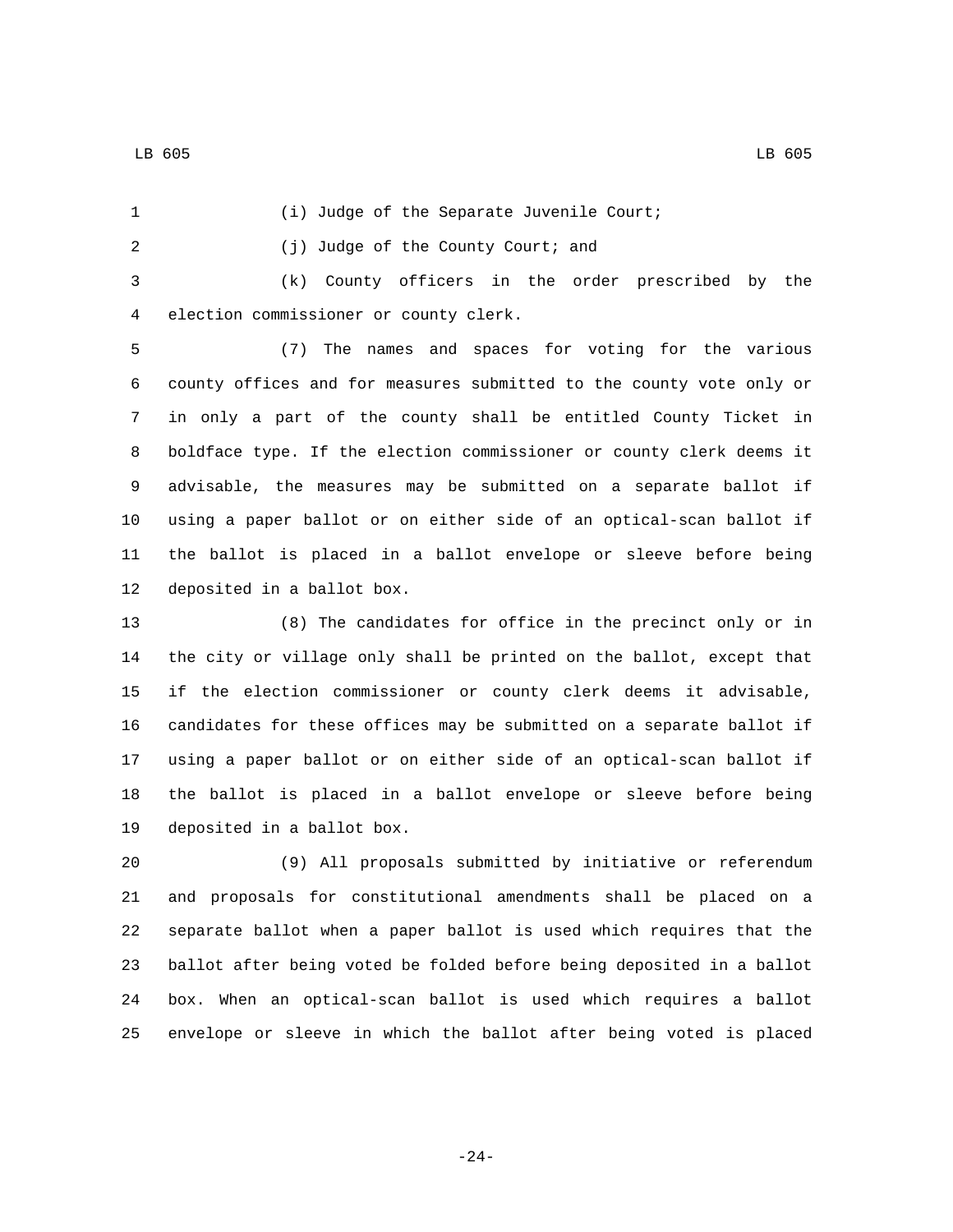before being deposited in a ballot box, initiative or referendum proposals and proposals for constitutional amendments may be placed on either side of the ballot, shall be separated by a bold line, and shall follow all other offices placed on the same side of the ballot. Initiative or referendum proposals and constitutional amendments so arranged shall constitute a separate ballot. Proposals for constitutional amendments proposed by the Legislature shall be placed on the ballot as provided in sections 49-201 to 49-211.

 Sec. 19. Section 32-816, Revised Statutes Cumulative 10 Supplement, 2010, is amended to read:

 32-816 (1) A blank space shall be provided at the end of 12 each office division on the ballot for registered voters-electors to fill in the name of any person for whom they wish to vote and whose name is not printed upon the ballot, except that at the primary election there shall be no write-in space for delegates to the county political party convention or delegates to the national political party convention. A square or oval shall be printed opposite each write-in space similar to the square or oval placed opposite other candidates and issues on the ballot. The square or oval shall be marked to vote for a write-in candidate whose name appears in the 21 write-in space provided.

 (2) The Secretary of State shall approve write-in space for optical-scan ballots and electronic voting systems. Adequate provision shall be made for write-in votes sufficient to allow one write-in space for each office to be elected at any election except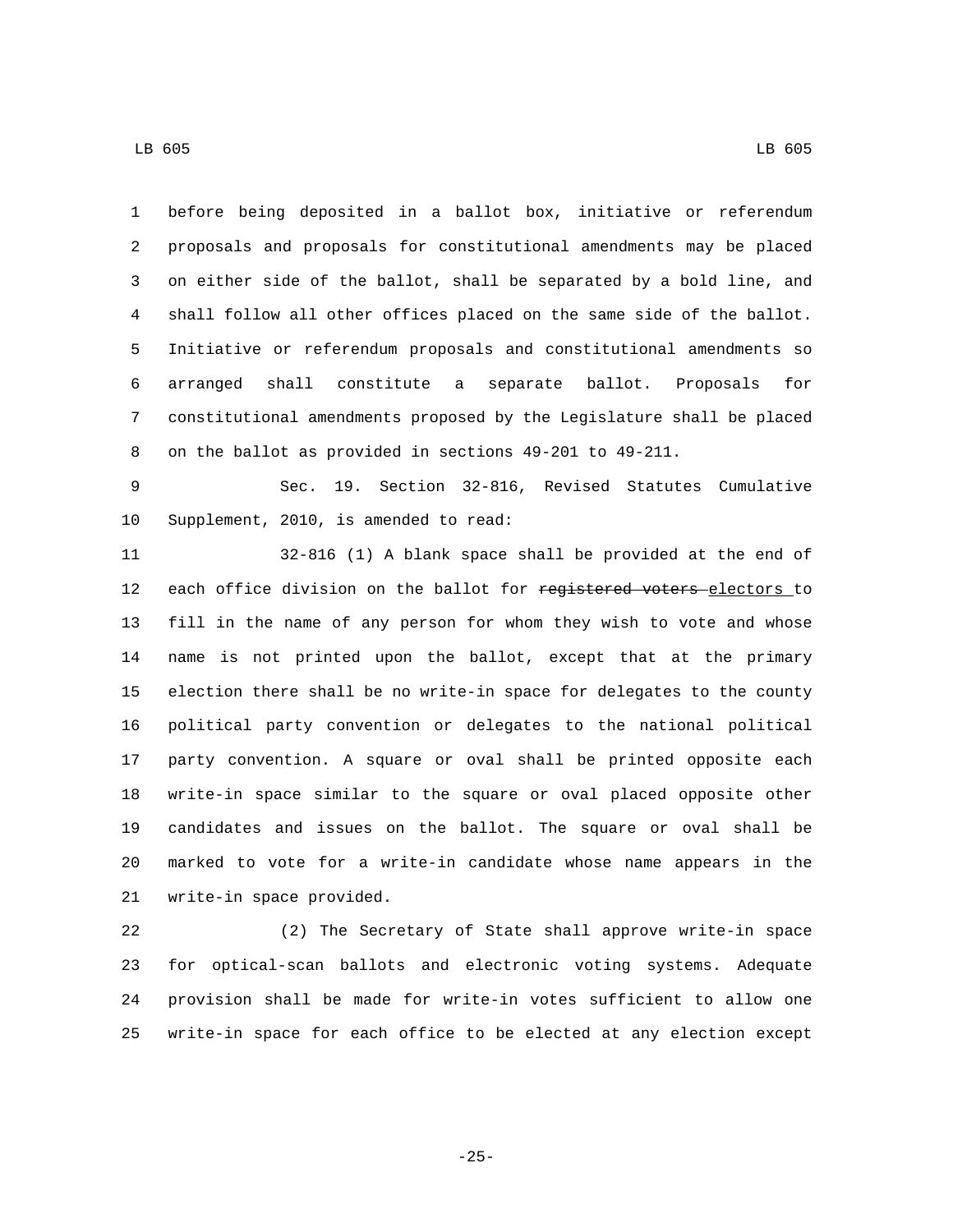offices for which write-in votes are specifically prohibited. The write-in ballot shall clearly identify the office for which such write-in vote is cast. The write-in space shall be a part of the official ballot, may be on the envelope or a separate piece of paper from the printed portion of the ballot, and shall allow the voter adequate space to fill in the name of the candidate for whom he or 7 she desires to cast his or her ballot.

 Sec. 20. Section 32-901, Reissue Revised Statutes of 9 Nebraska, is amended to read:

 32-901 (1) To vote for a candidate or on a ballot question using a paper ballot that is to be manually counted, the 12 registered voter elector shall make a cross or other clear, discernable mark in the square opposite the name of every candidate, including write-in candidates, for whom he or she desires to vote and, in the case of a ballot question, opposite the answer he or she wishes to give. Making a cross or other clear, discernable mark in 17 the square constitutes a valid vote.

 (2) To vote for a candidate or on a ballot question using 19 a ballot that is to be counted by optical scanner, the registered 20 voter elector shall fill in the oval or other space provided opposite the name of every candidate, including write-in candidates, for whom he or she desires to vote and, in the case of a ballot question, opposite the answer he or she wishes to give. A mark in the oval or provided space that is discernable by the scanner constitutes a valid 25 vote.

-26-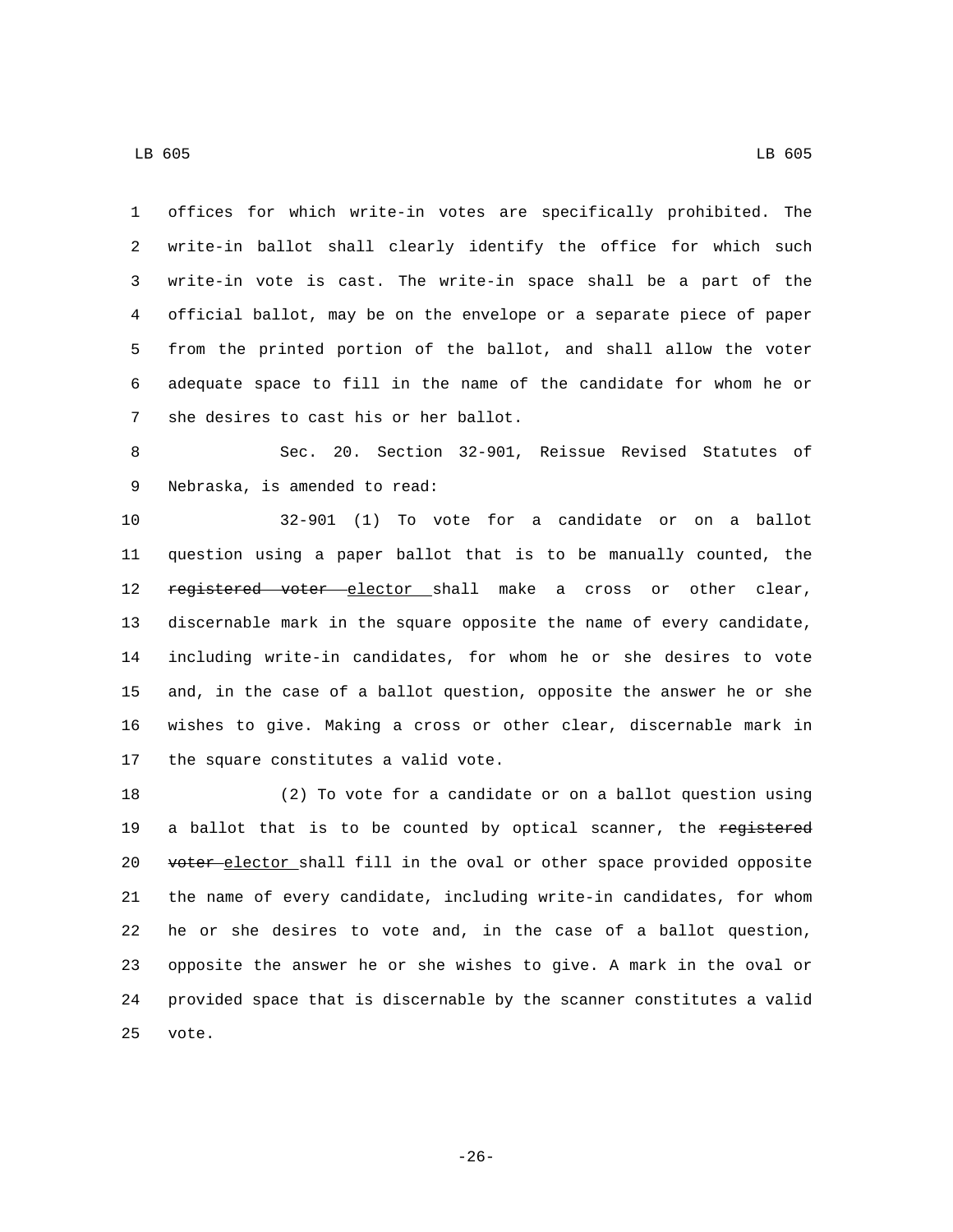(3) To vote for a candidate or on a ballot question using 2 an electronic voting system, the registered voter elector shall follow the instructions for using the electronic voting system to cause a mark to be recorded opposite the candidate or ballot question response for which the voter wishes to vote. Causing such mark to be recorded constitutes a valid vote.6

 Sec. 21. Section 32-902, Reissue Revised Statutes of 8 Nebraska, is amended to read:

 32-902 (1) The election commissioner or county clerk 10 shall cause instructions for the guidance of registered voters 11 electors in preparing their ballots to be printed in large, clear type on cards in English. He or she shall furnish at least five such cards to each polling place in each precinct at the same time and in the same manner as the printed ballots. The judges or clerks of election shall post such cards in each voting booth on the day of election. The card shall contain full instructions on preparing and casting ballots, including how to cast a write-in vote. The form and contents of the cards shall be approved by the Secretary of State.

 (2) The election commissioner or county clerk shall cause voting information to be posted in each polling place on the day of election. The voting information shall include the following information as approved by the Secretary of State:

 (a) Information regarding the date of the election and the hours during which polling places will be open;

(b) Instructions for voters who registered to vote by

-27-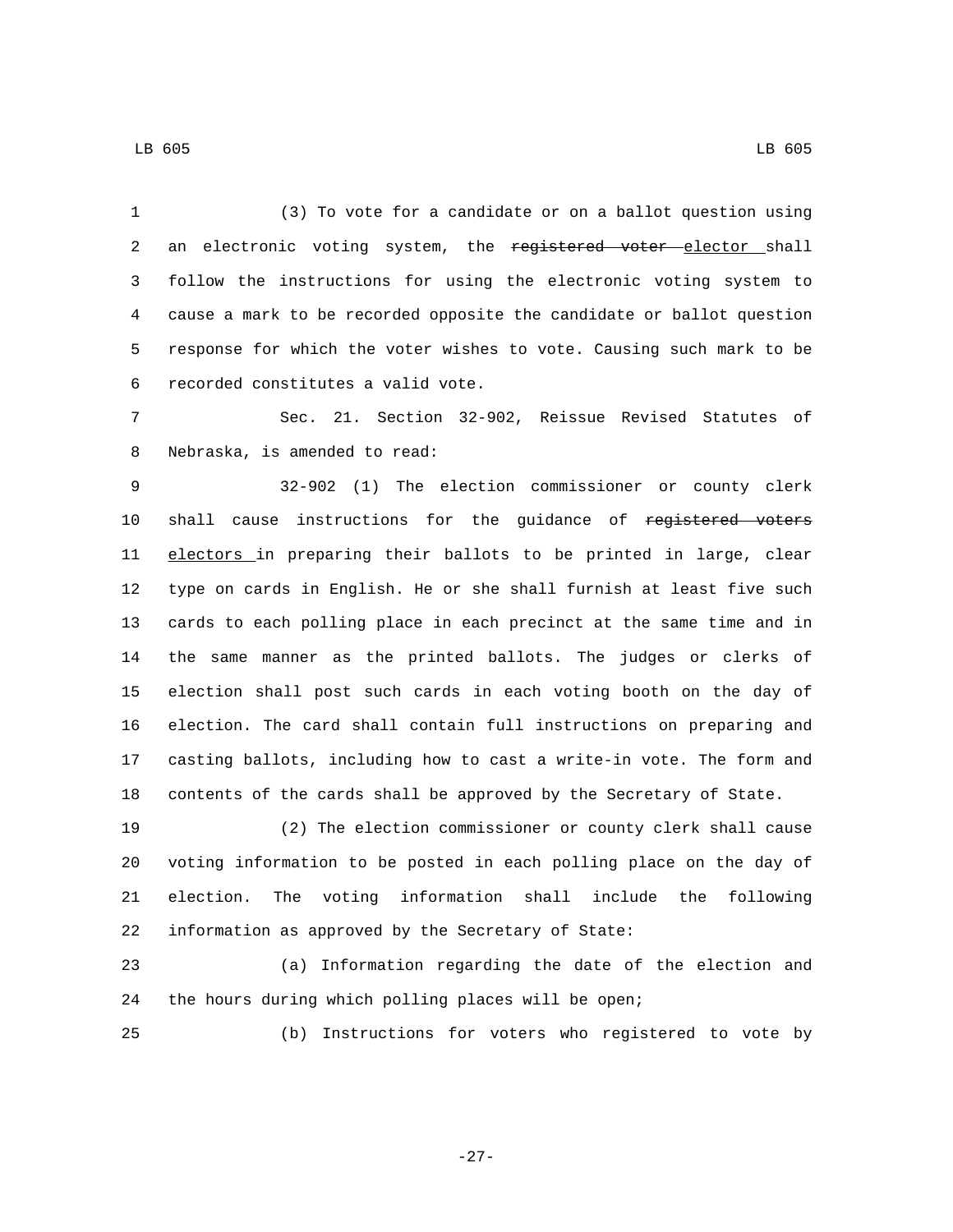1 mail and first-time voters; (c) Instructions for electors registering to vote on 3 election day; (d) Instructions for voters to present identification or 5 vote a provisional ballot;  $(e)$  (e) General information on voting rights under applicable federal and state laws, including information on the right of an individual to cast a provisional ballot and instructions on how to contact the appropriate officials if these rights are alleged to 10 have been violated; and  $(d)$   $(f)$  General information on federal and state laws regarding prohibitions on acts of fraud and misrepresentation. Sec. 22. Section 32-904, Reissue Revised Statutes of 14 Nebraska, is amended to read: 32-904 The election commissioner or county clerk shall designate the polling places for each precinct at which the 17 registered voters electors of the precinct will cast their votes. Polling places representing different precincts may be combined at a single location when potential sites cannot be found, contracts for utilizing polling sites cannot be obtained, or a potential site is not accessible to handicapped persons. When combining polling places at a single site for an election other than a special election, the election commissioner or county clerk shall clearly separate the polling places from each other and maintain separate receiving boards. When combining polling places at a single site for a special

-28-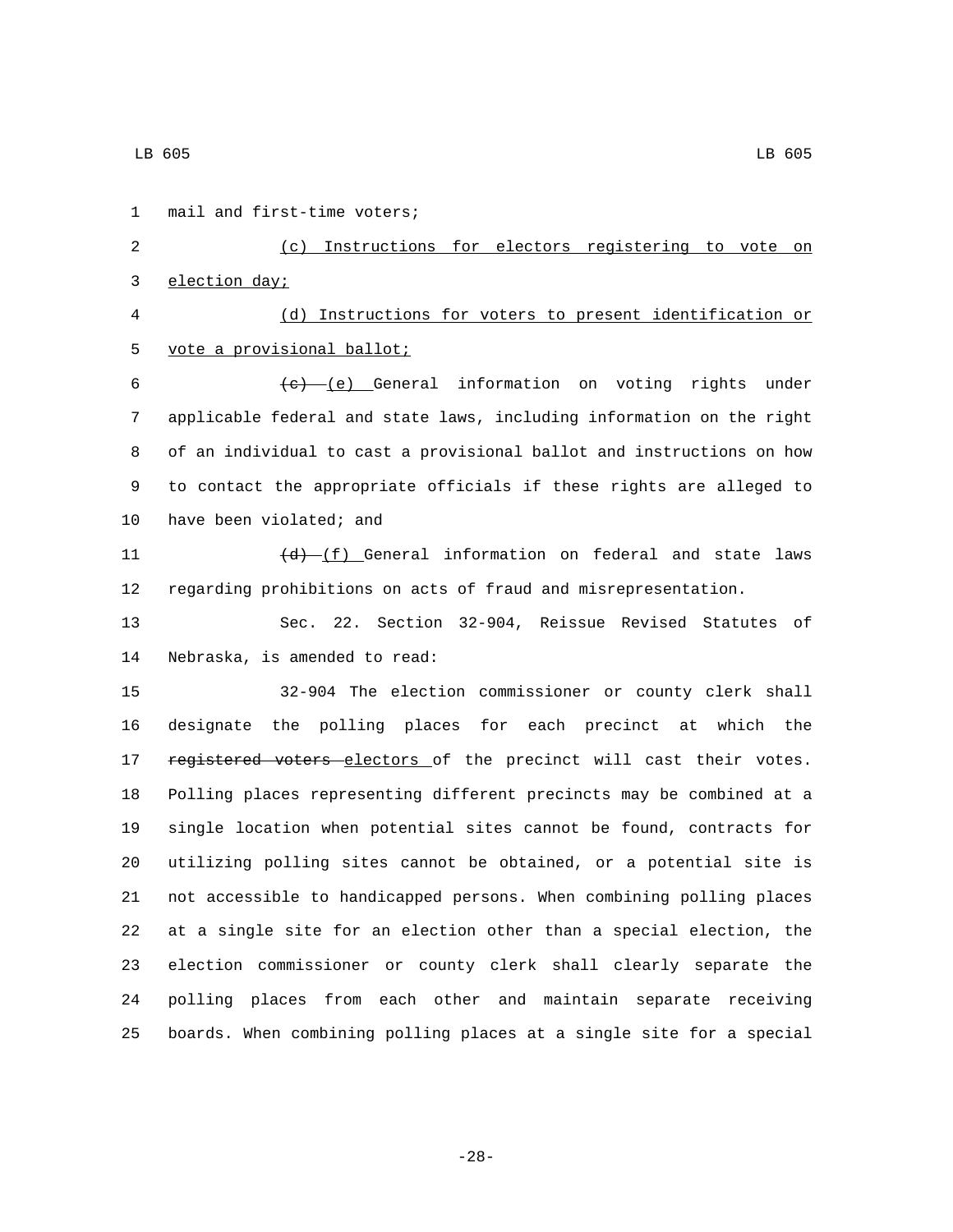election, the election commissioner or county clerk may combine the polling places and receiving boards. Polling places shall not be changed between the statewide primary and general elections unless the election commissioner or county clerk has been authorized to make such change by the Secretary of State. If changes are authorized, the election commissioner or county clerk shall notify each state and local candidate affected by the change. Notwithstanding any other provision of the Election Act, the Secretary of State may adopt and promulgate rules and regulations, with the consent of the appropriate election commissioner or county clerk, for the establishment of polling places which may be used for voting pursuant to section 32-1041 for the twenty days preceding the day of election. Such polling places shall be in addition to the office of the election commissioner or county clerk and the polling places otherwise 15 established pursuant to this section.

 Sec. 23. Section 32-906, Reissue Revised Statutes of 17 Nebraska, is amended to read:

 32-906 (1) The election commissioner or county clerk shall provide each polling place with ballot boxes, ballot box locks and keys, and a sufficient number of voting booths furnished with 21 supplies and conveniences to enable each registered voter-elector to prepare his or her ballot for voting and to secretly mark his or her ballot. One voting booth shall be provided for approximately every one hundred registered voters in the precinct. The election commissioner or county clerk may increase or decrease the number of

-29-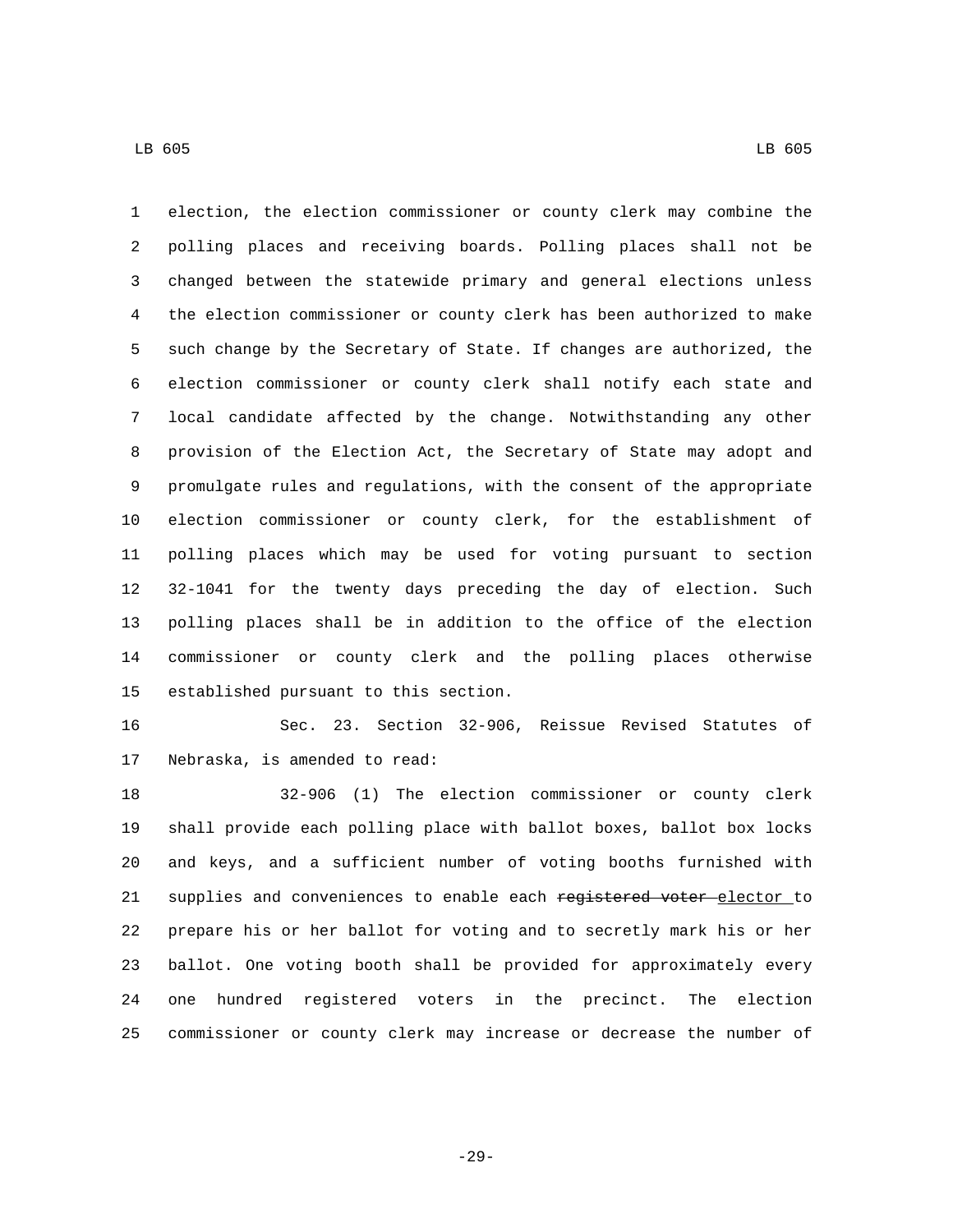voting booths to accommodate the expected voter turnout of any 2 election other than a statewide election.

 (2) When there is no structure within the precinct suitable for use as a polling place, the election commissioner or county clerk may designate a polling place outside the precinct and convenient thereto which shall be provided with voting booths furnished with supplies and conveniences as are other polling places.

 (3) Standards for polling places shall include any applicable standards developed under sections 81-5,147 and 81-5,148.

 Sec. 24. Section 32-907, Reissue Revised Statutes of 11 Nebraska, is amended to read:

 32-907 All polling places shall be accessible to all 13 registered voters electors and shall be in compliance with the federal Americans with Disabilities Act of 1990, as amended. All polling places shall be modified or relocated to architecturally barrier-free buildings to provide unobstructed access to such polling places by people with physical limitations. At least one voting booth shall be so constructed as to provide easy access for people with limitations and shall accommodate a wheelchair. The modifications required by this section may be of a temporary nature to provide such 21 unobstructed access only on election day.

 Sec. 25. Section 32-910, Reissue Revised Statutes of 23 Nebraska, is amended to read:

 32-910 Any judge or clerk of election, precinct or district inspector, sheriff, or other peace officer shall clear the

-30-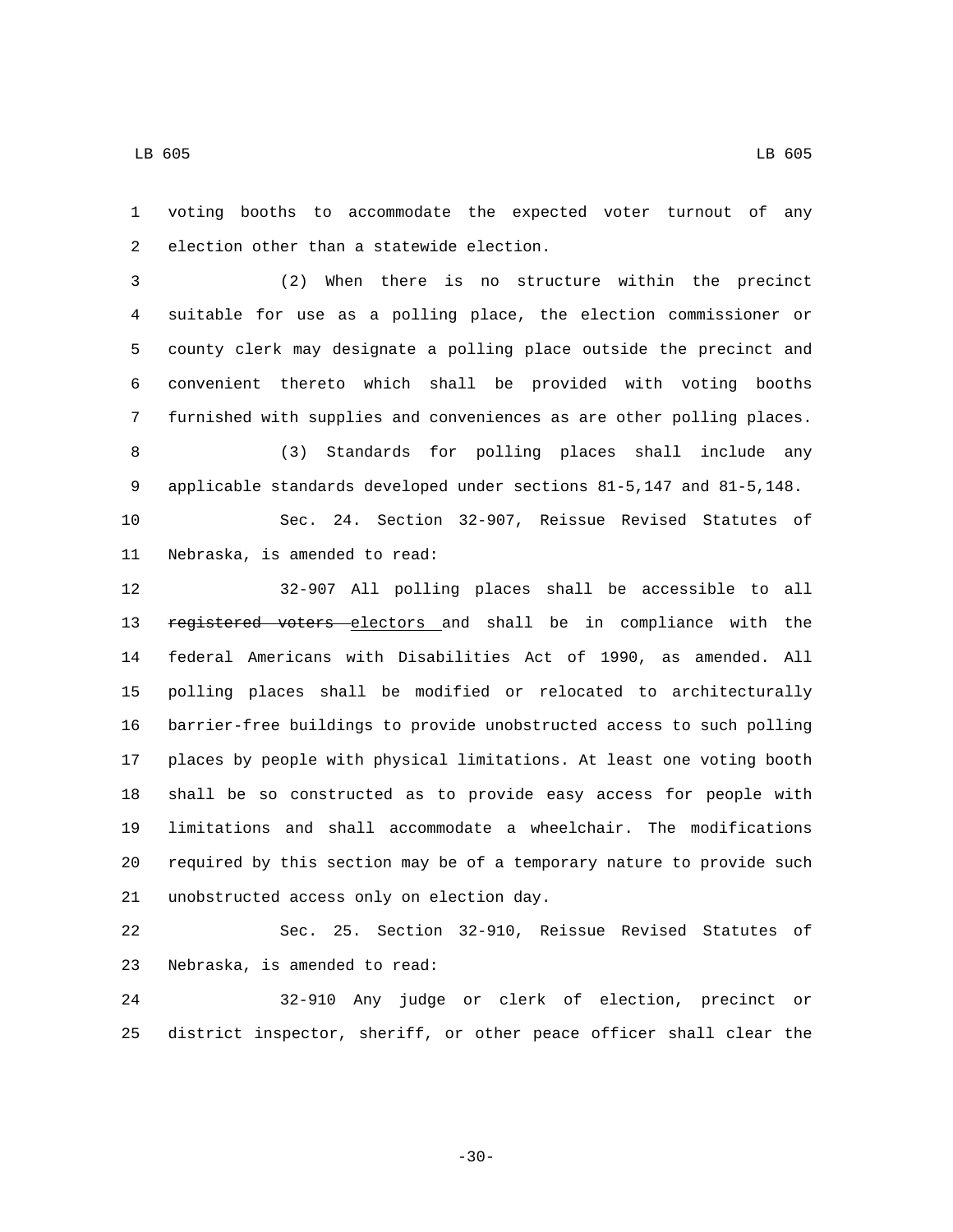passageways and prevent obstruction of the doors or entries and provide free ingress to and egress from the polling place or building and shall arrest any person obstructing such passageways. Other than a registered voter an elector engaged in receiving, preparing, or marking a ballot, an election commissioner, a county clerk, a precinct inspector, a district inspector, a judge of election, a clerk of election, or a member of a counting board, no person shall be permitted to be within eight feet of the ballot boxes or within eight feet of any ballots being counted by a counting board.

 Sec. 26. Section 32-912, Reissue Revised Statutes of 11 Nebraska, is amended to read:

12 32-912 (1) Any registered voter elector desiring to vote in a primary election held under the Election Act shall be entitled to participate in such primary election upon presenting himself or herself at the polling place for his or her residence. A registered voter who is affiliated with a political party shall receive from the receiving board all nonpartisan ballots and the partisan ballot of the political party indicated on his or her voter registration. Except as provided in subsections (2) and (3) of this section, a registered voter who is not affiliated with any political party shall 21 receive only nonpartisan ballots at a primary election. An elector who registers to vote under section 14 of this act shall receive (a) nonpartisan ballots, (b) if he or she designates a political party affiliation on his or her voter registration application, the partisan ballots of that party, and (c) if no political party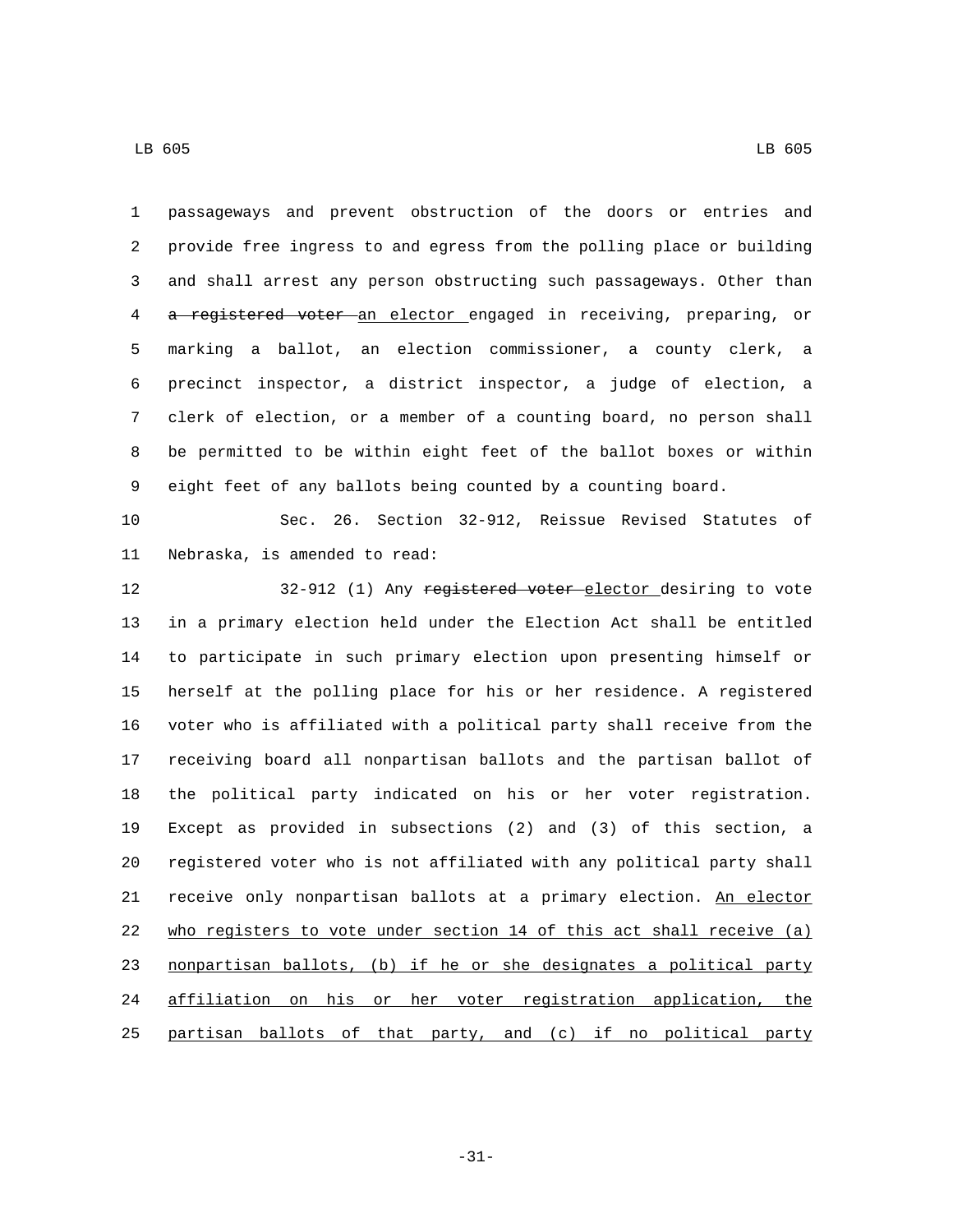affiliation is designated, partisan ballots as allowed under 2 subsections (2) and (3) of this section.

3 (2) Any political party may allow registered voters or electors registering to vote under section 14 of this act who are not affiliated with a political party to vote in the primary election for any elective office for which the party has candidates except for the office of delegate to the party's county, state, or national convention. Any political party desiring to permit such registered 9 voters or electors to vote for candidates of that party in the primary election shall file a letter stating that the governing body of the political party has adopted a rule allowing registered voters 12 or electors who are not affiliated with a political party to vote in the primary election for candidates of that party. The letter and copy of the adopted rule shall be filed with the Secretary of State at least sixty days before the primary election. The Secretary of State shall notify the appropriate election commissioners and county clerks in writing that the political party filing the letter will 18 allow registered voters or electors who are not affiliated with a political party to vote in the primary election for candidates of 20 that party. Once filed, the rule allowing such voters or electors to vote in such primary election shall be irrevocable and shall apply only to the primary election immediately following the adoption of 23 the rule.

 (3) A registered voter or elector registering to vote under section 14 of this act who is not affiliated with a political

-32-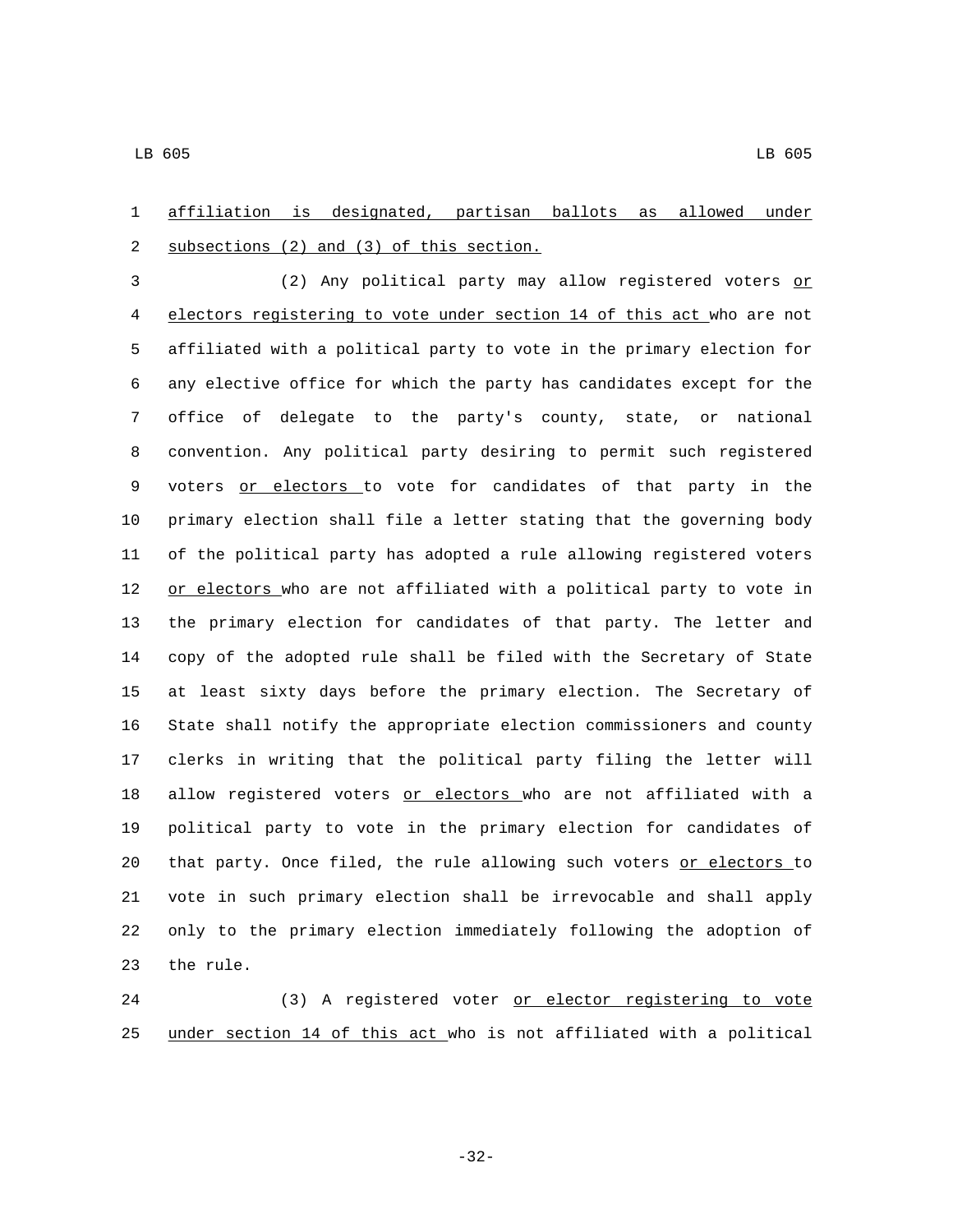party and who desires to vote in the primary election for the office of United States Senator or United States Representative may request a partisan ballot for either or both of such offices from any political party. The election commissioner or county clerk shall post a notice in a conspicuous location, easily visible and readable by voters prior to approaching the receiving board, that a registered 7 voter or elector who is not affiliated with a political party may 8 request such ballots. No such registered voter or elector shall 9 receive more than one such partisan ballot.

 (4) The registered voters and electors registering to vote under section 14 of this act residing in a political subdivision may cast their ballots for candidates for the offices in that subdivision and for issues proposed for that subdivision, except that when officers are to be nominated or elected from a subdistrict of the political subdivision, the registered voters and electors residing in the subdistrict may only vote for candidates from the subdistrict and for candidates for officers to be elected at large 18 from the whole political subdivision.

 Sec. 27. Section 32-913, Reissue Revised Statutes of 20 Nebraska, is amended to read:

 32-913 (1) The election commissioner or county clerk shall provide each precinct with a list of all physical addresses in 23 the precinct and the corresponding ballot style for each address if 24 there is more than one ballot style in the precinct.

25  $\left(\frac{1}{2}\right)$  The clerks of election shall have a list of

-33-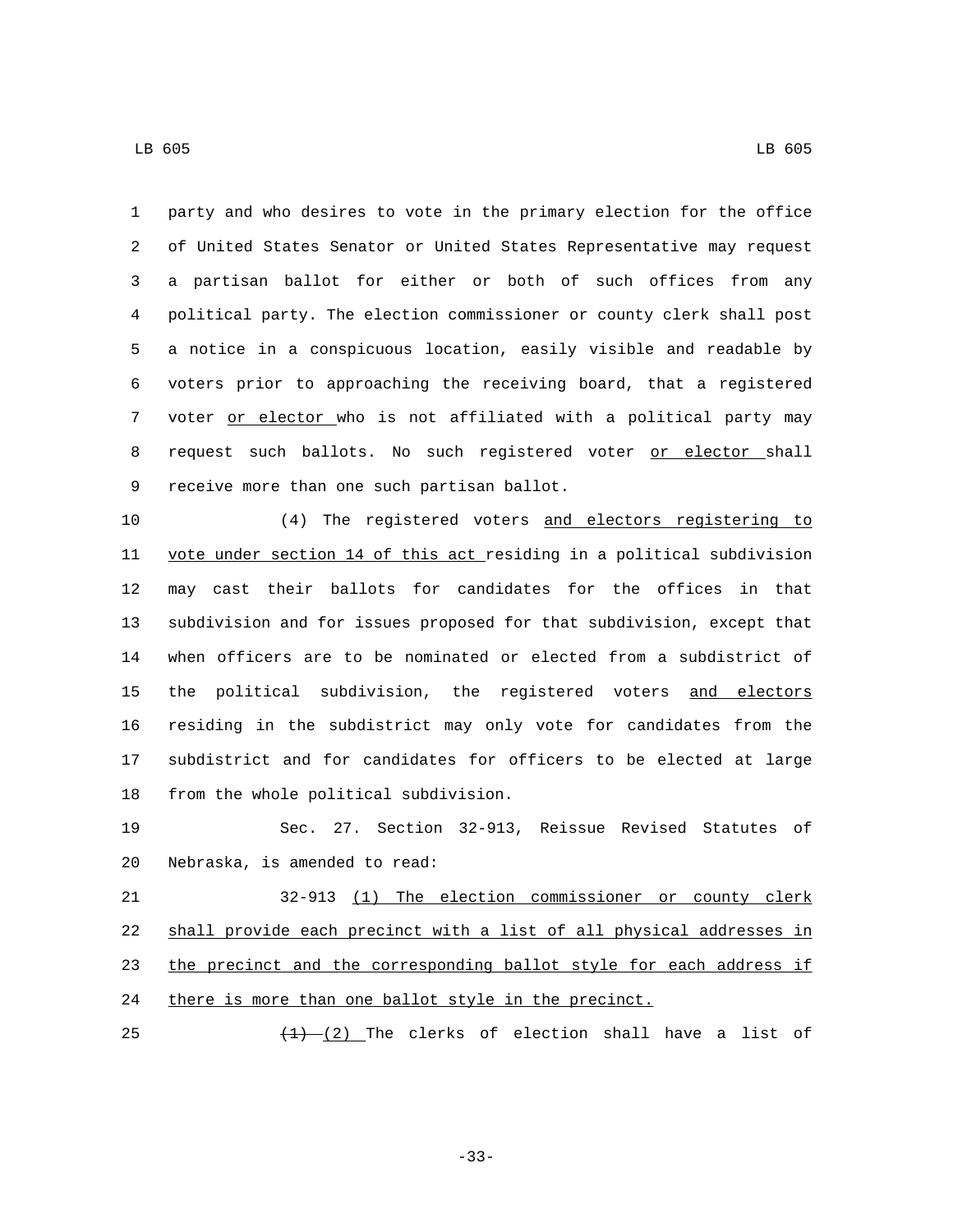registered voters of the precinct and a sign-in register at the polling place on election day. The list of registered voters shall be used for guidance on election day and may be in the form of a computerized, typed, or handwritten list or precinct registration 5 cards. Registered voters Electors of the precinct shall place and record their signature in the sign-in register before receiving any ballot. The list of registered voters and the sign-in register may be combined into one document at the discretion of the election commissioner or county clerk. If a combined document is used, a clerk 10 of election may list the names of the registered voters electors in a 11 separate book in the order in which they voted.

 $\left(2\right)$   $\left(3\right)$  Within twenty-four hours after the polls close in the precinct, the precinct inspector or one of the judges of election shall deliver the precinct list of registered voters and the precinct sign-in register to the election commissioner or county clerk. The election commissioner or county clerk shall file and preserve the list and register. No member of a receiving board who has custody or charge of the precinct list of registered voters and the precinct sign-in register shall permit the list or register to leave his or her possession from the time of receipt until he or she delivers them to another member of the receiving board or to the precinct inspector or judge of election for delivery to the election commissioner or 23 county clerk.

 Sec. 28. Section 32-914, Reissue Revised Statutes of 25 Nebraska, is amended to read:

-34-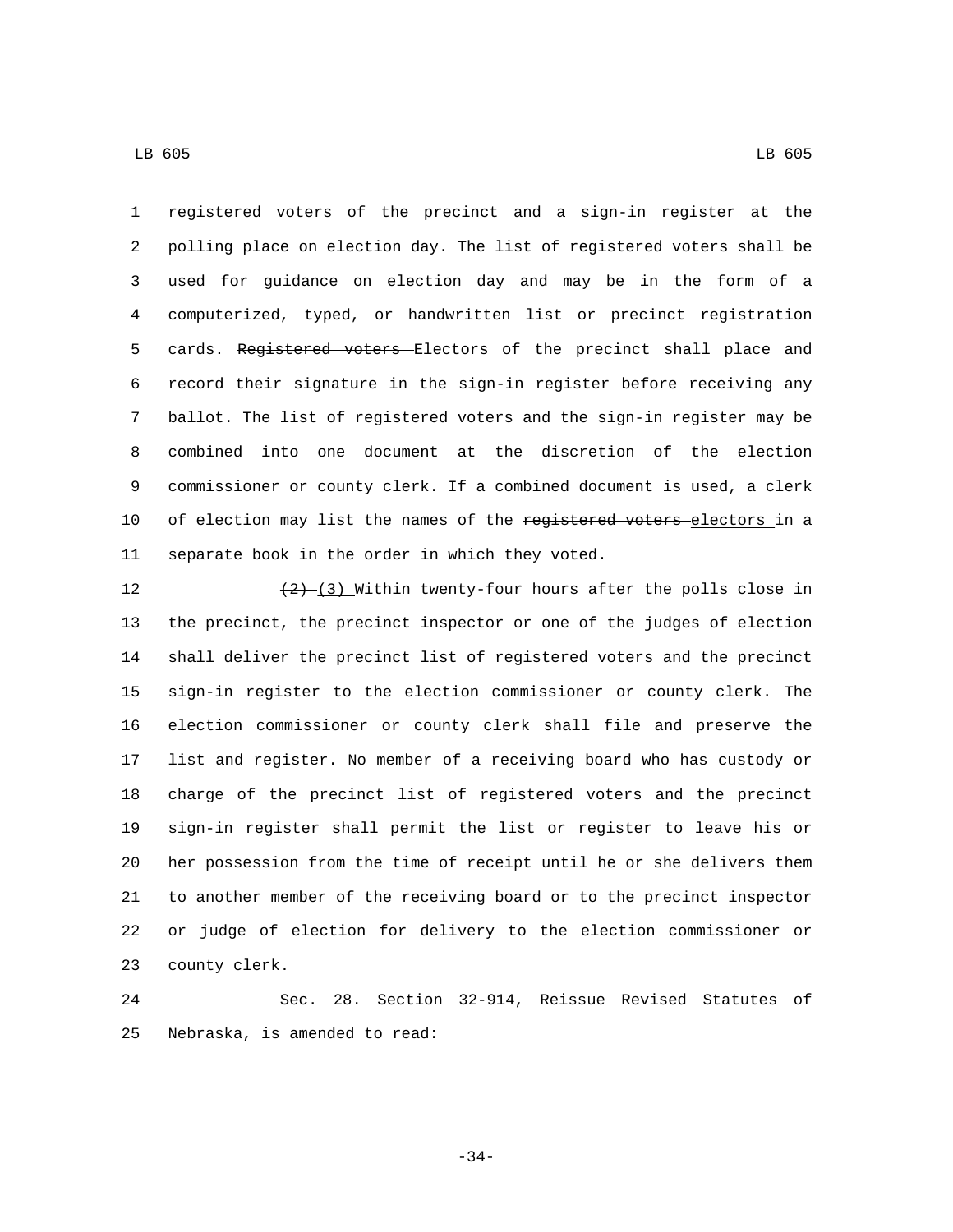| 1              | 32-914 (1) Official ballots shall be used at<br>all                   |
|----------------|-----------------------------------------------------------------------|
| $\overline{a}$ | elections. No person shall receive a ballot or be entitled to vote    |
| 3              | unless and until he or she is registered as a voter except as         |
| 4              | provided in section 32-914.01, 32-914.02, 32-915, 32-915.01, or       |
| 5              | 32-936 or section 30 of this act.                                     |
| 6              | (2) Except as otherwise specifically provided, no ballot              |
| 7              | shall be handed to any voter at any election until:                   |
| 8              | (a) He or she announces his or her name and address to                |
| 9              | the clerk of election;                                                |
| 10             | (b) The clerk has found that he or she is a registered                |
| 11             | voter at the address as shown by the precinct list of registered      |
| 12             | voters unless otherwise entitled to vote in the precinct under        |
| 13             | section 32-328, 32-914.01, 32-914.02, 32-915, or 32-915.01 or section |
| 14             | 30 of this act;                                                       |
| 15             | (c) The voter has presented a photographic identification             |
| 16             | his or her motor vehicle operator's license or state identification   |
| 17             | card, United States passport, employee identification card with his   |
| 18             | or her photograph or digital image issued by the United States        |
| 19             | Government, by the State of Nebraska, or by a political subdivision   |
| 20             | of the State of Nebraska, pilot's license, or United States military  |
| 21             | identification with his or her photograph or digital image which is   |
| 22             | current and valid at the time of the election, his or her medicare of |
| 23             | medicaid card, a certified copy of his or her birth certificate, a    |
| 24             | certified document of his or her naturalization as a United States    |
| 25             | citizen, or a copy of a utility bill, bank statement, paycheck,       |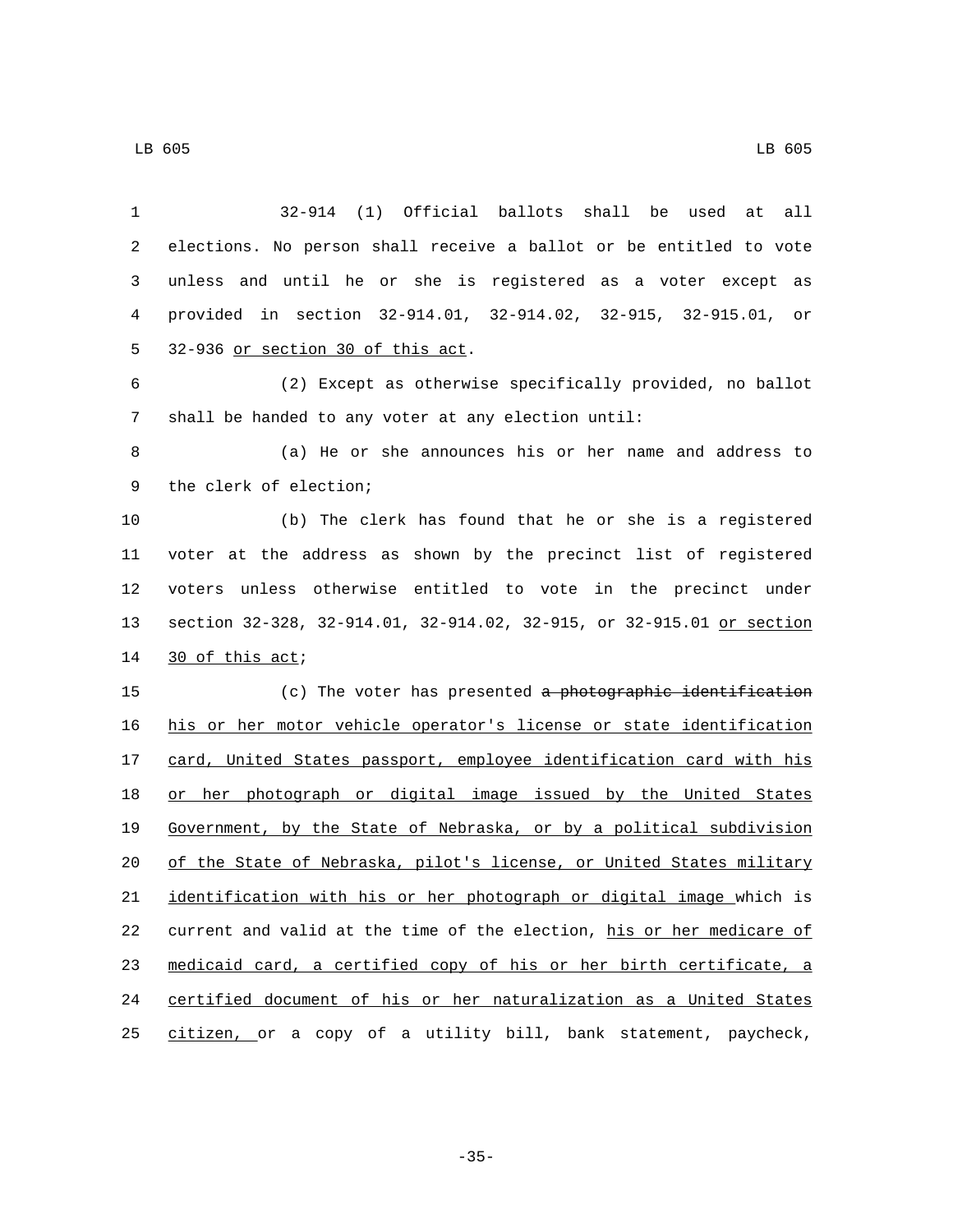government check, or other government document which is current at the time of the election and which shows the same name and residence address of the voter that is on the precinct list of registered 4 voters, if the voter registered by mail after January 1, 2003, and has not previously voted in an election for a federal office within the county and a notation appears on the precinct list of registered voters that the voter has not previously presented identification to 8 the election commissioner or county clerk; unless the voter votes a 9 provisional ballot;

 (d) As instructed by the clerk of election, the registered voter has personally written his or her name (i) in the precinct sign-in register on the appropriate line which follows the last signature of any previous voter or (ii) in the combined document containing the precinct list of registered voters and the sign-in 15 register; and

 (e) The clerk has listed on the precinct list of registered voters the corresponding line number and name of the registered voter or has listed the name of the voter in a separate 19 book as provided in section 32-913.

 Sec. 29. Section 32-915, Revised Statutes Cumulative 21 Supplement, 2010, is amended to read:

 32-915 (1) A person who is a registered voter in the 23 precinct in which he or she resides and whose name does not appear on the precinct list of registered voters at the polling place for the precinct in which he or she resides, whose name appears on the

-36-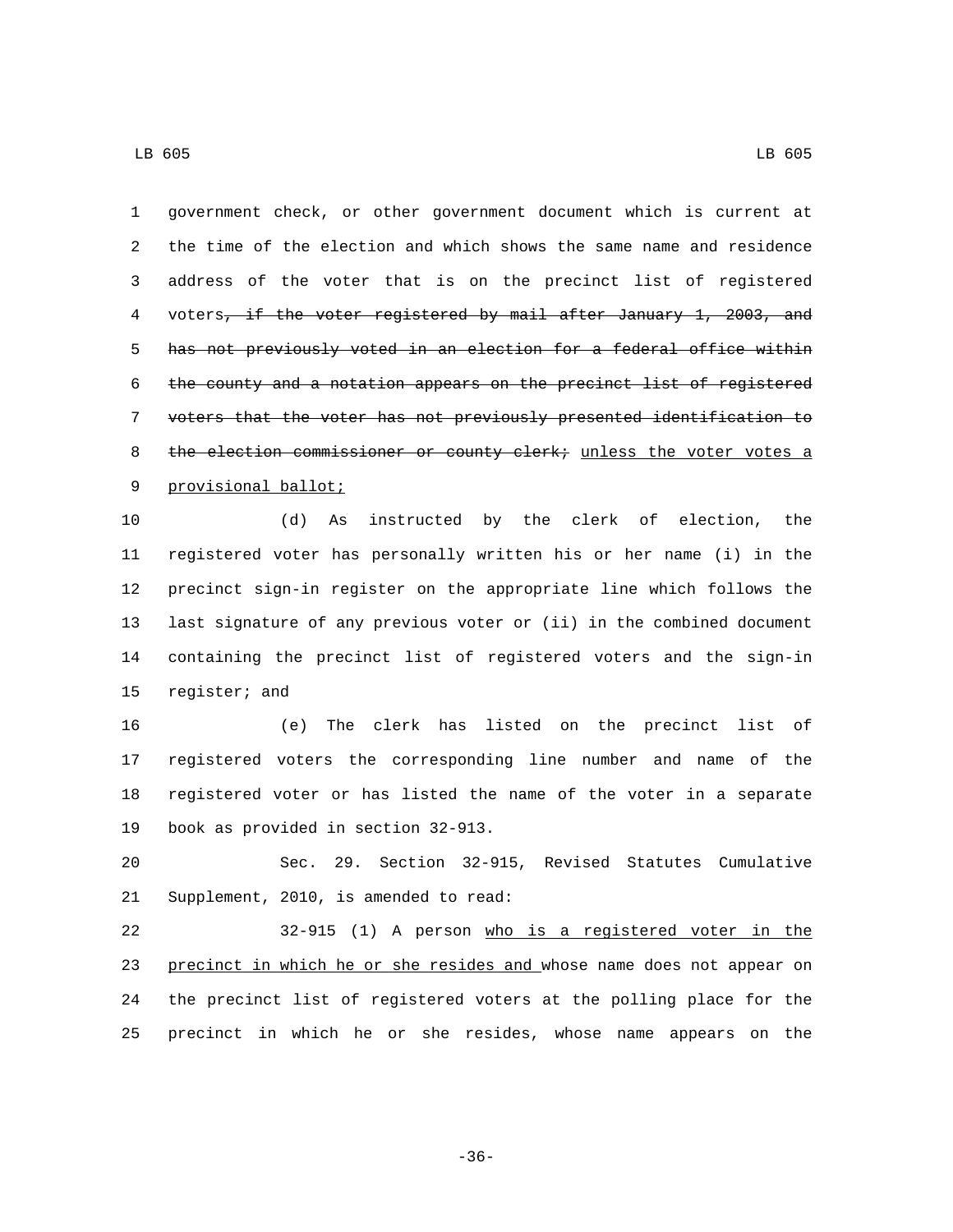precinct list of registered voters at the polling place for the precinct in which he or she resides at a different residence address as described in section 32-914.02, or whose name appears with a 4 notation that he or she received a ballot for early voting, or who does not present required identification may vote a provisional ballot if he or she:6 (a) Claims that he or she is a registered voter who has continuously resided in the county in which the precinct is located 9 since registering to vote; (b) Is not entitled to vote under section 32-914.01 or  $32-914.02$ ; (c) Has not registered to vote or voted in any other county since registering to vote in the county in which the precinct 14 is located; (d) Has appeared to vote at the polling place for the precinct to which the person would be assigned based on his or her 17 residence address; and (e) Completes and signs a registration application before 19 voting.  $(2)$  A voter whose name appears on the precinct list of registered voters for the polling place with a notation that the voter is required to present identification pursuant to section 32-318.01 but fails to present identification may vote a provisional ballot if he or she completes and signs a registration application

25 before voting.

-37-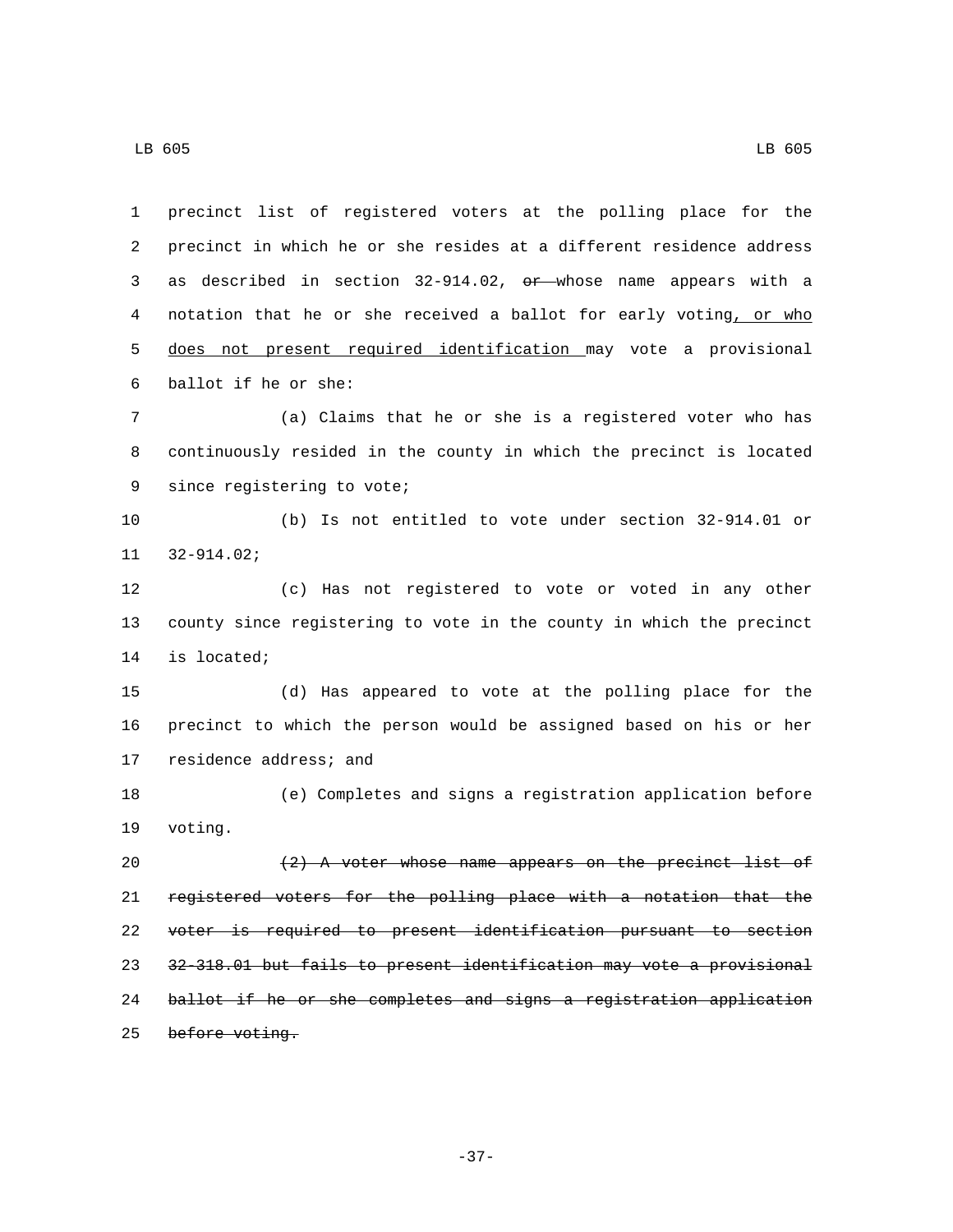| 1  | $(3)$ (2) Each person voting by provisional ballot shall              |
|----|-----------------------------------------------------------------------|
| 2  | enclose his or her ballot in an envelope marked Provisional Ballot    |
| 3  | and shall, by signing the certification on the front of the envelope  |
| 4  | or a separate form attached to the envelope, certify to the following |
| 5  | facts:                                                                |
| 6  | (a) I am a registered voter in  County;                               |
| 7  | (b) My name or address did not correctly appear on the                |
| 8  | precinct list of registered voters without a notation or I have not   |
| 9  | presented required identification;                                    |
| 10 | I registered to vote<br>this<br>(c)<br>about<br>or<br>on              |
| 11 | date $\dots\dots\dots\dots\dots\dots$                                 |
| 12 | (d) I registered to vote                                              |
| 13 | in person at the election office<br>or<br>voter<br>a                  |
| 14 | registration site,                                                    |
| 15 | $\ldots$ by mail,                                                     |
| 16 | on a form through the Department of Motor Vehicles,                   |
| 17 | on a form through another state agency,                               |
| 18 | in some other way;                                                    |
| 19 | (e) I have not resided outside of this county or voted                |
| 20 | outside of this county since registering to vote in this county;      |
| 21 | My current address is shown on the registration<br>(f)                |
| 22 | application completed as a requirement for voting by provisional      |
| 23 | ballot; and                                                           |
| 24 | (g) I am eligible to vote in this election and I have not             |
| 25 | voted and will not vote in this election except by this ballot.       |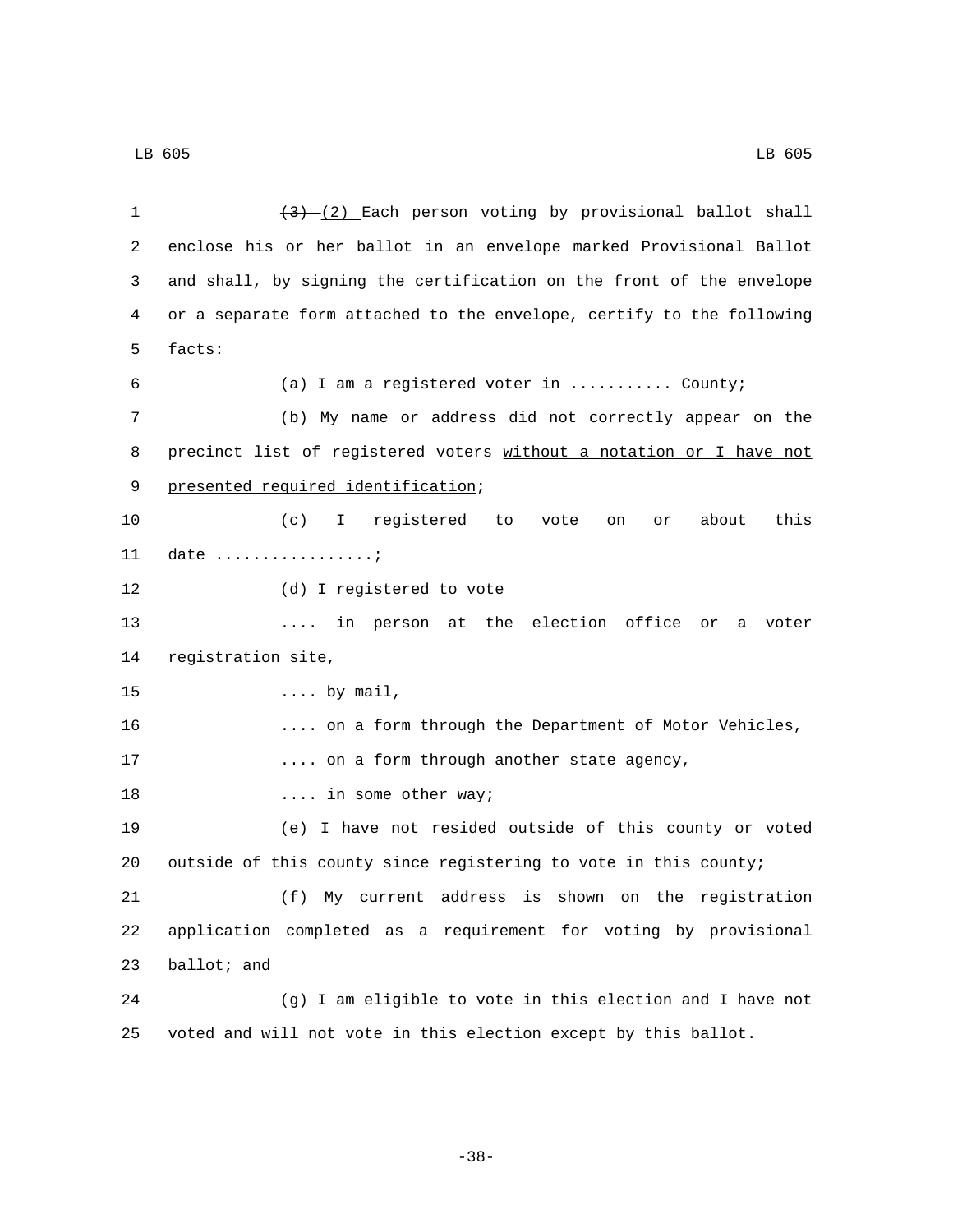| 1  | $(4)$ (3) The voter shall sign the certification under                |
|----|-----------------------------------------------------------------------|
| 2  | penalty of election falsification. The following statements shall be  |
| 3  | on the front of the envelope or on the attached form: By signing the  |
| 4  | front of this envelope or the attached form you are certifying to the |
| 5  | information contained on this envelope or the attached form under     |
| 6  | penalty of election falsification. Election falsification is a Class  |
| 7  | IV felony and may be punished by up to five years imprisonment, a     |
| 8  | fine of up to ten thousand dollars, or both.                          |
| 9  | $(5)$ $(4)$ If the person's name does not appear on the               |
| 10 | precinct list of registered voters for the polling place and the      |
| 11 | judge or clerk of election determines that the person's residence     |
| 12 | address is located in another precinct within the same county, the    |
| 13 | judge or clerk of election shall direct the person to his or her      |
| 14 | correct polling place to vote.                                        |
| 15 | Sec. 30. If an elector is not registered to vote in the               |
| 16 | county of his or her residence, he or she is entitled to vote on      |
| 17 | election day upon presenting proof of identification and residence    |
| 18 | and completing and signing a voter registration application as        |
| 19 | provided in section 14 of this act at the polling place for his or    |
| 20 | her place of residence. If the election is conducted by mail as       |
| 21 | provided in sections 32-953 to 32-959, the elector shall register to  |
| 22 | vote and vote at the office of the election commissioner or county    |
| 23 | clerk.                                                                |
| 24 | Sec. 31. Section 32-916, Reissue Revised Statutes of                  |

25 Nebraska, is amended to read:

-39-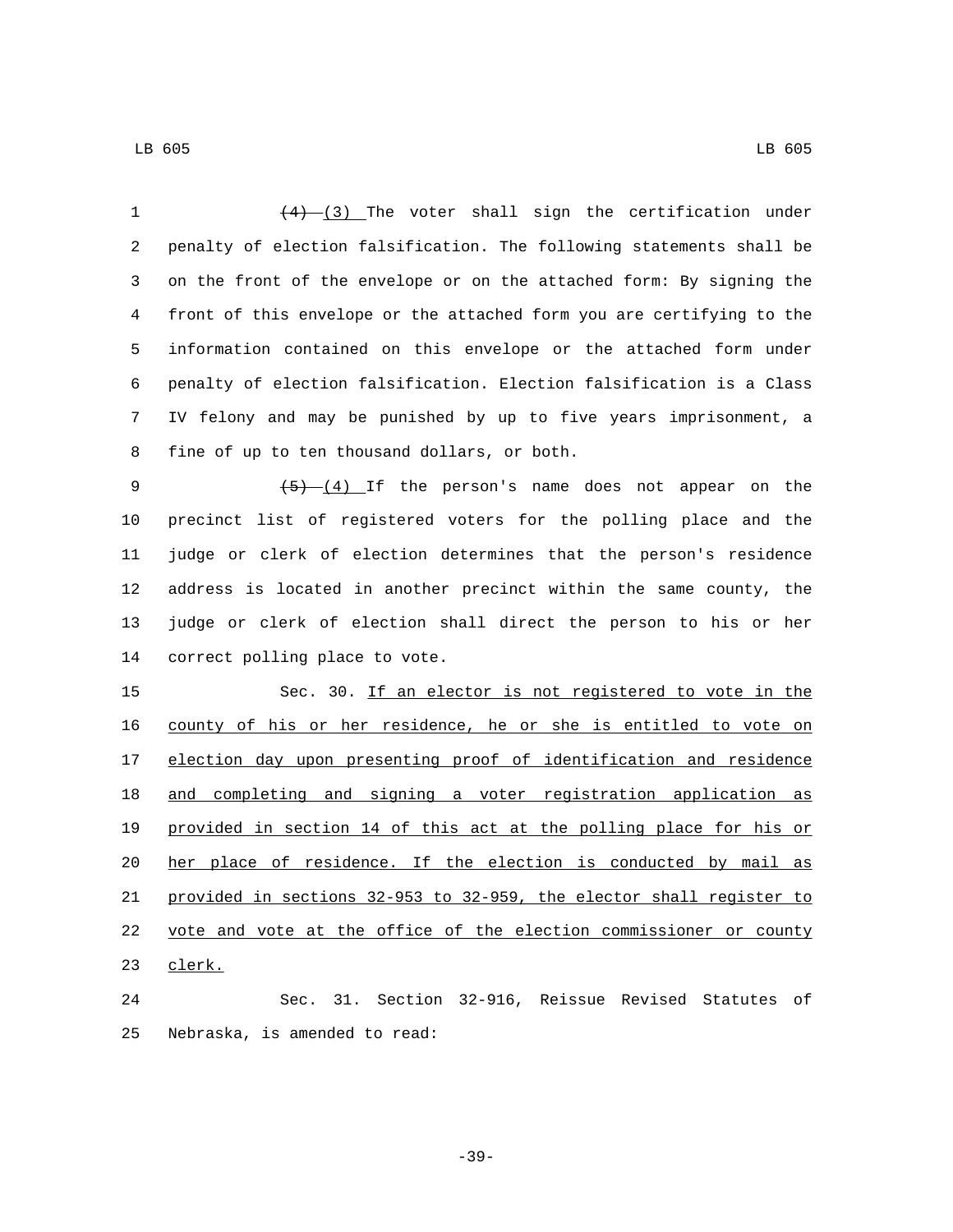32-916 (1) Two judges of election or a precinct inspector and a judge of election shall affix their initials to the official ballots. The judge of election shall deliver a ballot to each

4 registered voter elector after complying with section 32-914.

5 (2) After voting the ballot, the registered voter elector shall, as directed by the judge of election, fold his or her ballot or place the ballot in the ballot envelope or sleeve so as to conceal the voting marks and to expose the initials affixed on the ballot. 9 The registered voter elector shall, without delay and without exposing the voting marks upon the ballot, deliver the ballot to the judge of election before leaving the enclosure in which the voting 12 booths are placed.

 (3) The judge of election shall, without exposing the voting marks on the ballot, approve the exposed initials upon the ballot and deposit the ballot in the ballot box in the presence of 16 the registered voter. elector. No judge of election shall deposit any ballot in a ballot box unless the ballot has been identified as having the appropriate initials. Any ballot not properly identified shall be rejected in the presence of the voter, the judge of election shall make a notation on the ballot Rejected, not properly identified, and another ballot shall be issued to the voter and the voter shall then be permitted to cast his or her ballot. If the ballot is in order, the judge shall deposit the ballot in the ballot box in the presence of the voter and the voter shall promptly leave the polling place. The judges of election shall maintain the secrecy

 $-40-$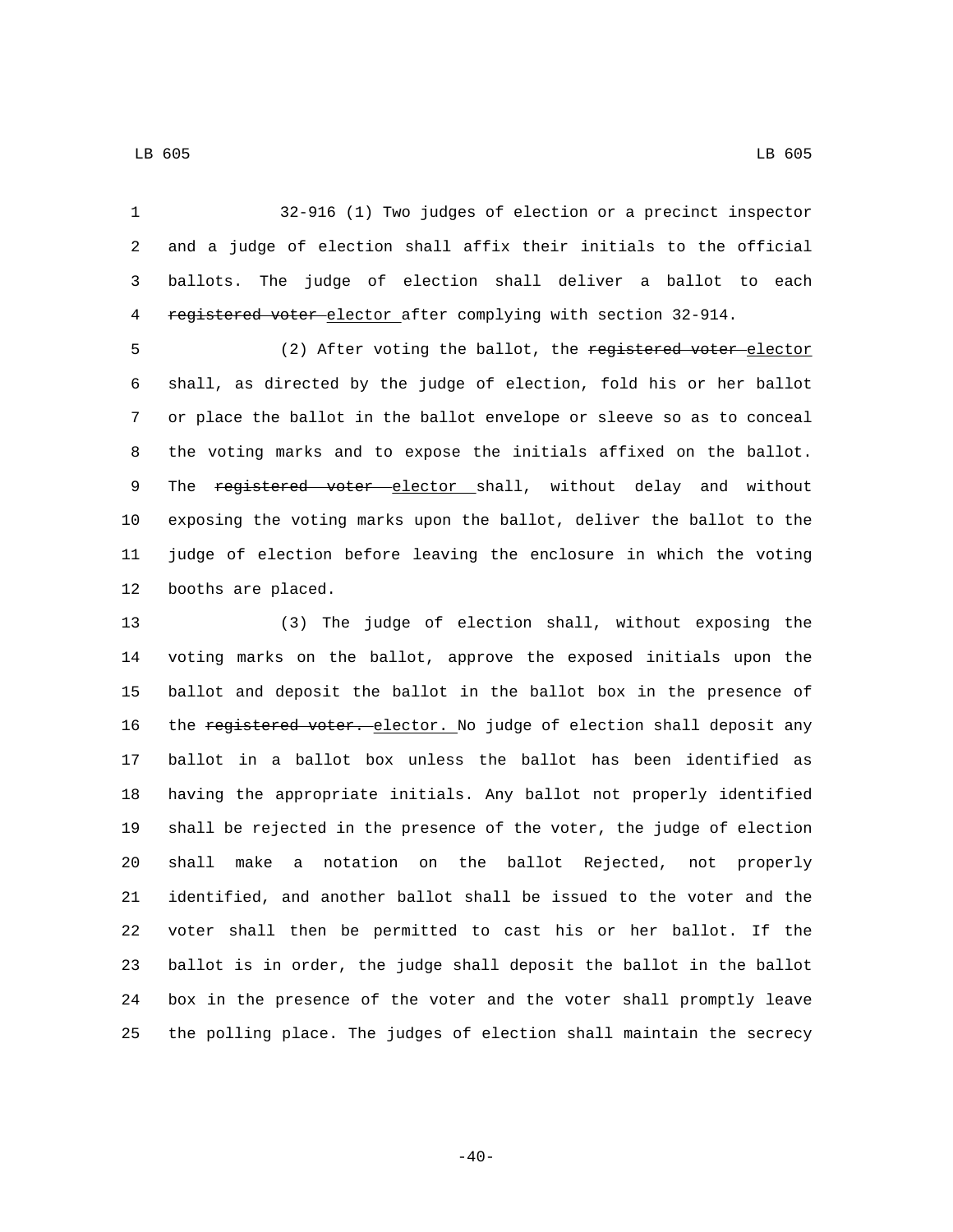of the rejected ballots and shall cause the rejected ballots to be made up in a sealed packet. The judges of election shall endorse the packet with the words Rejected Ballots and the designation of the precinct. The judges of election shall sign the endorsement label and shall return the packet to the election commissioner or county clerk with a statement by the judges of election showing the number of 7 ballots rejected.

 (4) Upon receiving a provisional ballot as provided in section 32-915, the judge of election shall give the voter written information that states that the voter may determine if his or her vote was counted and, if not, the reason that the vote was not counted by accessing the system created pursuant to section 32-202 and the judge of election shall ensure that the appropriate information is on the outside of the envelope in which the ballot is enclosed or attached to the envelope, attach the statement required by section 32-915 if not contained on the envelope, and place the entire envelope into the ballot box. Upon receiving a provisional ballot as provided in section 32-915.01, the judge of election shall comply with the requirements for a provisional ballot under this subsection, except that a provisional ballot cast pursuant to section 32-915.01 shall be kept separate from the other ballots cast at the 22 election.

 Sec. 32. Section 32-917, Reissue Revised Statutes of 24 Nebraska, is amended to read:

32-917 Any registered voter elector who spoils his or her

-41-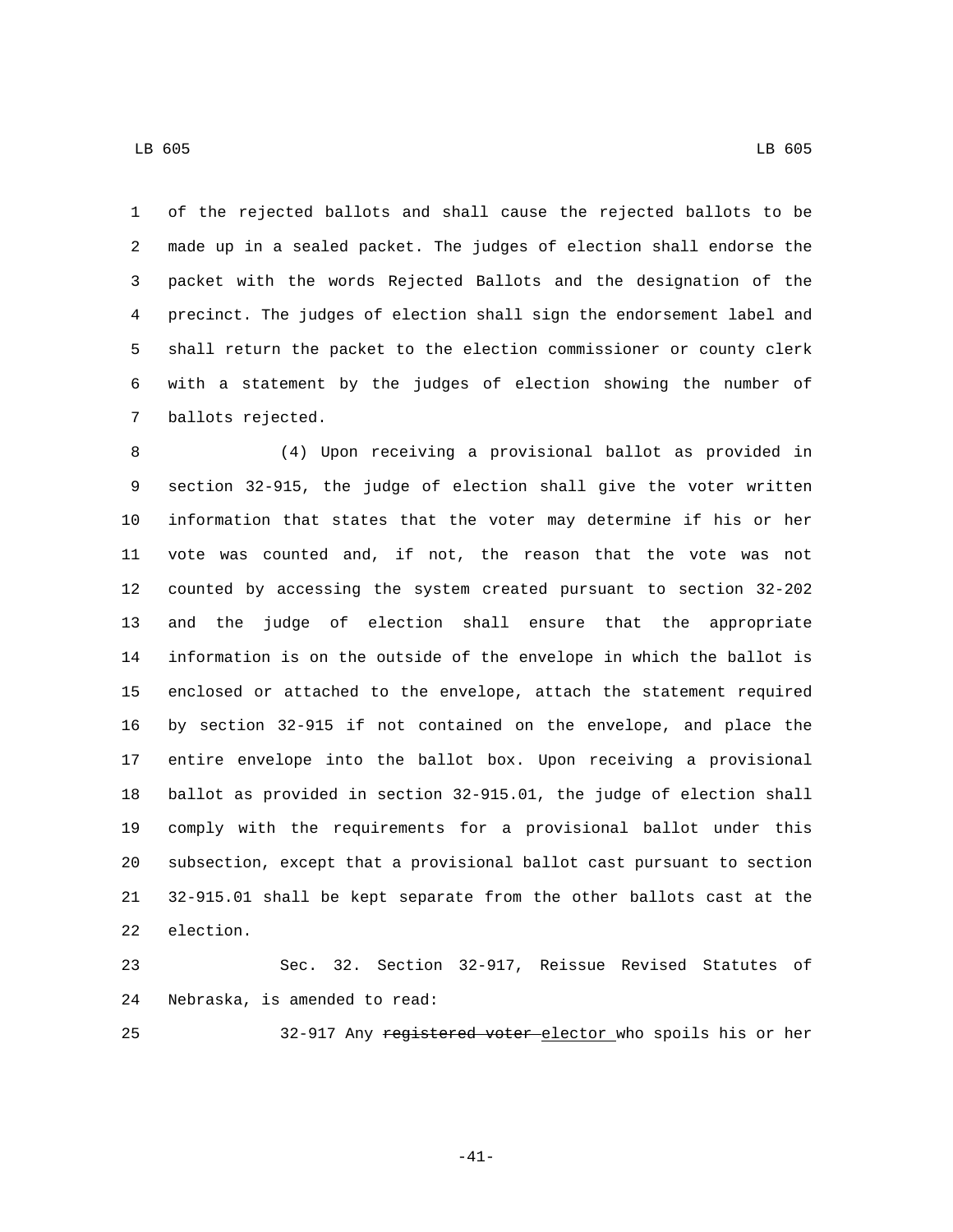ballot may receive another ballot after returning the spoiled ballot. 2 No registered voter elector shall receive more than four ballots in 3 all. The registered voter elector shall write invalid or void on the spoiled ballot and return it to the judges of election. The judges of election shall maintain the secrecy of the spoiled ballots and shall cause the spoiled ballots to be made up in a sealed packet. The judges of election shall endorse the packet with the words Spoiled Ballots and the designation of the precinct. The judges of election shall sign such endorsement label and shall return the packet to the election commissioner or county clerk with a statement by the judges of election showing the number of ballots spoiled.

 Sec. 33. Section 32-918, Reissue Revised Statutes of 13 Nebraska, is amended to read:

14 32-918 (1) If a registered voter an elector declares to the judge of election that he or she cannot read or that he or she suffers blindness or other physical disability or handicap such that 17 the registered voter elector requires assistance in the marking of 18 his or her ballot, (a) the registered voter elector may be assisted in marking his or her ballot by a relative or friend of his or her selection or (b) one judge of election and one clerk of election of different political parties may take the ballot or ballots from the polling place to a convenient place within the building or to the 23 registered voter's elector's automobile if the automobile is within one block of the polling place and the disabled or handicapped person may cast his or her ballot in the general presence of the judge and

-42-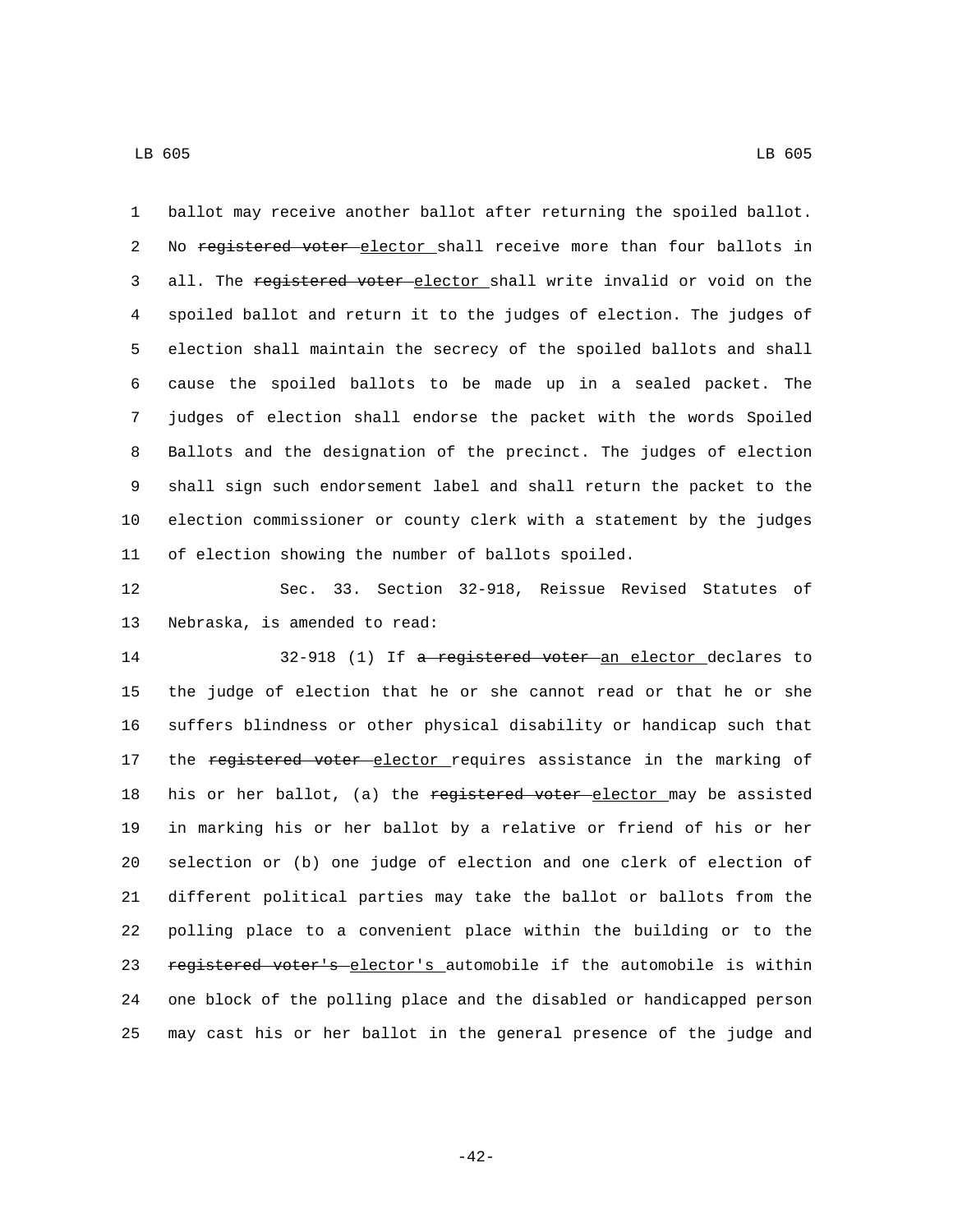clerk. If a registered voter an elector declares to the judge of election that he or she needs assistance in the operation of a voting device, a judge or clerk of election may assist the voter in 4 operating the device.

 (2) The judge and clerk shall give no information 6 regarding the casting of the ballot. Any registered voter elector receiving assistance in voting the ballot from a judge and clerk shall declare to the judge and clerk the name of the candidates and the measures for which he or she desires to vote, and the judge and clerk shall cast his or her ballot only as he or she so requests. No 11 person other than the registered voter elector who is receiving assistance shall divulge to anyone within the polling place the name of any candidate for whom he or she intends to vote or ask or receive assistance within the polling place in the preparation of his or her 15 ballot.

16 (3) The judges of election shall enter Assistance 17 Rendered upon the precinct sign-in register near the name of any 18 registered voter elector who receives such assistance in casting his 19 or her ballot and shall include the name of such person rendering 20 assistance to the registered voter. elector. The person rendering 21 assistance shall sign an oath before a judge of election 22 substantially as follows: ............., hereby swears that he or she 23 is a friend or relative of .............., a disabled registered 24 voter-elector who requested assistance in casting the ballot, that he 25 or she did enter the voting booth or aid such voter elector outside

-43-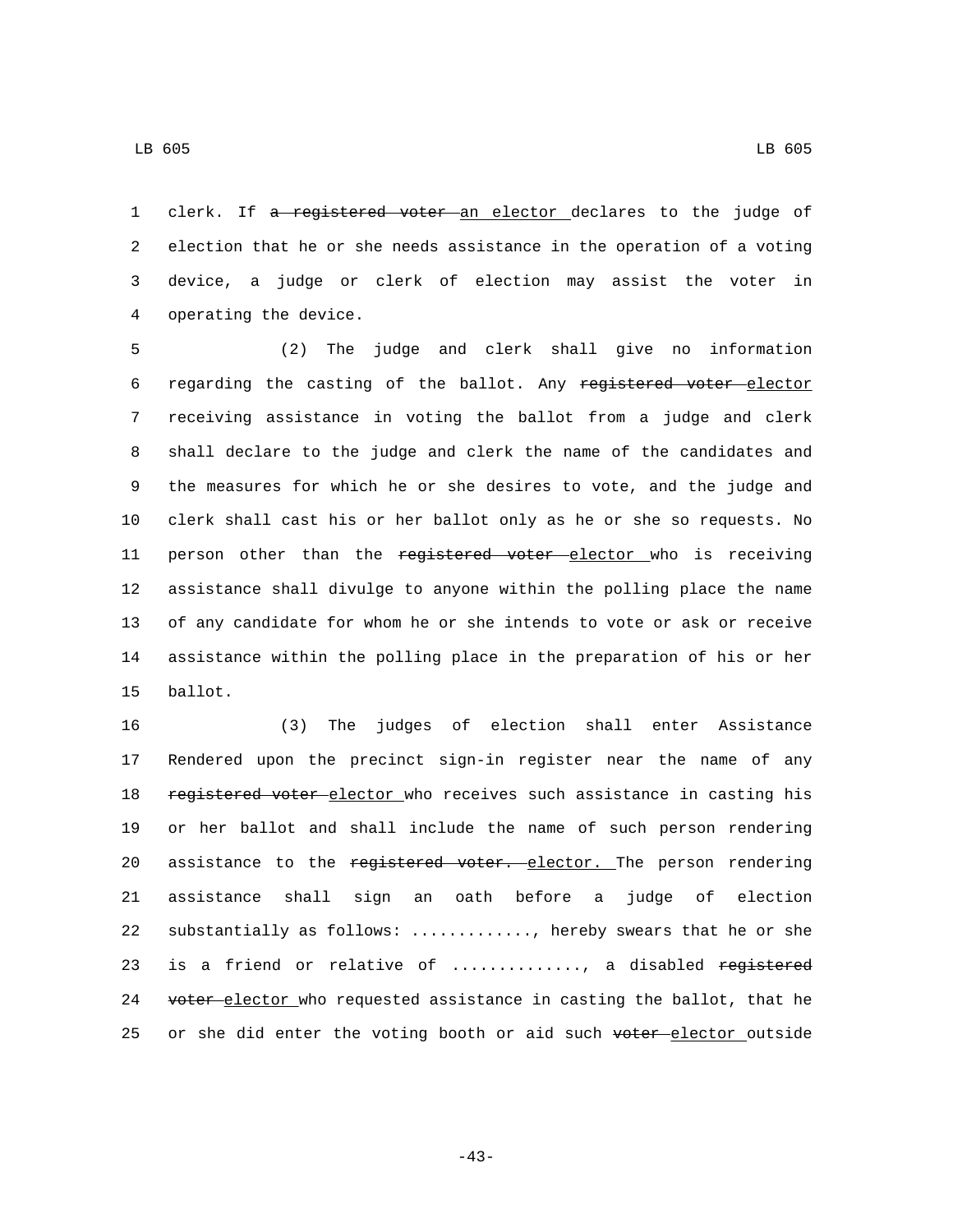of the voting booth and marked the ballot according to the intentions 2 and desires of the registered voter, elector, that he or she has kept the ballot at all times in his or her possession, and that the ballot was duly delivered to the judge of election on this ...... day 5 of .......... 20.....

 Sec. 34. Section 32-919, Reissue Revised Statutes of 7 Nebraska, is amended to read:

8 32-919 Every registered voter elector receiving a ballot shall, before leaving the polling room, vote or, if he or she does not wish to vote, return all ballots so received to be deposited into the ballot box by a member of the receiving board. No person receiving a ballot shall take the same from the polling room except as authorized in the Election Act. No person shall remove any ballot from the polling room before the closing of the polls except as otherwise authorized under the Election Act. Any person taking a ballot from the polling room in violation of this section shall forfeit and lose his or her right to vote at the election. If an inspector or a judge or clerk of election observes a person about to violate this section, the inspector, judge, or clerk shall inform the person of the penalties provided in this section and section 32-1535. Sec. 35. Section 32-920, Reissue Revised Statutes of 22 Nebraska, is amended to read:

23 32-920 A registered voter An elector may take with him or her into the polling place any printed or written memorandum or paper to assist him or her in preparing or marking the ballot.

-44-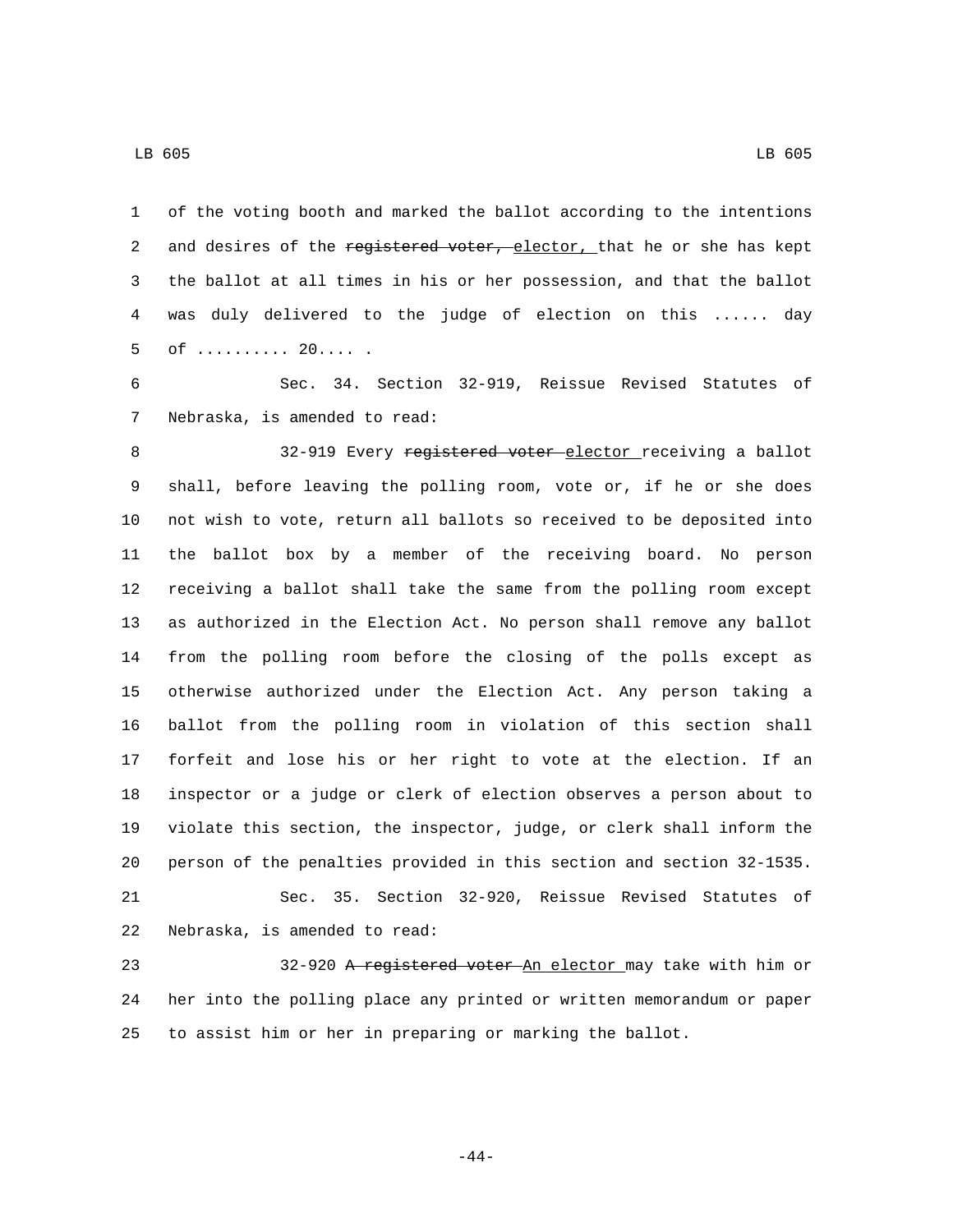1 Sec. 36. Section 32-921, Reissue Revised Statutes of 2 Nebraska, is amended to read:

3 32-921 Except as provided in subsection (1) of section 4 32-918, no registered voter elector shall be allowed to occupy a 5 voting booth occupied by another. A registered voter An elector shall 6 not remain within the enclosure in which the voting booths are 7 situated more than twenty minutes unless he or she is in line waiting 8 to vote or voting. A registered voter An elector shall not occupy a 9 voting booth for more than ten minutes.

10 Sec. 37. Section 32-922, Reissue Revised Statutes of 11 Nebraska, is amended to read:

12 32-922 Any registered voter elector who does not have two consecutive hours in the period between the time of the opening and closing of the polls during which he or she is not required to be present at work for an employer shall be entitled on election day to be absent from employment for such a period of time as will in addition to his or her nonworking time total two consecutive hours between the time of the opening and closing of the polls. If the 19 registered voter elector applies for such leave of absence prior to 20 or on election day, the registered voter elector shall not be liable for any penalty and no deduction shall be made from his or her salary or wages on account of such absence. The employer may specify the hours during which the employee may be absent.23

24 Sec. 38. Section 32-923, Reissue Revised Statutes of 25 Nebraska, is amended to read:

 $-45-$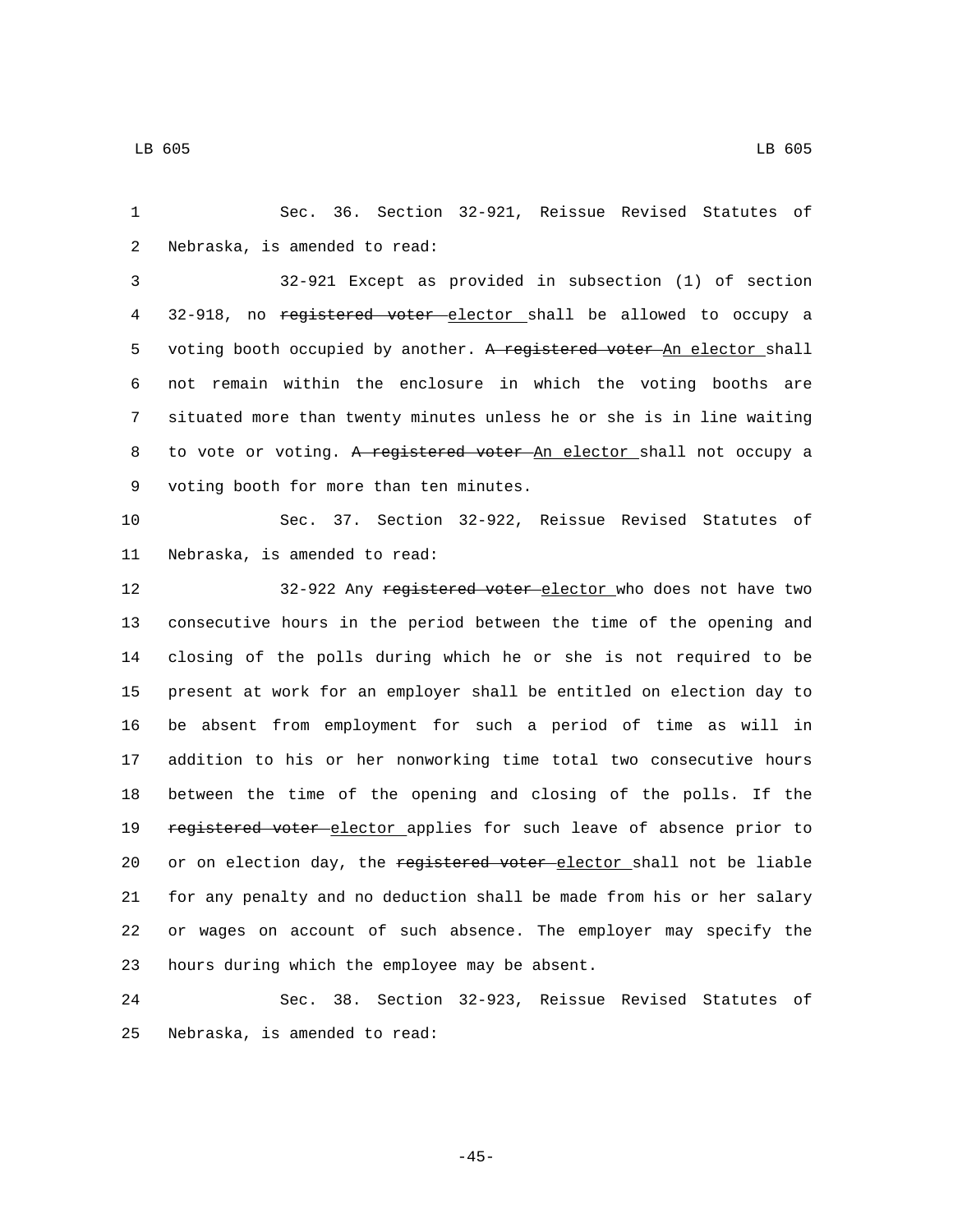32-923 Registered voters Electors shall in all cases, except treason, felony, or breach of the peace, be privileged from arrest during the attendance at elections and while going to and 4 returning from the same. No registered voter elector shall be obliged to do military duty on election day except in time of war and public 6 danger. Sec. 39. Section 32-925, Reissue Revised Statutes of 8 Nebraska, is amended to read: 32-925 If any person conducts himself or herself in a noisy, riotous, or tumultuous manner at or about the polls so as to disturb the election or insults or abuses the precinct or district inspectors or judges or clerks of election and persists in such conduct after being warned to desist, any election commissioner, county clerk, inspector, judge of election, police officer, or sheriff shall arrest him or her without warrant and bring him or her before the county court. Such person shall be permitted to vote if he 17 or she is a registered voter. an elector. Sec. 40. Section 32-927, Reissue Revised Statutes of 19 Nebraska, is amended to read: 32-927 If any person offering to vote is challenged by an inspector, judge or clerk of election, or registered voter, the person shall, in the presence of an inspector or a judge of election, affix his or her signature and print his or her name and address on the following oath: I do solemnly swear that I will fully and truly

answer all such questions put to me related to my place of residence

-46-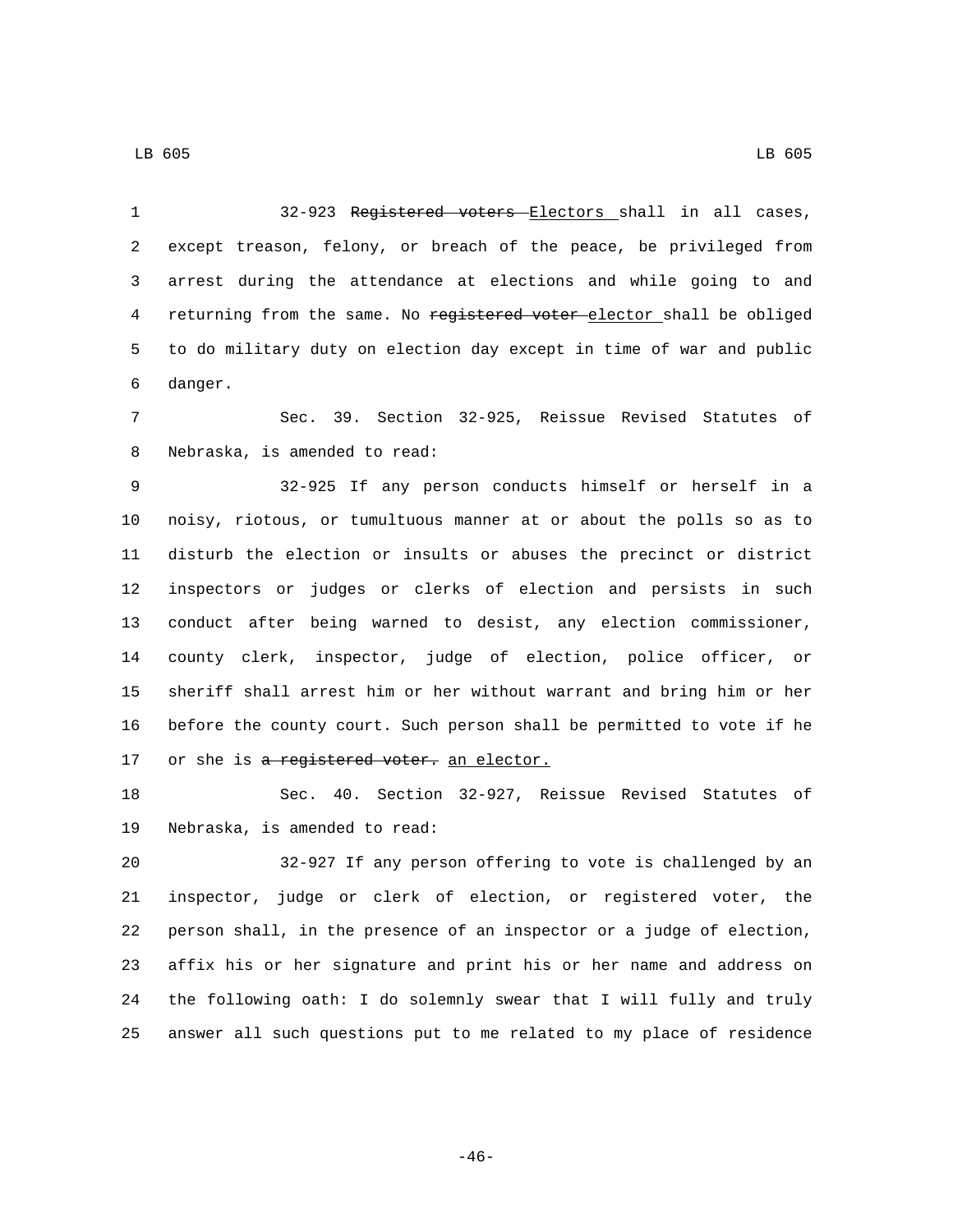1 and qualifications as a registered voter an elector at this election. 2 The inspector or judge of election shall require the registered voter elector to comply with sections 32-928 to 32-930 as applicable and shall ask any other questions to the person challenged as necessary 5 to test his or her qualifications as a registered voter-an elector at 6 that election. Sec. 41. Section 32-929, Reissue Revised Statutes of 8 Nebraska, is amended to read: 32-929 If a person is challenged on the ground that he or she is not a resident of this state, the county, or the precinct, the person shall answer the following questions on the form provided by 12 the election commissioner or county clerk: Do you have a residence in this state: Yes or No? Do you have a residence in this county: Yes or No? Do you have a residence in this precinct: Yes or No? If a person has moved from one residence to another within the precinct in which he or she is registered to vote, such voter shall be entitled to vote as provided in section 32-914.02. If a person has moved from one residence to another within the county in which he or she is registered to vote, such voter shall be entitled to vote a provisional ballot as provided in section 32-915. If a person has moved from a residence outside of the county in which he 23 or she resides and has not registered to vote in such county, such person shall be entitled to register and vote as provided in section 25 32-933 or section 30 of this act.

LB 605 LB 605

-47-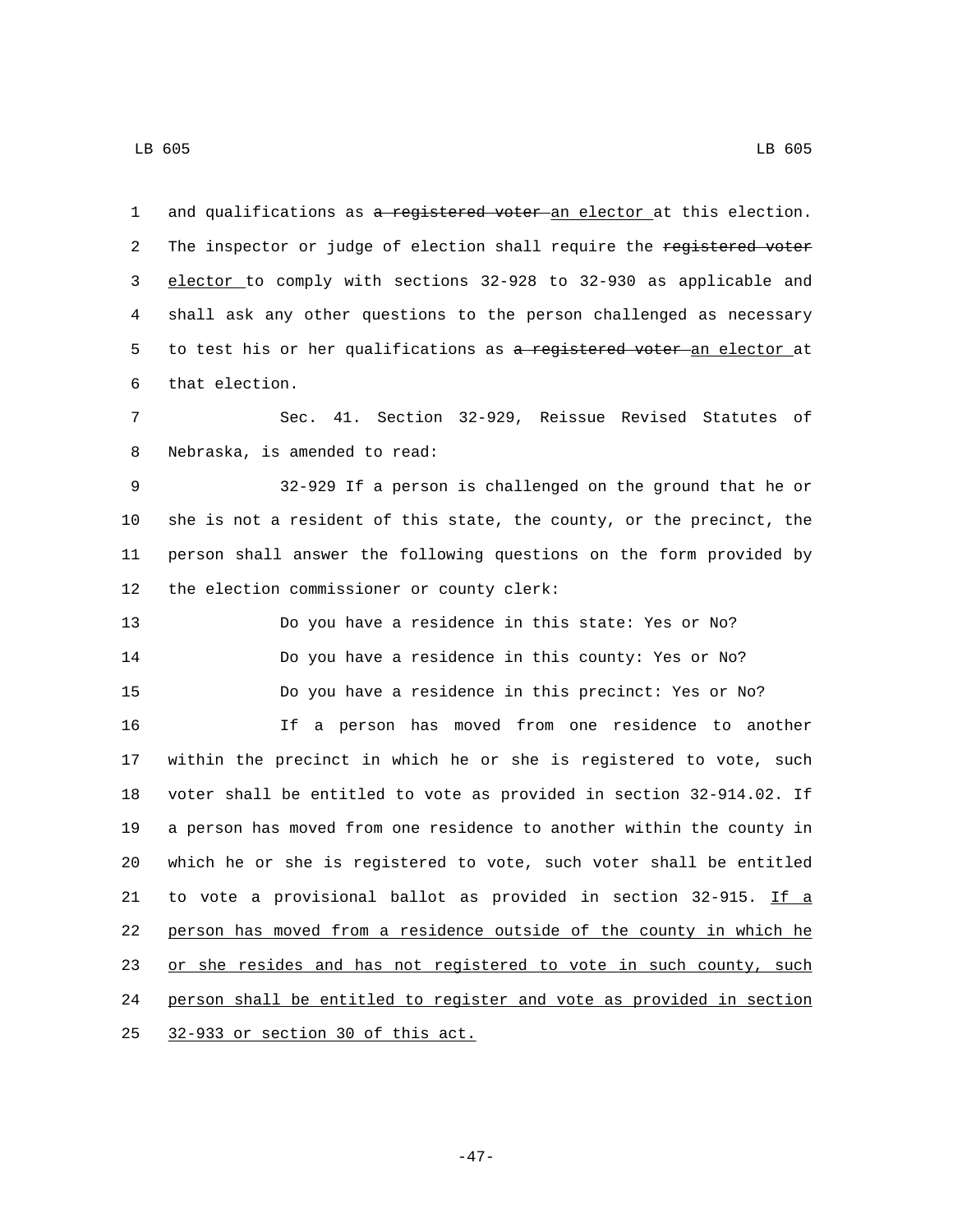Sec. 42. Section 32-933, Reissue Revised Statutes of

2 Nebraska, is amended to read:

 32-933 (1) Any person listed in this subsection shall be 4 eligible as a new resident to vote for President and Vice President 5 of the United States at the statewide general election: but for no 6 other offices:

 (a) Any citizen of the United States who is at least the constitutionally prescribed age of a voter and who comes into Nebraska after the voter registration period is closed pursuant to section 32-302 for the purpose of making Nebraska his or her place of 11 residence; and

 (b) Any registered voter who moves from one county to another county within Nebraska after the close of the voter 14 registration period.

 (2) Any registered voter who moves from Nebraska to another state or to the District of Columbia for the purpose of making such new location his or her place of residence after the close of the voter registration period for such location shall be eligible as a former resident to vote for President and Vice President of the United States at the statewide general election but 21 for no other offices.

 (3) Any person described in subsection (1) of this section shall cast his or her ballot in the office of the election commissioner or county clerk at any time between the close of the 25 voter registration period and the close of the polls on election day.

-48-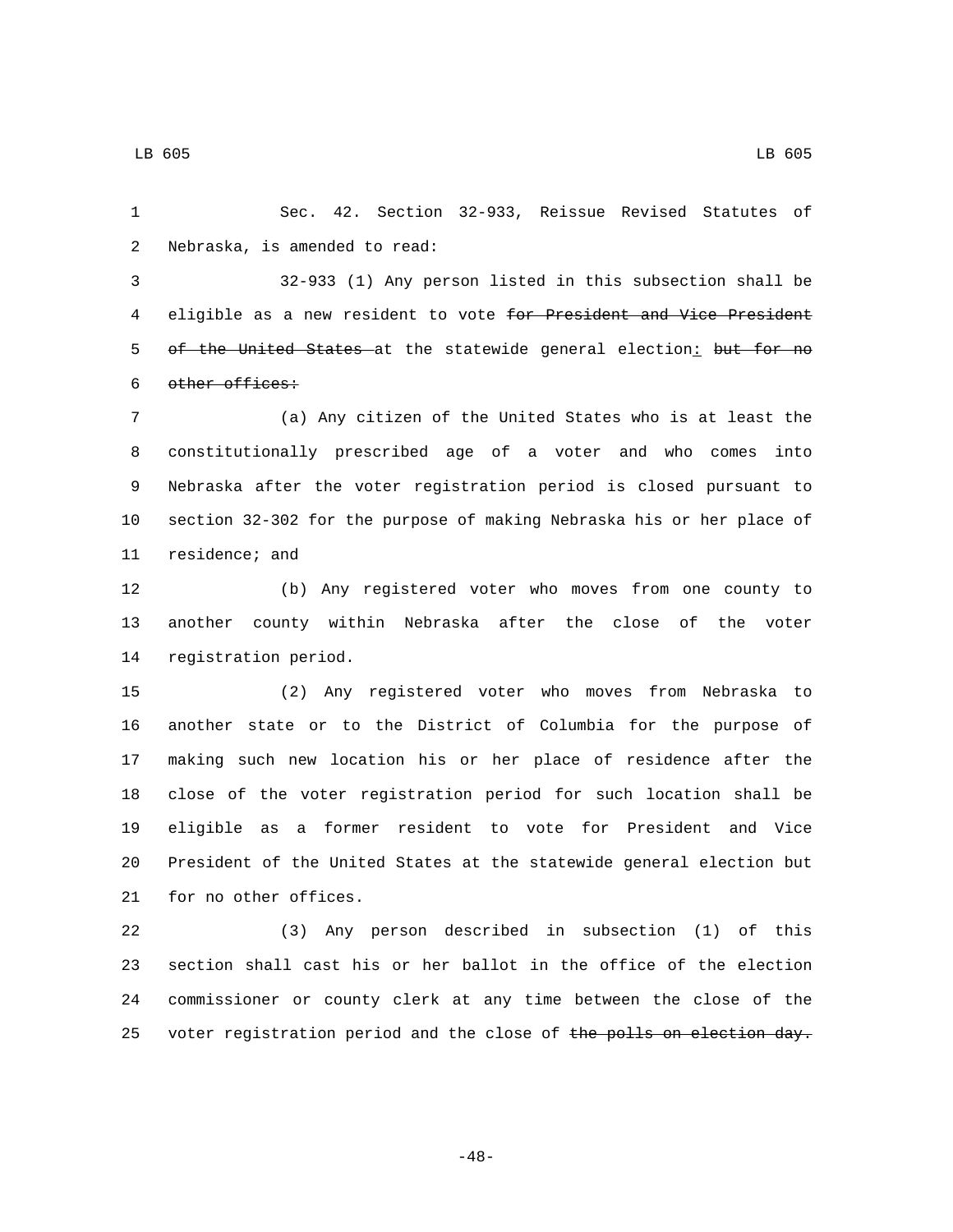| 1  | Such ballots shall be available after the close of the voter                 |
|----|------------------------------------------------------------------------------|
| 2  | registration period. business on the day prior to election day or may        |
| 3  | register and vote on election day in the office as otherwise provided        |
| 4  | in sections 14 and 30 of this act. Ballots for former residents under        |
| 5  | subsection (2) of this section shall be available thirty-five days           |
| 6  | prior to the election. The ballots and may be (a) voted in the office        |
| 7  | of the election commissioner or county clerk at any time between             |
| 8  | thirty-five days prior to the election and the close of the polls on         |
| 9  | election day <sub>7</sub> or the ballots may be (b) mailed to the office and |
| 10 | counted if they arrive before the close of the polls on election day.        |
| 11 | Sec. 43. Section 32-934, Reissue Revised Statutes of                         |
| 12 | Nebraska, is amended to read:                                                |
| 13 | 32-934 Any person who desires to vote pursuant to section                    |
| 14 | shall execute an affidavit in duplicate substantially as<br>32–933           |
| 15 | follows:                                                                     |
| 16 | I, , do solemnly swear that:                                                 |
| 17 | 1. I am a citizen of the United States.                                      |
| 18 | 2. Before moving, I resided at the following address                         |
| 19 | (describing it by street and number if in a city or village and by           |
| 20 | section, township, and range if outside of a city or village, and the        |
| 21 | precinct, city, county, and state in which such residence<br>is              |
| 22 | located):                                                                    |
| 23 |                                                                              |
| 24 |                                                                              |
| 25 | 3. On the day of the next presidential election, I will                      |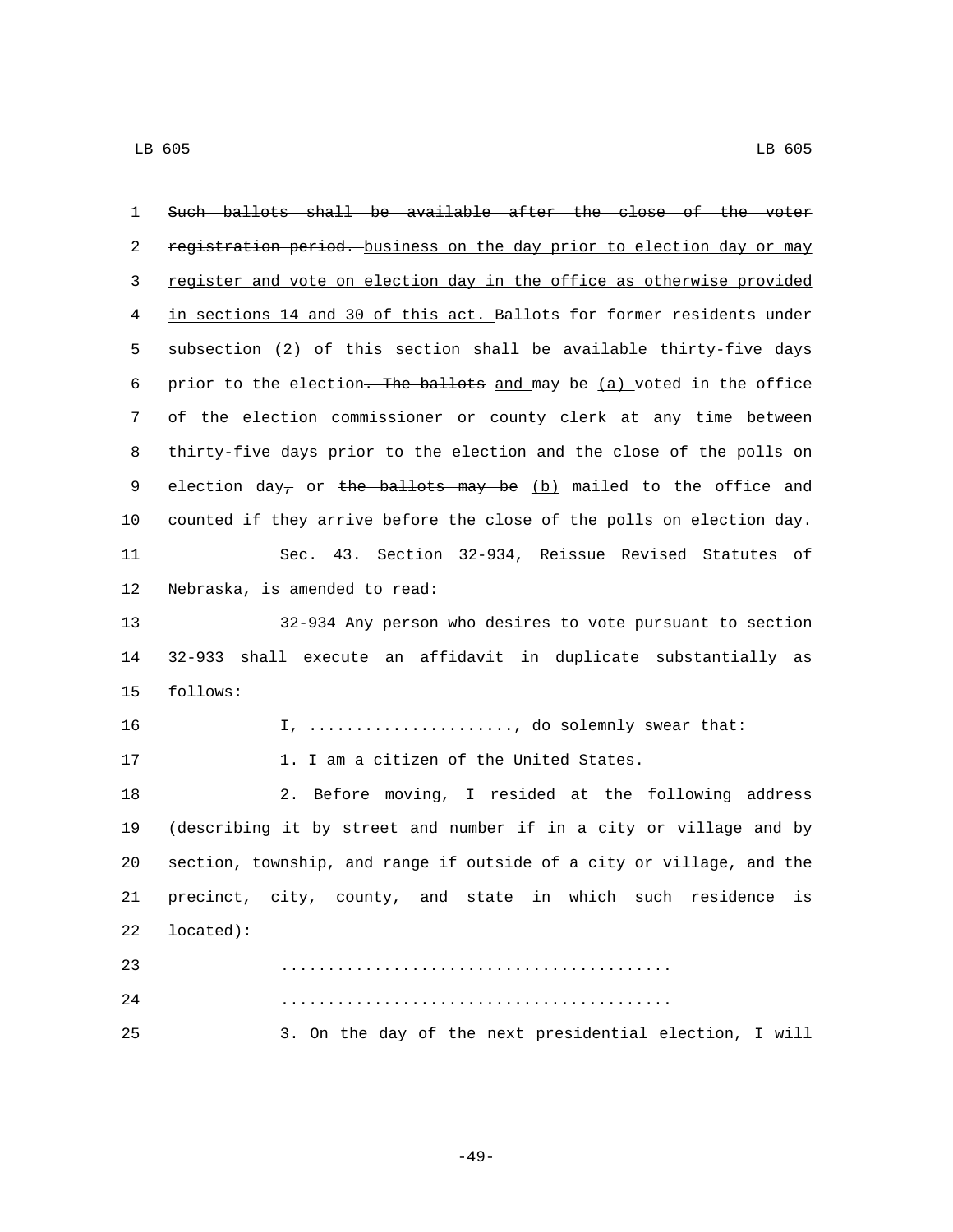1 be at least the constitutionally prescribed age of a voter and I 2 reside at the following address: 3 .......................................... 4 .......................................... 5 4. I am unable to vote for all offices because the voter 6 registration deadline has passed and, under the Election Act, I 7 believe I am entitled to vote for the candidates for President and 8 Vice President of the United States I am unable to go to the polling 9 place and register and vote at the election to be held 10 November ......, 20.... . 11 5. I hereby make application for a presidential and vice-12 presidential ballot or a statewide election ballot, as applicable. I 13 have not voted and will not vote otherwise than by this ballot for 14 President and Vice President. at this election. 15 Sec. 44. Section 32-935, Reissue Revised Statutes of 16 Nebraska, is amended to read: 17 32-935 The election commissioner or county clerk shall 18 immediately mail the duplicate of the affidavit described in section 19 32-934 to the appropriate official of the state or county in Nebraska 20 in which the applicant last resided. Upon receipt, the election 21 commissioner or county clerk shall file each duplicate application or 22 other official information from another state or county in Nebraska 23 or the District of Columbia indicating that a former resident of this 24 state or county in Nebraska has made application to vote at a 25 presidential election in another state or county in Nebraska or the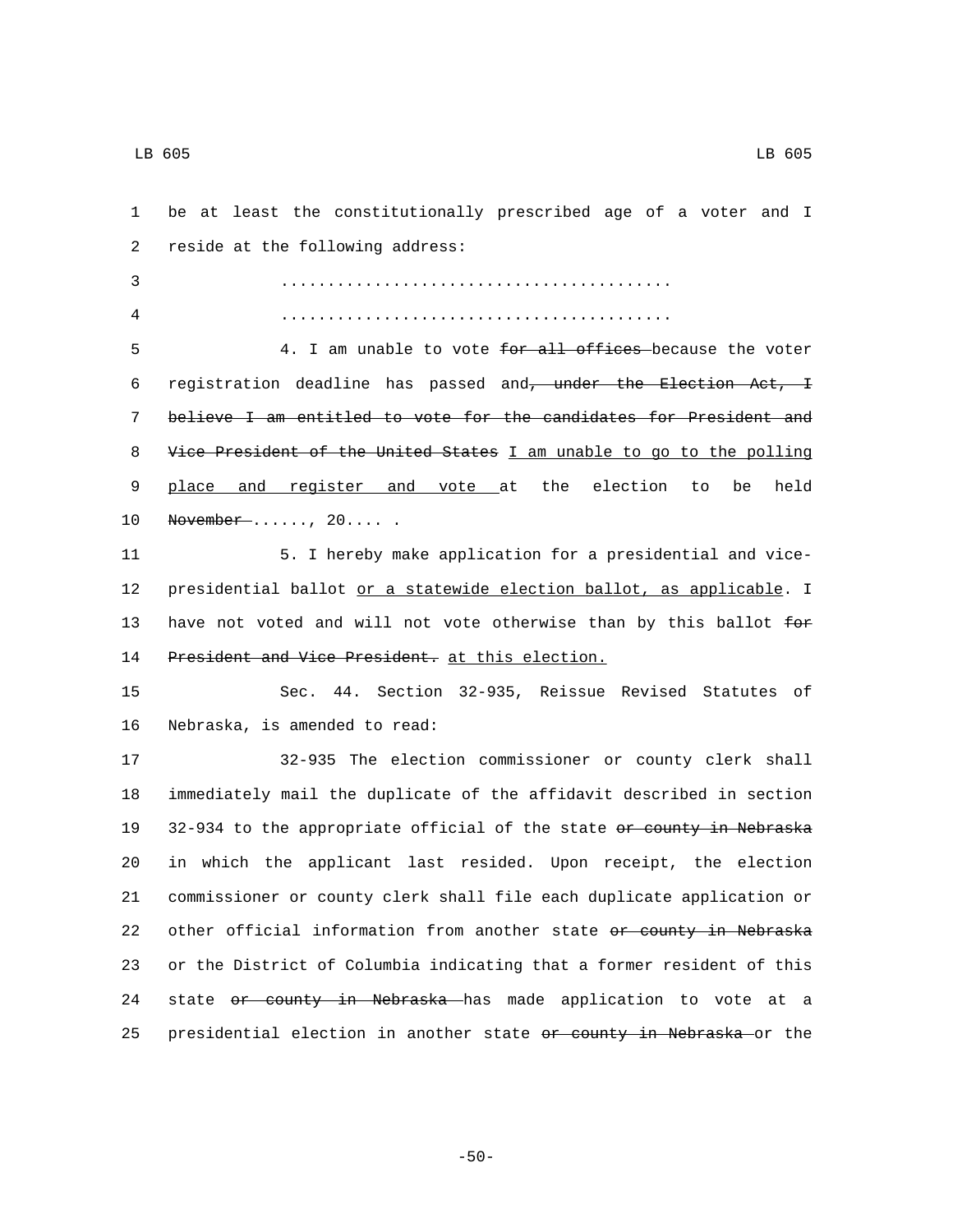information for a period of twenty-two months after the election. Sec. 45. Section 32-936, Reissue Revised Statutes of Nebraska, is amended to read:4 32-936 If satisfied that the application is proper and that the applicant is qualified to vote under section 32-933, the election commissioner or county clerk shall deliver to the applicant 8 a ballot for President and Vice President of the United States or the statewide election, as applicable. After voting the ballot, the voter shall securely seal the ballot in an envelope furnished by the election commissioner or county clerk. On the back of the envelope shall be imprinted a statement substantially as follows:

District of Columbia and shall maintain an alphabetical index of such

Certification of New (or Former) Resident Voter

 I have qualified as a new (or former) resident voter in this state or county. I have not applied nor do I intend to apply for a ballot for early voting from the state, county in Nebraska, or District of Columbia from which I have moved. I have not voted and I 18 will not vote at this election otherwise than by this ballot.

 The voter shall sign and date the certification upon the envelope. The election commissioner or county clerk shall keep the envelope in his or her office until delivered by him or her to the 22 counting board under section 32-1027.

 Sec. 46. Section 32-937, Reissue Revised Statutes of 24 Nebraska, is amended to read:

32-937 The election commissioner or county clerk shall

-51-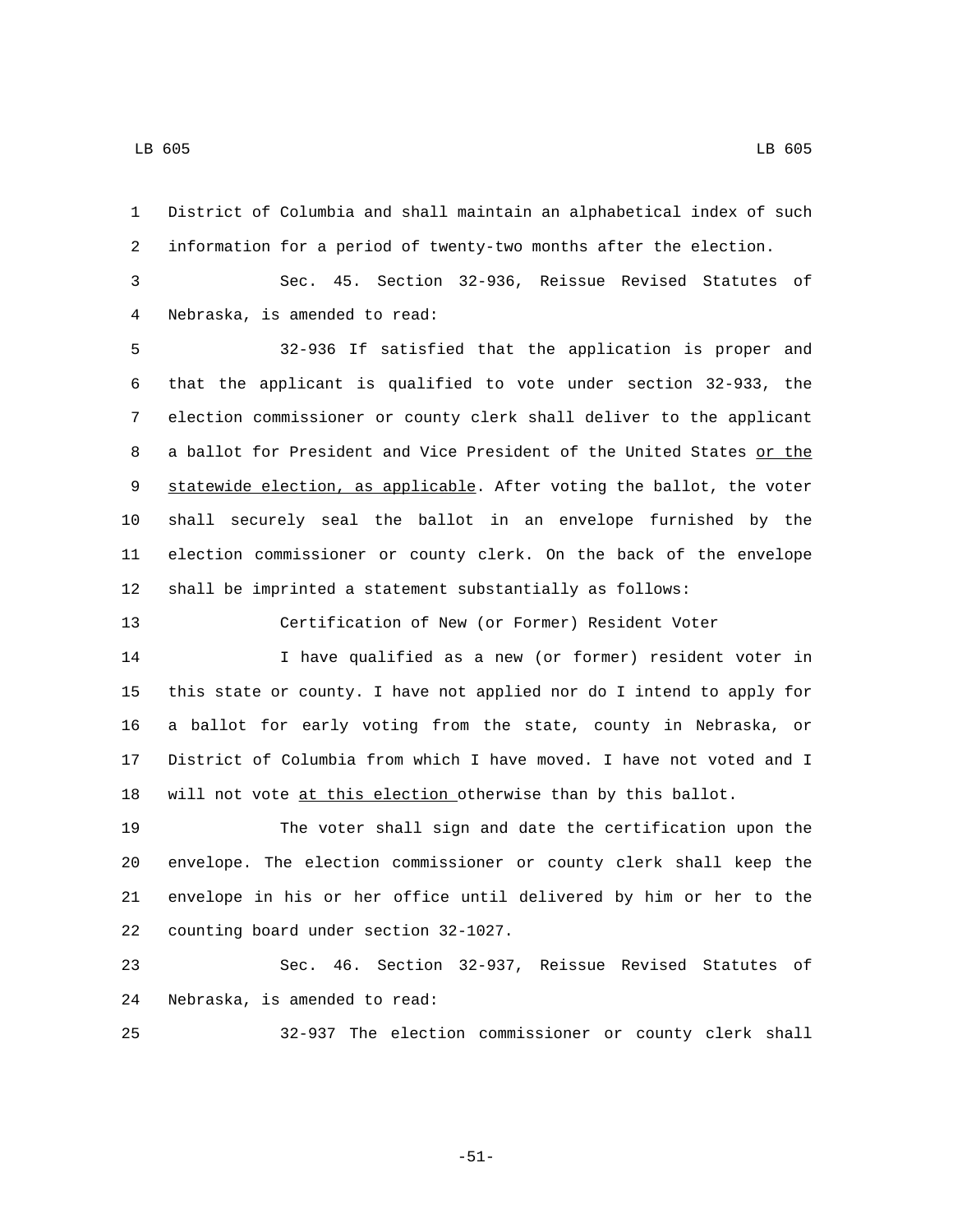keep open to public inspection a list of all persons voting in the county as new or former residents which shows their names, addresses, and application dates. The election commissioner or county clerk shall record the name of any person voting pursuant to section 32-933 in the list of voters book with a notation designating him or her as a new or former resident voting for President and Vice President of 7 the United States only. at such election. Sec. 47. Section 32-938, Reissue Revised Statutes of 9 Nebraska, is amended to read: 32-938 (1) A registered voter shall be permitted to vote early by requesting a ballot for early voting pursuant to section 32-941 or 32-943. A registered voter voting early shall not be required to show identification prior to being issued a ballot for early voting except as provided in subdivision (2)(b) of section 32-311.01.15 (2) Any person excluded from voting under section 32-313 or 32-314 shall not be allowed to receive a ballot for early voting. (3) Any person who fails to register to vote by the voter registration deadline shall not be allowed to vote except as provided in section 32-940 or 32-941 or section 30 of this act. Sec. 48. Section 32-940, Reissue Revised Statutes of 22 Nebraska, is amended to read: 32-940 Any person employed in federal service whose status has been terminated by discharge from the armed forces or by separation from employment outside the territorial limits of the

-52-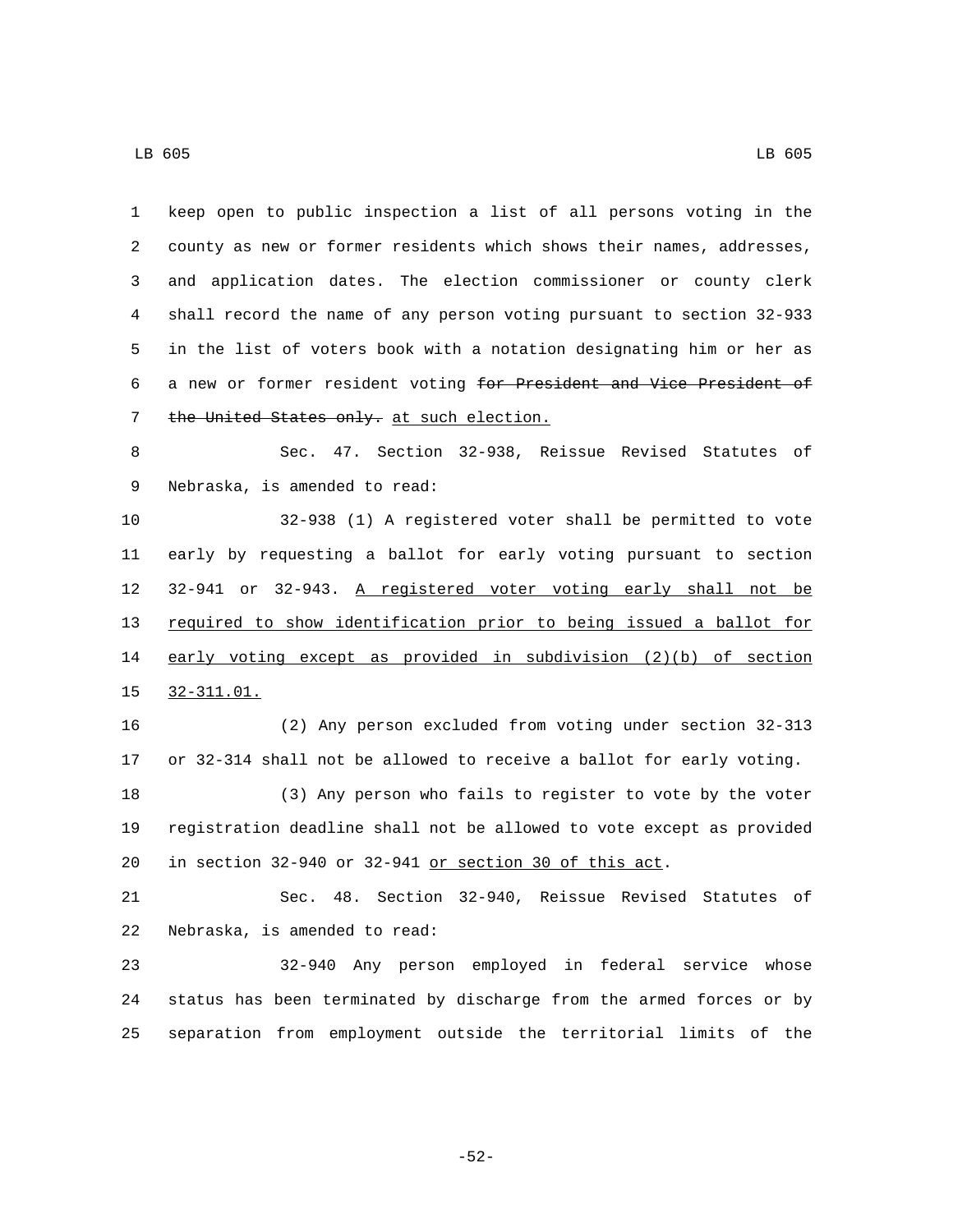United States who was unable to register to vote may (1) register to vote and vote on election day as provided in section 14 of this act 3 or (2) register to vote after the voter registration deadline by completing the necessary voter registration application in the office of the election commissioner or county clerk of the county of his or 6 her residence no later than noon of the day before the election- After completing the voter registration application, such person 8 shall then be allowed to and then vote in the election office.

 Sec. 49. Section 32-941, Reissue Revised Statutes of 10 Nebraska, is amended to read:

 32-941 Any registered voter permitted to vote early pursuant to section 32-938 may, not more than one hundred twenty days before any election and not later than 4 p.m. on the Wednesday preceding the election, request a ballot for the election to be mailed to a specific address. A registered voter shall request a ballot in writing to the election commissioner or county clerk in the county where the registered voter has established his or her home and shall indicate his or her residence address, the address to which the ballot is to be mailed if different, and his or her political party, telephone number if available, and precinct if known. The registered voter may use the form published by the election commissioner or county clerk pursuant to section 32-808. The registered voter shall sign the request. A registered voter may use a facsimile machine for the submission of a request for a ballot. The election commissioner or county clerk shall include a registration application with the

-53-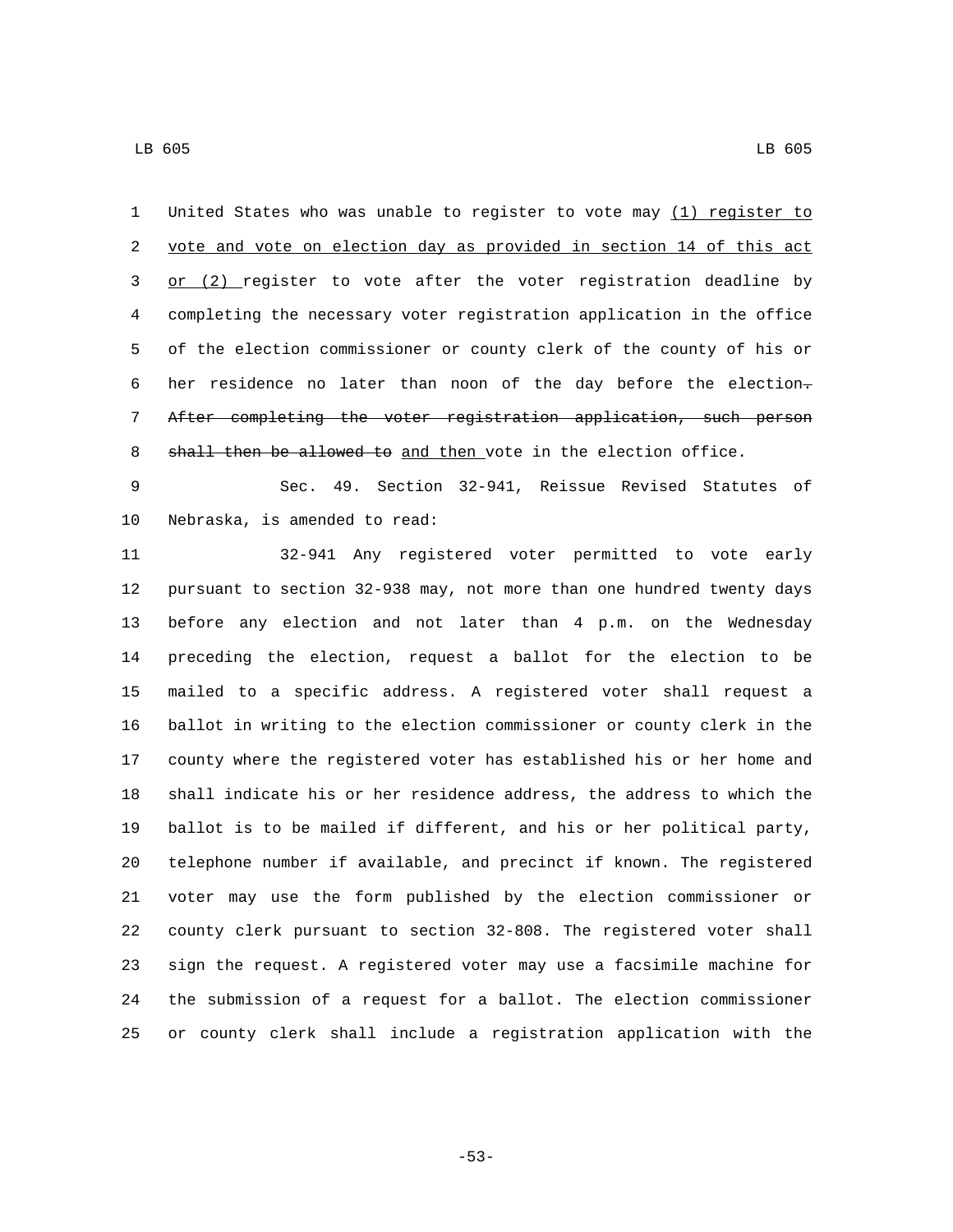ballots if the person is not registered. Registration applications shall not be issued or mailed after the second Friday preceding the election, but a notice shall be sent to the person of the provision to register and vote on election day under section 14 of this act. If the person is not registered to vote, the registration application shall be returned not later than the closing of the polls on the day of the election. No ballot issued under this section shall be counted unless such registration application is properly completed and 9 processed. Sec. 50. Section 32-944, Reissue Revised Statutes of 11 Nebraska, is amended to read: 32-944 The election commissioner or county clerk may train registered voters to act on behalf of the election commissioner or county clerk in administering a ballot to residents of nursing homes or hospitals who have requested ballots. Ballots shall be administered by two registered voters who are not affiliated with the 17 same political party. A resident of a nursing home shall not be 18 required to present identification prior to being issued a ballot. The election commissioner or county clerk shall adopt procedures to 20 carry out this section. Sec. 51. Section 32-945, Reissue Revised Statutes of 22 Nebraska, is amended to read: 32-945 When a request for a ballot from a person who is not registered to vote in the county reaches the election commissioner or county clerk by mail, by facsimile transmission, or

-54-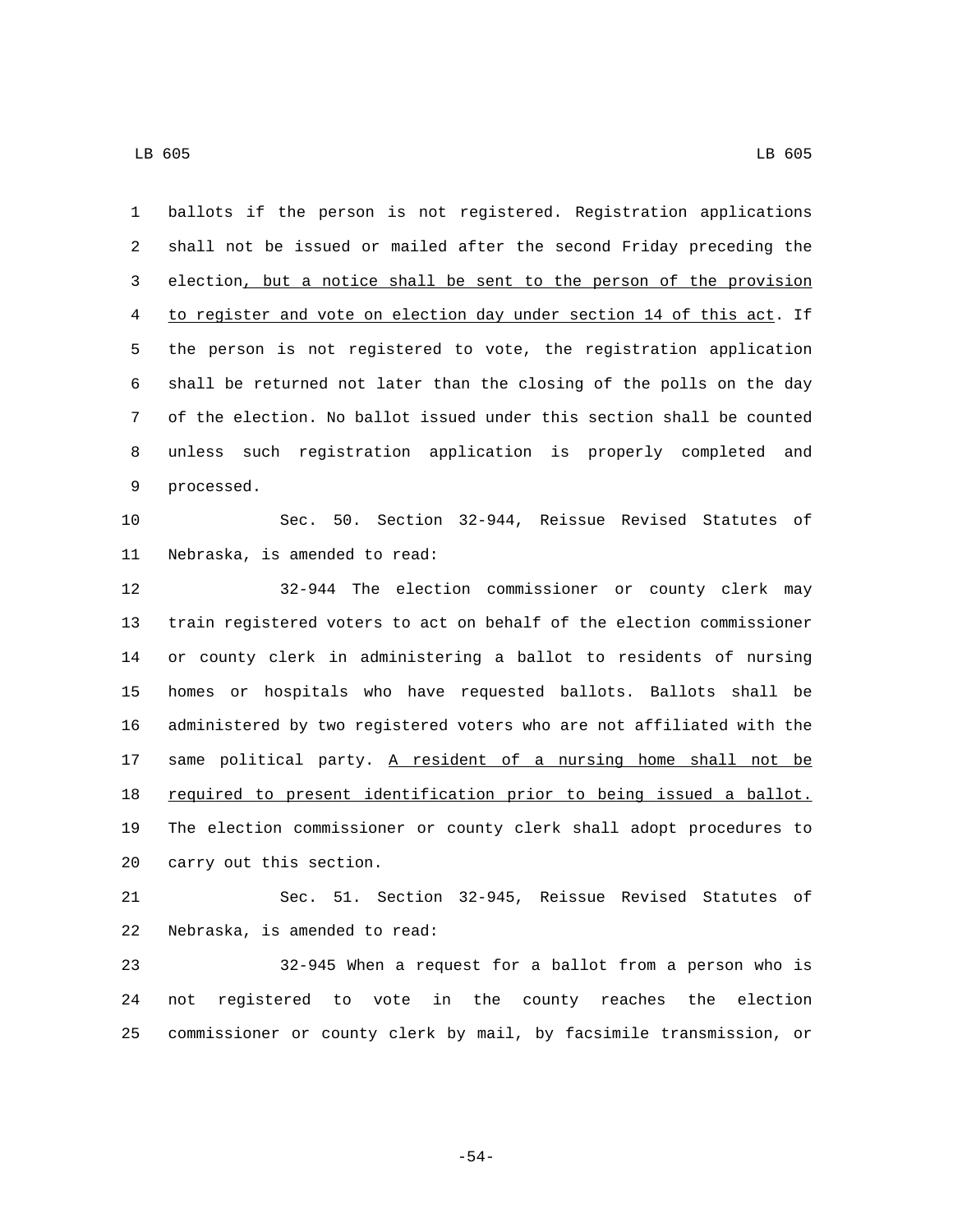by means other than by application in person on or prior to the third Friday preceding the election, the election commissioner or county clerk shall mail to the applicant the registration application with the ballot. No ballot shall be sent by mail to any person after the third Friday preceding the election if such person is not a registered voter, but a notice shall be sent to the person of the provision to register and vote on election day under section 14 of this act. When an application for a ballot from a person who is registered in the county reaches the county clerk or election commissioner by mail, facsimile transmission, or other means than by application in person and the application indicates that the applicant has changed his or her residence within the county, the county clerk or election commissioner shall change the address on the applicant's voter registration and mail to such applicant an acknowledgment of change of registration and the ballot as provided 16 by section 32-947.

 Sec. 52. Section 32-947, Reissue Revised Statutes of 18 Nebraska, is amended to read:

 32-947 (1) Upon receipt of an application or other request for a ballot to vote early, the election commissioner or county clerk shall determine whether the applicant is a registered voter and is entitled to vote as requested. If the election commissioner or county clerk determines that the applicant is a registered voter entitled to vote early and the application was received at or before 4 p.m. on the Wednesday preceding the election,

-55-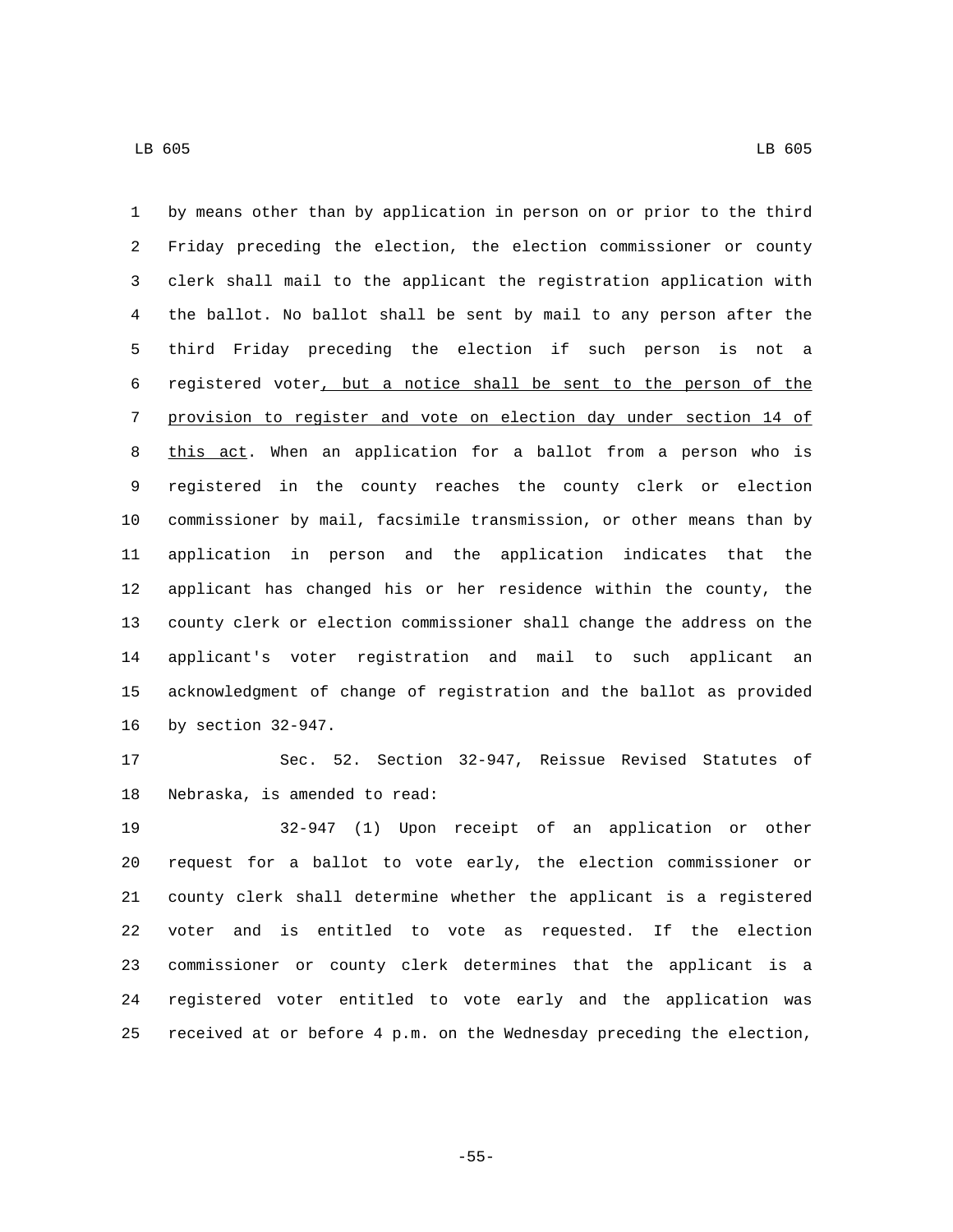the election commissioner or county clerk shall deliver a ballot to the applicant in person or by mail, postage paid. The election commissioner or county clerk or any employee of the election commissioner or county clerk shall write his or her customary 5 signature or initials on the ballot.

 (2) An unsealed identification envelope shall be delivered with the ballot, and upon the back of the envelope shall be 8 printed a form substantially as follows:

9 VOTER'S OATH

 I, the undersigned voter, declare that the enclosed ballot or ballots contained no voting marks of any kind when I received them, and I caused the ballot or ballots to be marked, enclosed in the identification envelope, and sealed in such envelope.

 To the best of my knowledge and belief, I declare under 15 penalty of election falsification that:

16 (a) I am a registered voter in .................... County; (b) I reside in the State of Nebraska at the address 18 printed below;

 (c) I have voted the enclosed ballot and am returning it 20 in compliance with Nebraska law; and

 (d) I have not voted and will not vote in this election 22 except by this ballot.

 ANY PERSON WHO SIGNS THIS FORM KNOWING THAT ANY OF THE INFORMATION IN THE FORM IS FALSE SHALL BE GUILTY OF ELECTION FALSIFICATION, A CLASS IV FELONY UNDER SECTION 32-1502 OF THE

-56-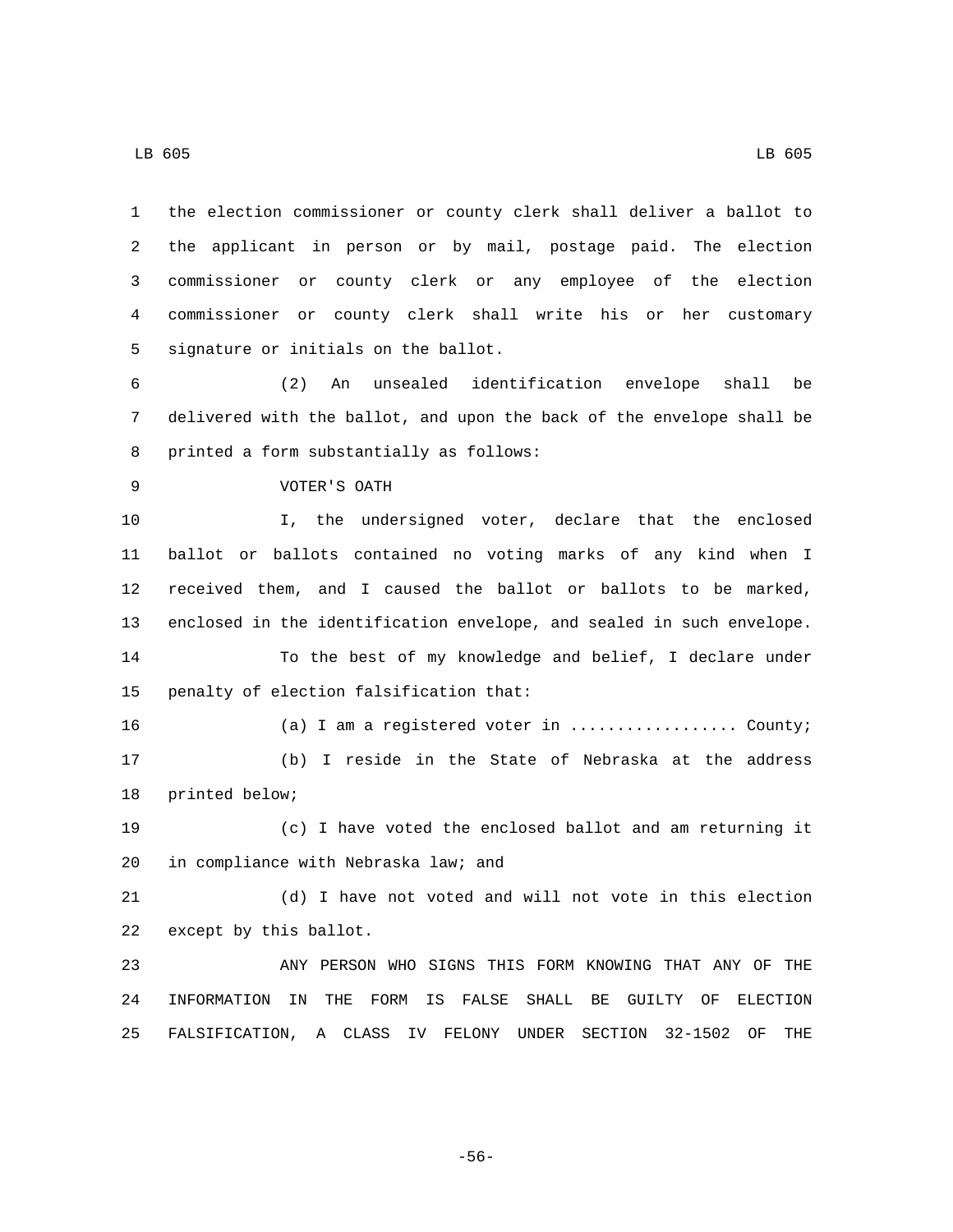STATUTES OF NEBRASKA. THE PENALTY FOR ELECTION FALSIFICATION IS IMPRISONMENT FOR UP TO FIVE YEARS OR A FINE NOT TO EXCEED TEN 3 THOUSAND DOLLARS, OR BOTH. I also understand that failure to complete the 5 information below will invalidate my ballot. Signature ........................................ Printed Name ..................................... Residence Address ................................ The primary election ballot, if any, within this envelope 10 is a primary election ballot of the  $\ldots$ . party. Ballots contained in this envelope are for the ..... (primary, general, or special) election to be held on the ..... day 13 of ....... 20... (3) If the ballot and identification envelope will be returned by mail or by someone other than the voter, the election commissioner or county clerk shall include with the ballot an identification envelope upon the face of which shall be printed the official title and post office address of the election commissioner 19 or county clerk. (4) The election commissioner or county clerk shall also 21 enclose with the ballot materials: (a) A registration application, if the election commissioner or county clerk has determined that the applicant is not a registered voter pursuant to section 32-945, with instructions that failure to return the completed and signed application indicating the

-57-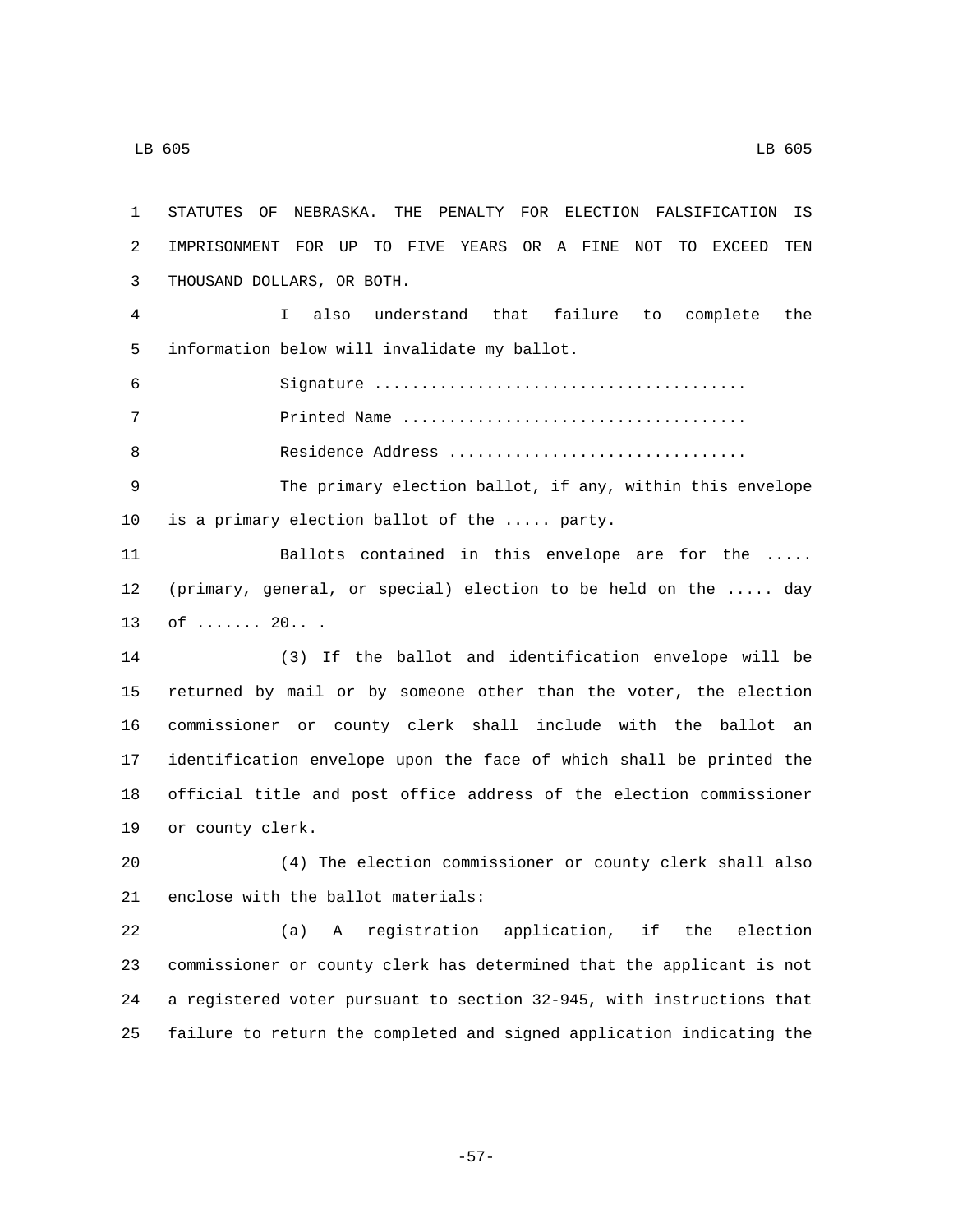residence address as it appears on the voter's request for a ballot to the election commissioner or county clerk by the close of the polls on election day will result in the ballot not being counted;

 (b) A registration application and the oath pursuant to section 32-946, if the voter is without a residence address, with instructions that the residence address of the voter shall be deemed that of the office of the election commissioner or county clerk of the county of the voter's prior residence and that failure to return the completed and signed application and oath to the election commissioner or county clerk by the close of the polls on election day will result in the ballot not being counted; or

 (c) Written instructions directing the voter to submit a 13 copy of an identification document pursuant to section 32-318.01 a 14 required identification document if the voter is required to present 15 identification under such section registering to vote by mail and has not previously voted in the state and advising the voter that failure 17 to submit such identification to the election commissioner or county 18 clerk by the close of the polls on within ten days after election day 19 will result in the ballot not being counted.

 (5) The election commissioner or county clerk may enclose with the ballot materials a separate return envelope for the voter's use in returning his or her identification envelope containing the voted ballot, registration application, and other materials that may 24 be required.

Sec. 53. Section 32-952, Reissue Revised Statutes of

-58-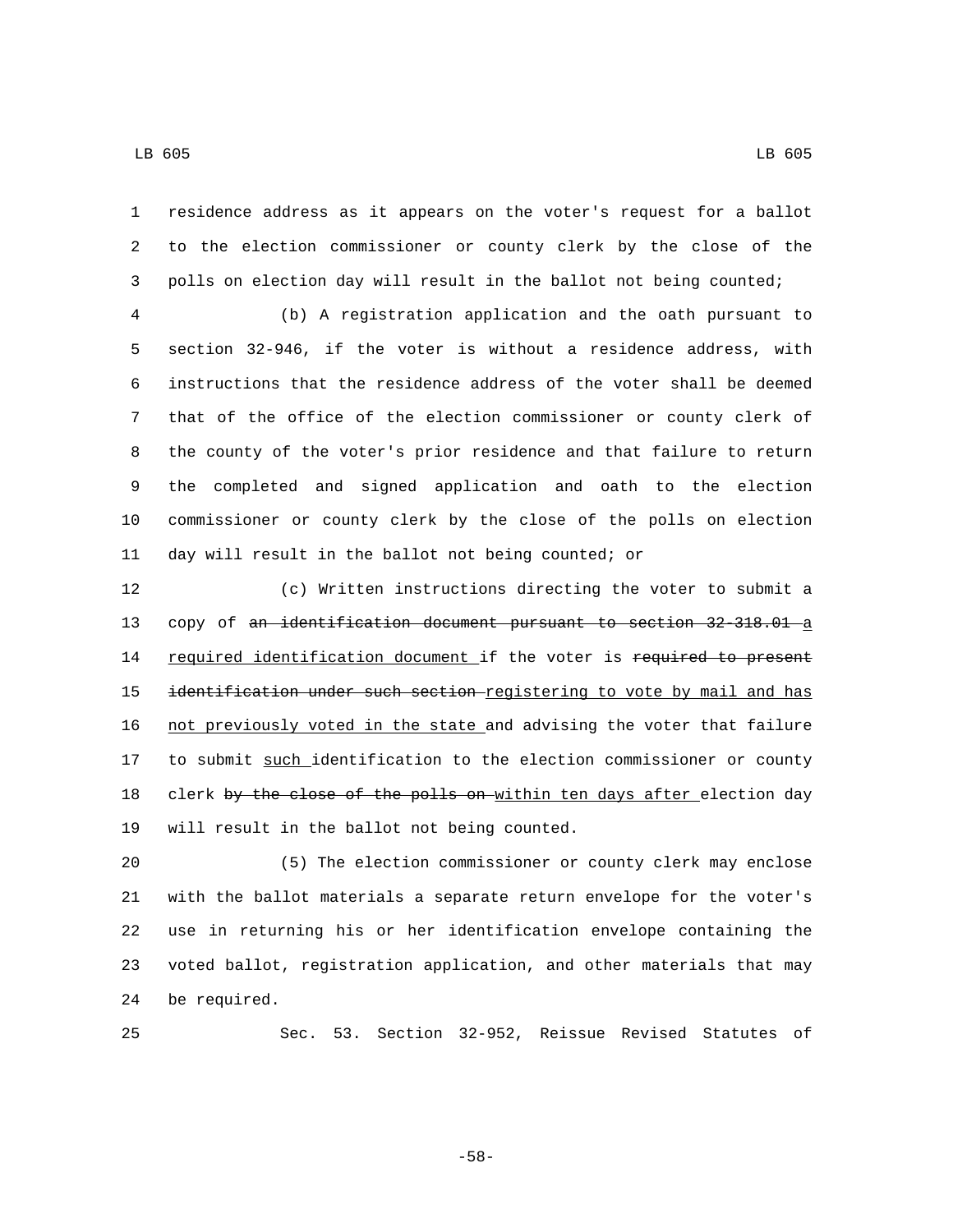1 Nebraska, is amended to read:

 32-952 If a political subdivision decides to place an issue on the ballot at a special election, the election commissioner or county clerk may conduct the special election by mail as provided in section 32-953 or conduct the special election as otherwise authorized in the Election Act. In making a determination as to whether to conduct the election by mail, the election commissioner or county clerk shall consider whether all of the following conditions 9 are met: (1) All registered voters electors of the political subdivision who register to vote are eligible to vote on the issue or 12 issues submitted to the voters; 13 (2) Only registered voters electors of the political 14 subdivision who register to vote are eligible to vote on the issue or 15 issues submitted to the voters; (3) Only issues and not candidates are submitted to the 17 registered voters; (4) A review has been conducted of the costs and the expected voter turnout which may result from holding the election by mail; (5) The election commissioner or county clerk has determined a date for the election which is not the same date as another election in which the registered voters of the political 24 subdivision are eligible to vote; (6) The clerk of the political subdivision will certify

-59-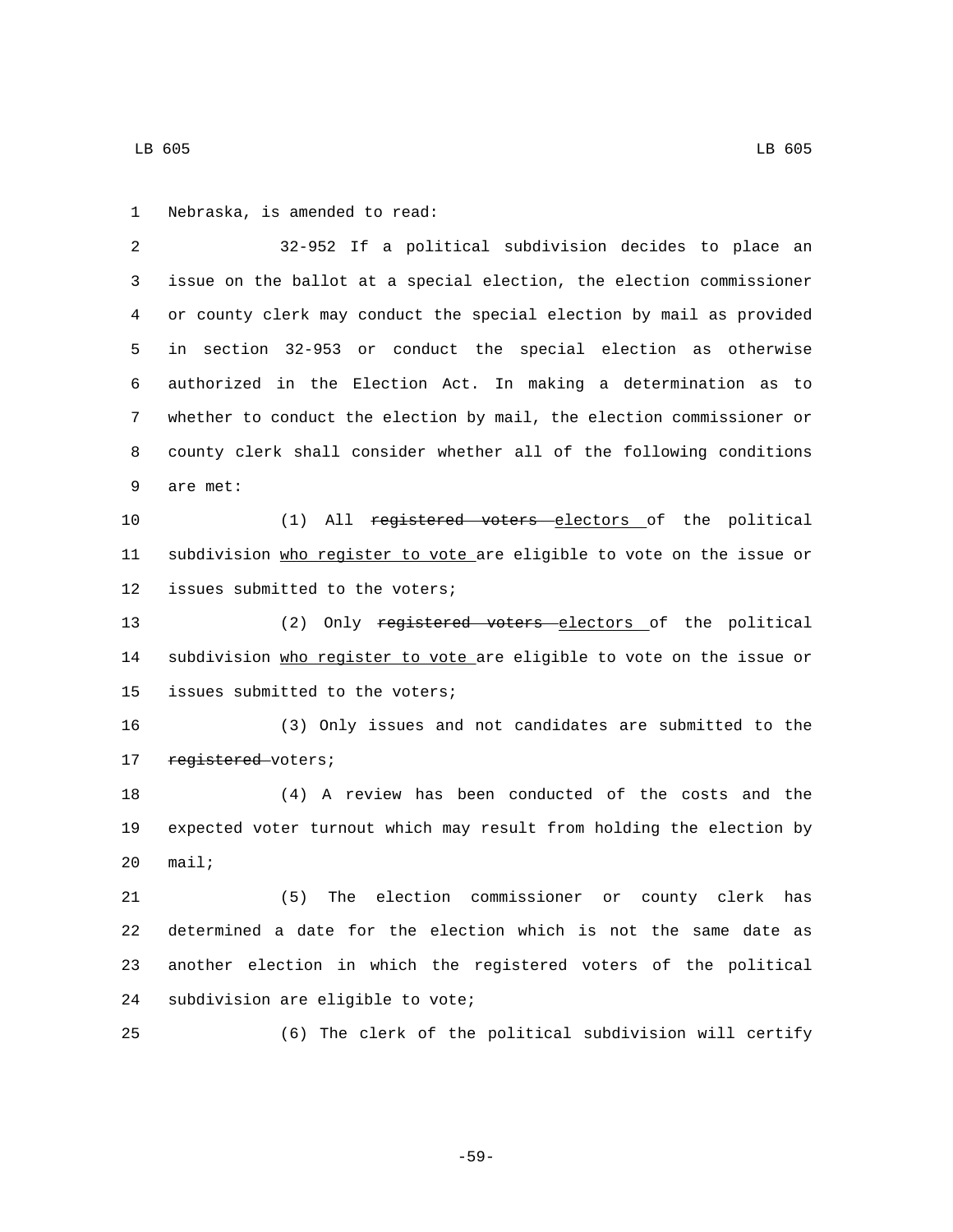the issue or issues to the election commissioner or county clerk at least fifty days prior to the date of the election; and

 (7) The Secretary of State has approved a written plan for the conduct of the election, including a written timetable for the conduct of the election, submitted by the election commissioner or county clerk. The written plan shall include provisions for the notice of election to be published and for the application for ballots for early voting notwithstanding other statutory provisions regarding the content and publication of a notice of election or the 10 application for ballots for early voting.

 Sec. 54. Section 32-953, Reissue Revised Statutes of 12 Nebraska, is amended to read:

 32-953 The election commissioner or county clerk shall mail the official ballot to all registered voters of the political subdivision at the addresses appearing on the voter registration register on the same day. In an election held by mail, registered voters shall not be required to present identification prior to being issued a ballot. The ballots shall be mailed by nonforwardable first- class mail not sooner than the twentieth day before the date set for the election and not later than the tenth day before the date set for the election. The election commissioner or county clerk shall include with the ballot an unsealed identification envelope meeting the requirements of subsection (2) of section 32-947 and instructions 24 sufficient to describe the voting process.

Sec. 55. Section 32-1001, Reissue Revised Statutes of

-60-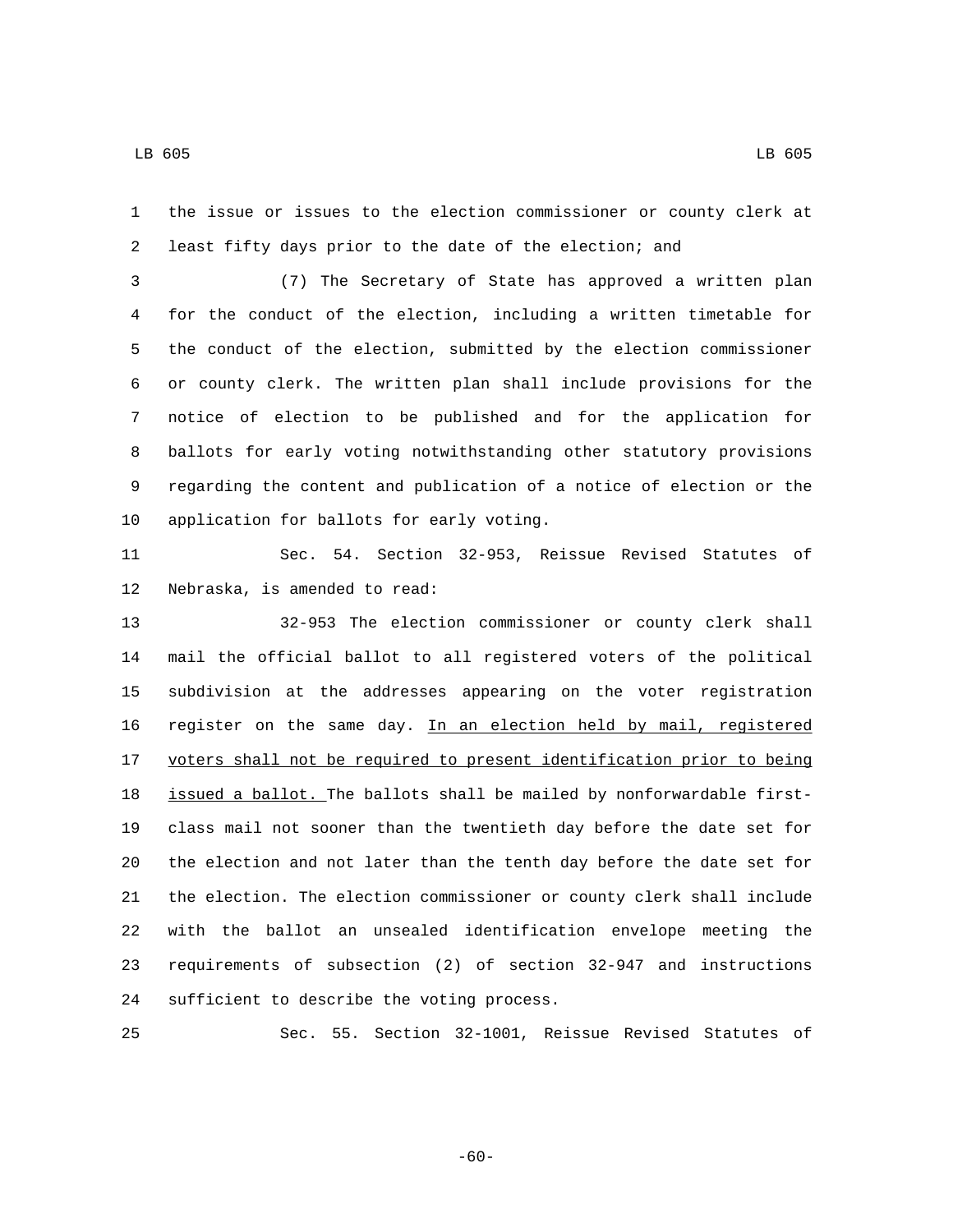1 Nebraska, is amended to read:

 32-1001 After the polls have closed, the precinct list of registered voters and the precinct sign-in register shall be signed 4 by all members of the receiving board, the names of the registered voters shall be counted, and the number shall be recorded where designated on the list and the register. If a line is missed or a name is voided, the receiving board shall subtract such omissions or voids from the total before recording the total on the list and the register. The receiving board shall certify to all matters pertaining to casting of ballots and shall turn over the ballots, ballot boxes, 11 precinct list of registered voters, and precinct sign-in register to 12 the election commissioner or county clerk.

 Sec. 56. Section 32-1002, Revised Statutes Cumulative 14 Supplement, 2010, is amended to read:

 32-1002 (1) As the ballots are removed from the ballot box pursuant to sections 32-1012 to 32-1018, the receiving board shall separate the envelopes containing the provisional ballots from the rest of the ballots and deliver them to the election commissioner 19 or county clerk.

 (2) Upon receipt of a provisional ballot, the election commissioner or county clerk shall verify that the certificate on the front of the envelope or the form attached to the envelope is in proper form and that the certification has been signed by the voter. 24 If there is an indication on the envelope that the provisional ballot was cast because the registered voter did not present identification,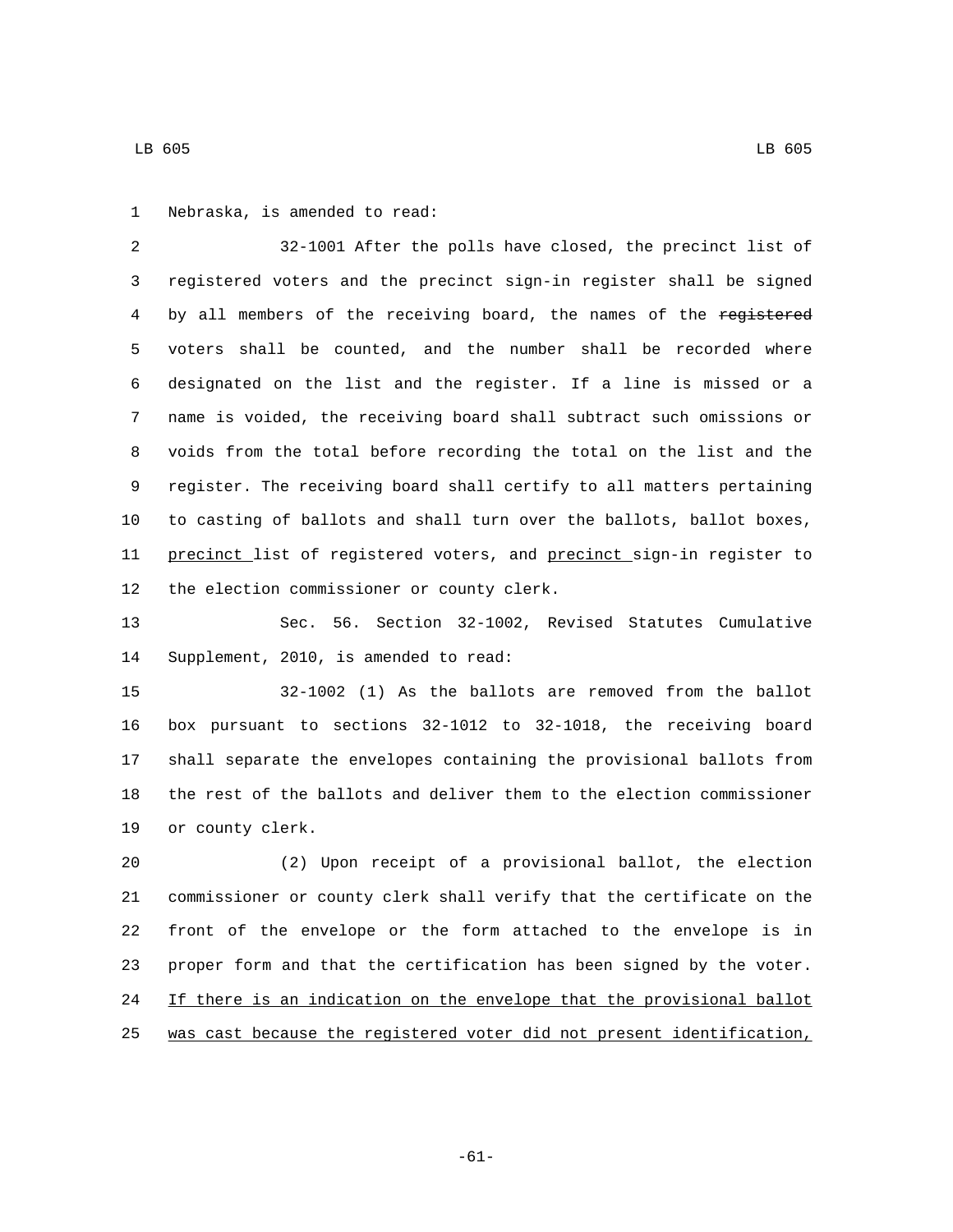the election commissioner shall separate those envelopes. If within 2 ten days after the election the voter presents the required identification to the election commissioner or county clerk, the voter's envelope shall be processed and the ballot counted as 5 otherwise provided by the Election Act.

 (3) The election commissioner or county clerk shall also (a) verify that such person has not voted anywhere else in the county or been issued a ballot for early voting, (b) investigate whether any credible evidence exists that the person was properly registered to vote in the county before the deadline for registration for the election, (c) investigate whether any information has been received pursuant to section 32-309, 32-310, or 32-324 that the person has resided, registered, or voted in any other county or state since 14 registering to vote in the county,  $and-(d)$  upon determining that credible evidence exists that the person was properly registered to vote in the county, make the appropriate changes to the voter registration register by entering the information contained in the registration application completed by the voter at the time of voting a provisional ballot, and (e) upon determining that credible evidence exists that the person is eligible to register and vote on election day as provided in section 30 of this act, make the appropriate entries in the voter registration register to create a voter registration record for such person based on the information contained in the registration application completed by such person at 25 the time of voting.

-62-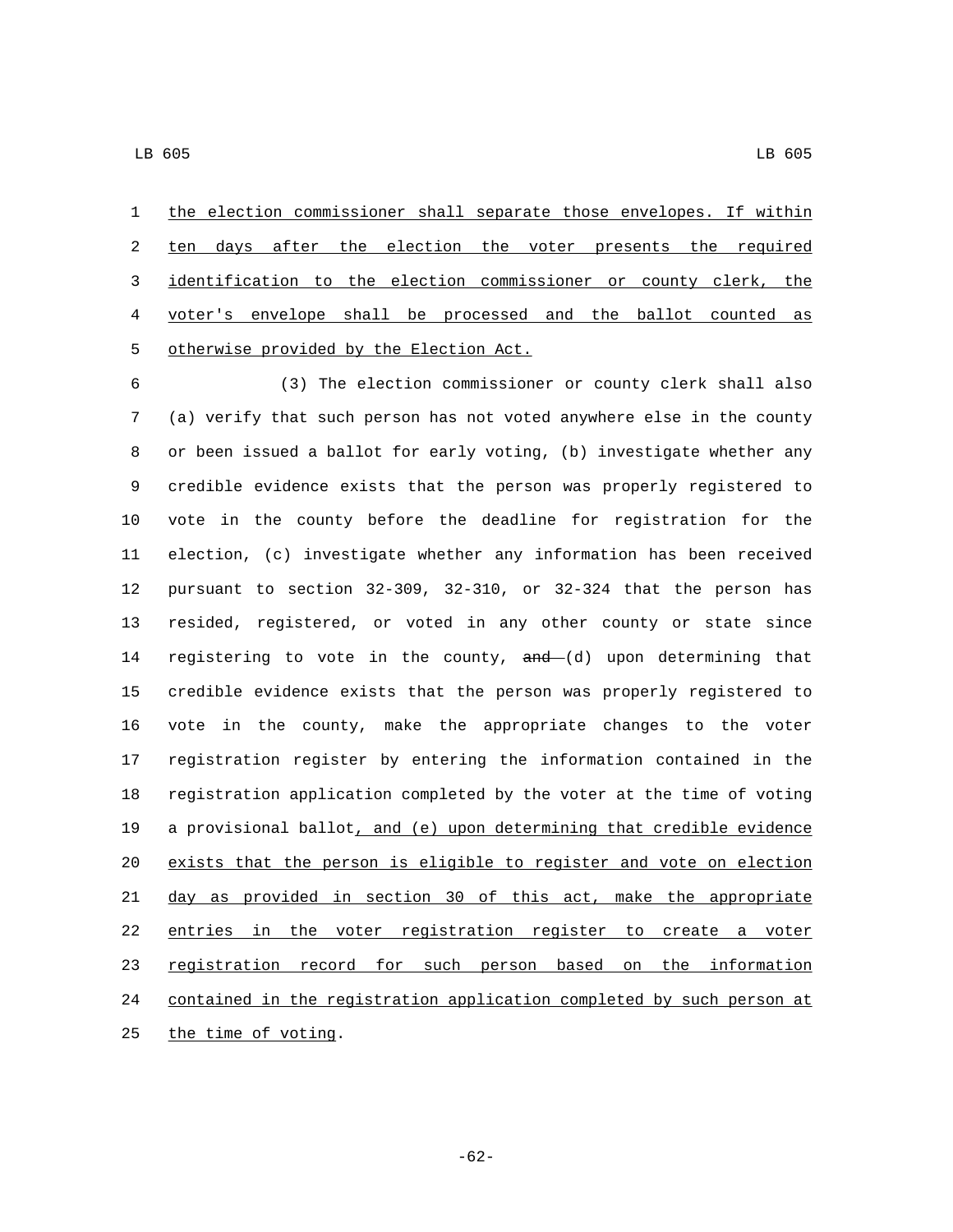(4) A provisional ballot cast by a voter pursuant to 2 section  $32-915$  shall be counted if: (a) Credible evidence exists that the voter was properly registered in the county before the deadline for registration for the 5 election; (b) The voter has resided in the county continuously 7 since registering to vote in the county; (c) The voter has not voted anywhere else in the county or has not otherwise voted early using a ballot for early voting; (d) The voter has completed a registration application prior to voting as prescribed in subsection (6) of this section and: (i) The residence address provided on the registration application completed pursuant to subdivision (1)(e) of section 32-915 is located within the precinct in which the person voted; and (ii) If the voter is voting in a primary election, the party affiliation provided on the registration application completed prior to voting the provisional ballot is the same party affiliation that appears on the voter's voter registration record based on his or 19 her previous registration application; and (e) The certification on the front of the envelope or form attached to the envelope is in the proper form and signed by the 22 voter. (5) A provisional ballot cast by a voter pursuant to 24 section  $32-915$  shall not be counted if: (a) The voter was not properly registered in the county

-63-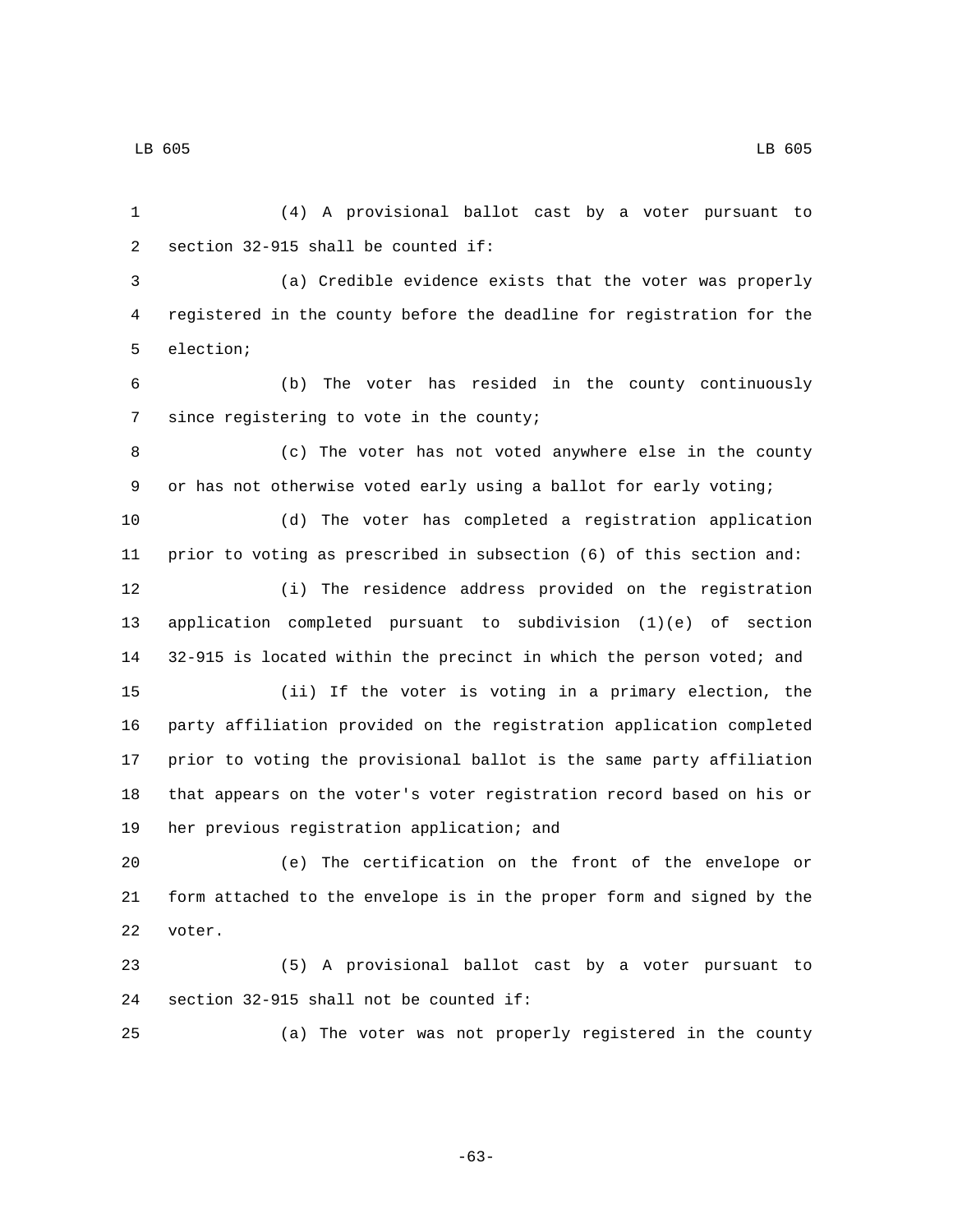before the deadline for registration for the election;

 (b) Information has been received pursuant to section 32-309, 32-310, or 32-324 that the voter has resided, registered, or voted in any other county or state since registering to vote in the county in which he or she cast the provisional ballot;

 (c) Credible evidence exists that the voter has voted 7 elsewhere or has otherwise voted early;

 (d) The voter failed to complete and sign a registration application pursuant to subsection (6) of this section and 10 subdivision  $(1)(e)$  of section  $32-915$ ;

 (e) The residence address provided on the registration application completed pursuant to subdivision (1)(e) of section 32-915 is in a different county or in a different precinct than the 14 county or precinct in which the voter voted;

 (f) If the voter is voting in a primary election, the party affiliation on the registration application completed prior to voting the provisional ballot is different than the party affiliation that appears on the voter's voter registration record based on his or 19 her previous registration application; or

 (g) The voter failed to complete and sign the certification on the envelope or form attached to the envelope 22 pursuant to subsection  $(3)$  (2) of section 32-915.

 (6) An error or omission of information on the registration application or the certification required under section 32-915 shall not result in the provisional ballot not being counted

-64-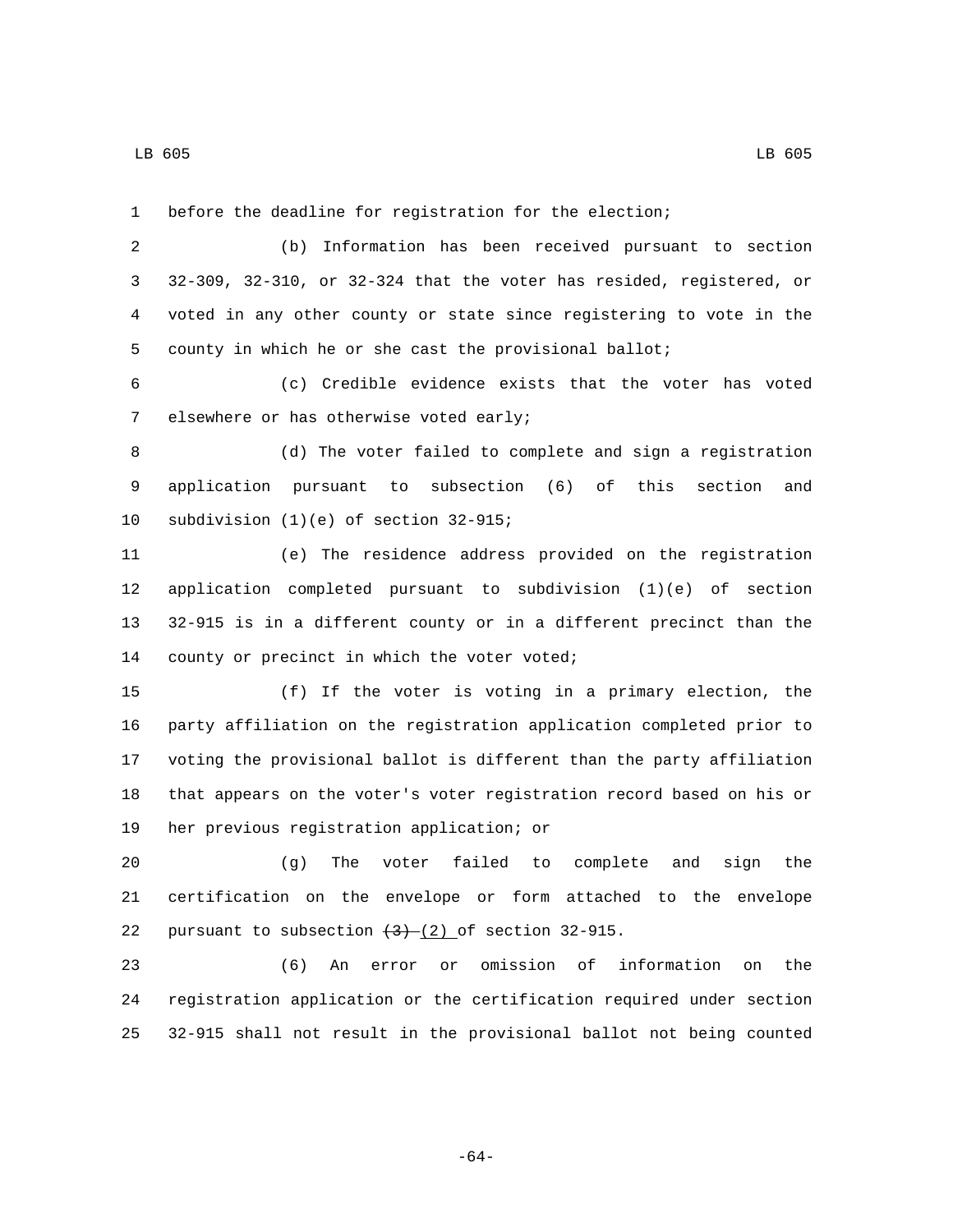if:1

 (a)(i) The errant or omitted information is contained elsewhere on the registration application or certification; or (ii) The information is not necessary to determine the 5 eligibility of the voter to cast a ballot; and (b) Both the registration application and the 7 certification are signed by the voter. (7) Upon determining that the voter's provisional ballot is eligible to be counted, the election commissioner or county clerk shall remove the ballot from the envelope without exposing the marks on the ballot and shall place the ballot with the ballots to be 12 counted by the county canvassing board. (8) The election commissioner or county clerk shall notify the system administrator of the system created pursuant to

 section 32-202 as to whether the ballot was counted and, if not, the 16 reason the ballot was not counted.

 (9) The verification and investigation shall be completed 18 within seven-ten days after the election.

 Sec. 57. Section 32-1027, Reissue Revised Statutes of 20 Nebraska, is amended to read:

 32-1027 (1) The election commissioner or county clerk shall appoint two or more registered voters to the counting board for early voting. One registered voter shall be appointed from the political party casting the highest number of votes for Governor or for President of the United States in the county in the immediately

-65-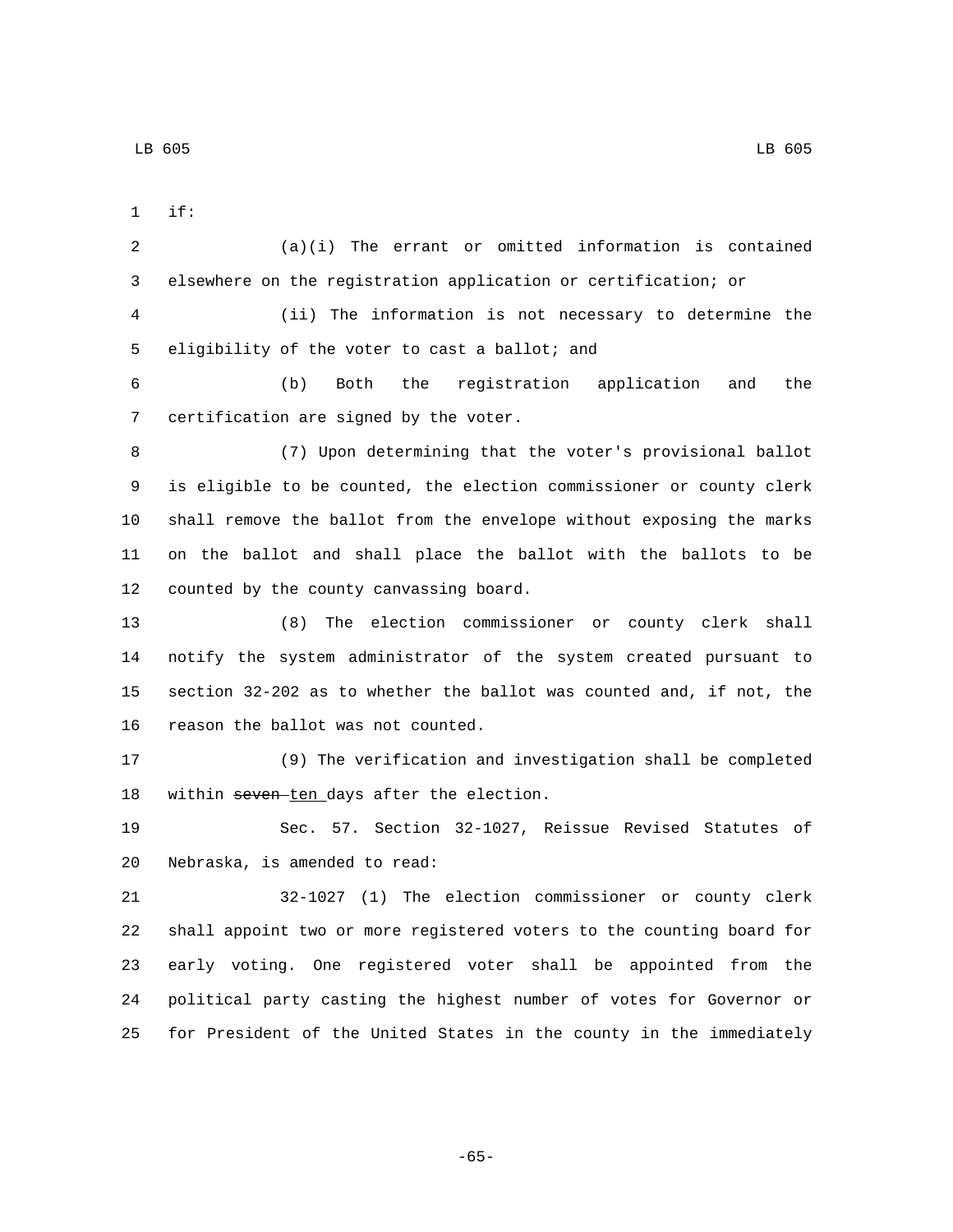preceding general election, and one registered voter shall be appointed from the political party casting the next highest vote for such office. The election commissioner or county clerk may appoint additional registered voters to serve on the counting board and may appoint registered voters to serve in case of a vacancy among any of the members of the counting board. Such appointees shall be balanced between the political parties and may include registered voters unaffiliated with any political party. The counting board may begin carrying out its duties not earlier than the second Monday before the election and shall meet as directed by the election commissioner or 11 county clerk.

 (2) The counting board shall place all identification envelopes in order and shall review each returned identification envelope pursuant to verification procedures prescribed in 15 subsections (3) and (4) of this section.

 (3) In its review, the counting board shall determine if: (a) The voter has provided his or her name, residence address, and signature on the voter identification envelope;

 (b) The ballot has been received from the voter who requested it and the residence address is the same address provided on the voter's request for a ballot for early voting, by comparing the information provided on the identification envelope with information recorded in the record of early voters or the voter's 24 request;

(c) A completed and signed registration application has

-66-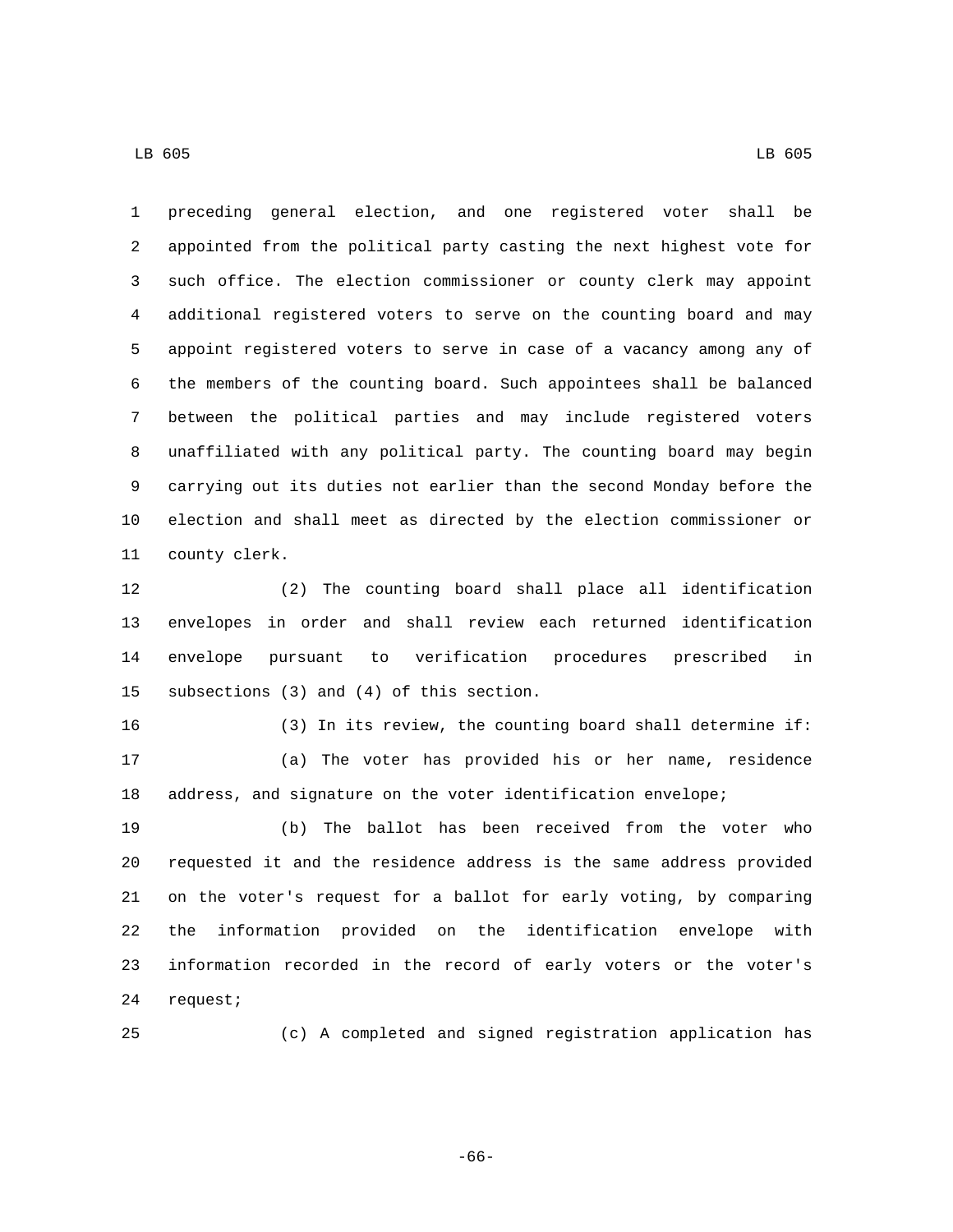been received from the voter by the deadline in section 32-302, 32-321, or 32-325 or by the close of the polls pursuant to section 3  $32-945;$ 

 (d) An identification document has been received from 5 presented by the voter not later than the elose of the polls on ten 6 days after election day if required pursuant to section 32-318.01; 7 32-947; and

 (e) A completed and signed registration application and oath has been received from the voter by the close of the polls on election day if required pursuant to section 32-946.

 (4) On the basis of its review, the counting board shall determine whether the ballot shall be counted or rejected as follows: (a) A ballot received from a voter who was properly registered on or prior to the deadline for registration pursuant to section 32-302 or 32-321 shall be accepted for counting without 16 further review if:

 (i) The name on the identification envelope appears to be that of a registered voter to whom a ballot for early voting has been 19 issued or sent;

 (ii) The residence address provided on the identification envelope is the same residence address at which the voter is registered or is in the same precinct and subdivision of a precinct, 23 if any; and

 (iii) The identification envelope has been signed by the 25 voter;

-67-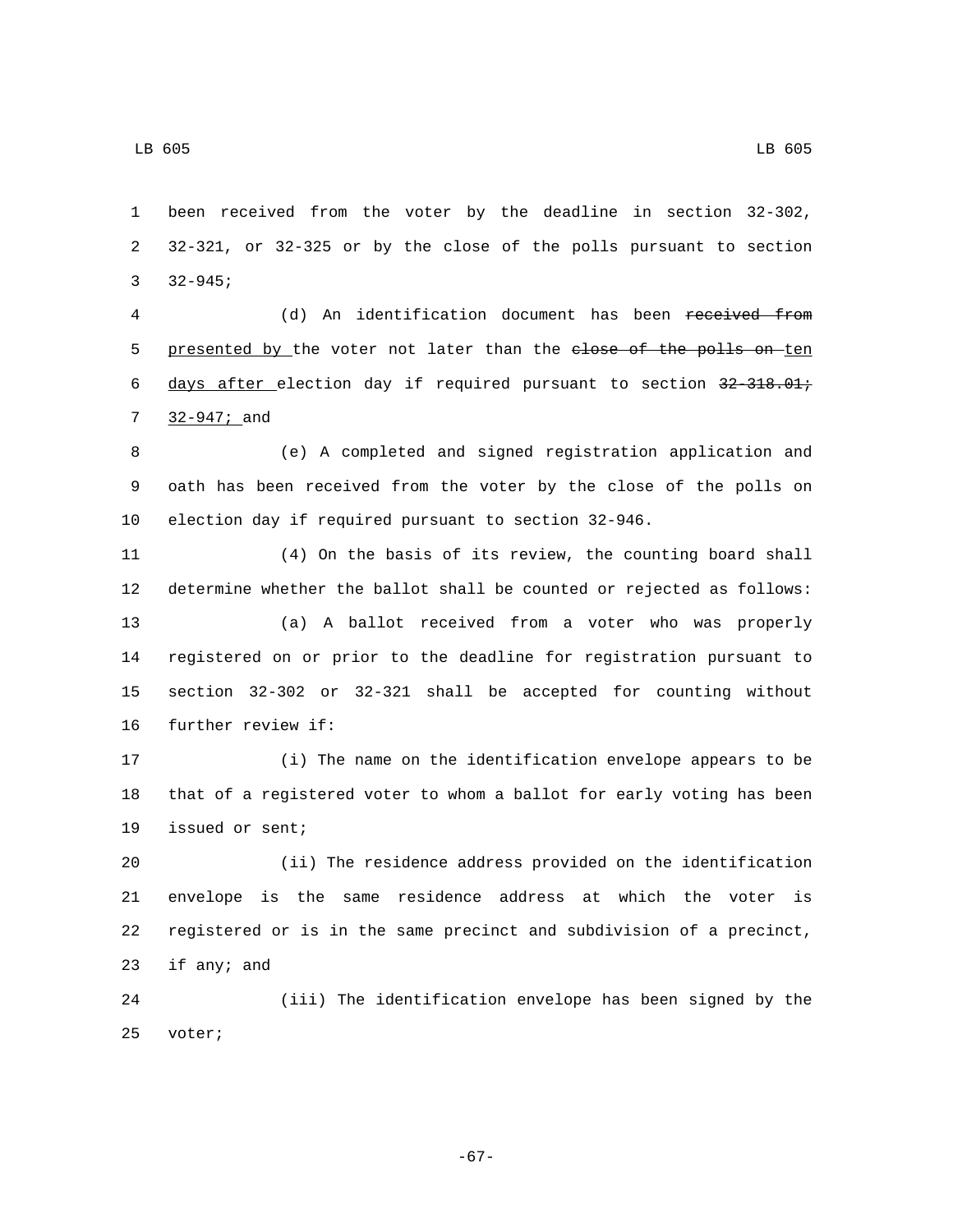(b) In the case of a ballot received from a voter who was not properly registered prior to the deadline for registration pursuant to section 32-302 or 32-321, the ballot shall be accepted 4 for counting if: (i) A valid registration application completed and signed by the voter has been received by the election commissioner or county clerk prior to the close of the polls on election day; (ii) The name on the identification envelope appears to 9 be that of the person who requested the ballot; (iii) The residence address provided on the identification envelope and on the registration application is the same as the residence address as provided on the voter's request for 13 a ballot for early voting; and (iv) The identification envelope has been signed by the 15 voter; (c) In the case of a ballot received from a voter without a residence address who requested a ballot pursuant to section 32-946, the ballot shall be accepted for counting if: (i) The name on the identification envelope appears to be that of a registered voter to whom a ballot has been sent; (ii) A valid registration application completed and signed by the voter, for whom the residence address is deemed to be the address of the office of the election commissioner or county clerk pursuant to section 32-946, has been received by the election commissioner or county clerk prior to the close of the polls on

LB 605 LB 605

-68-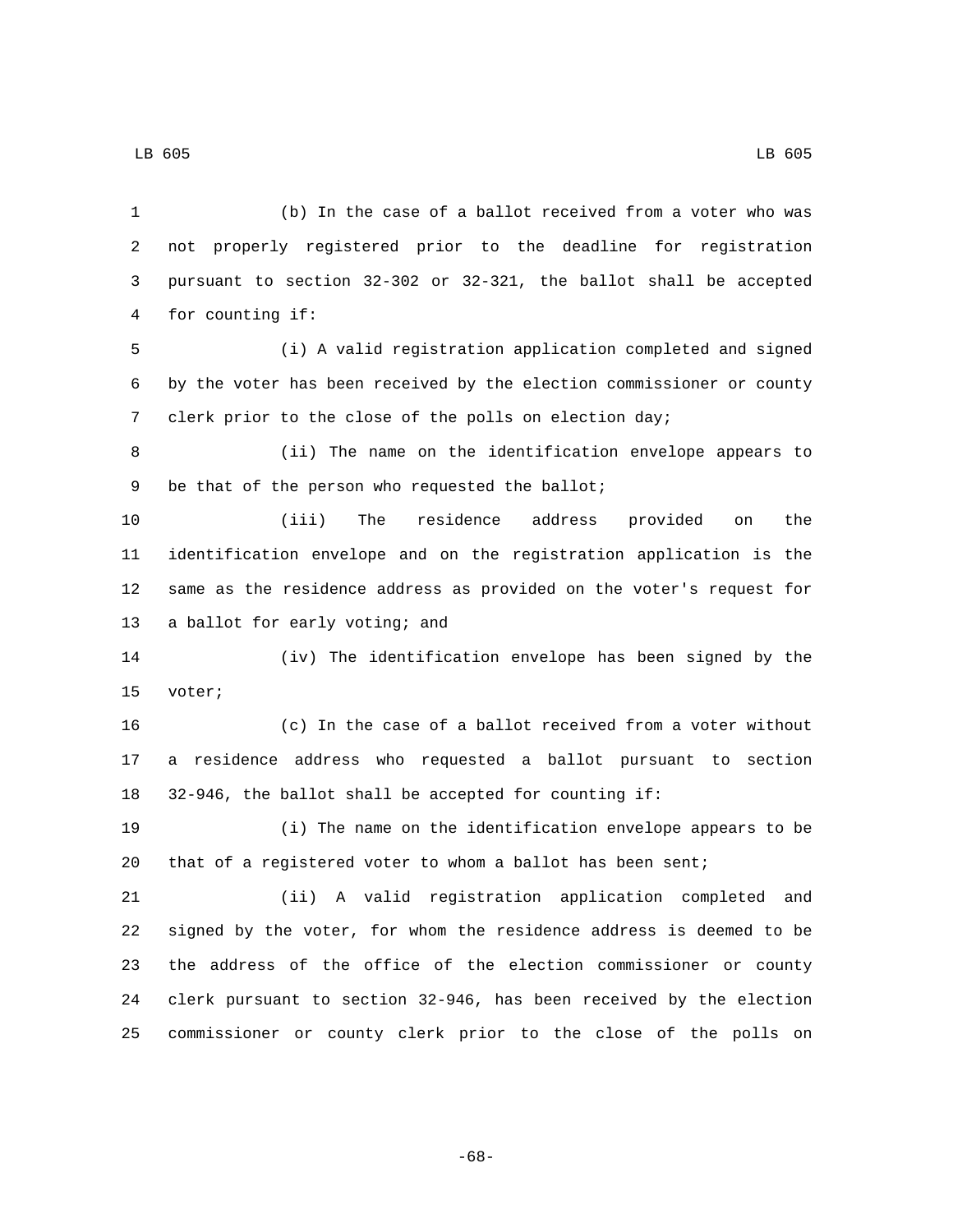1 election day;

 (iii) The oath required pursuant to section 32-946 has been completed and signed by the voter and received by the election commissioner or county clerk by the close of the polls on election 5 day; and

6 (iv) The identification envelope has been signed by the 7 voter; and

8 (d) In the case of a ballot received from a registered 9 voter required to present a government-issued photographic 10 identification before voting with the ballot to vote early pursuant 11 to section 32-318.01, 32-947, the ballot shall be accepted for 12 counting if:

 (i) The name on the identification envelope appears to be that of a registered voter to whom a ballot has been issued or sent; (ii) The residence address provided on the identification envelope is the same address at which the voter is registered or is in the same precinct and subdivision of a precinct, if any;

18 (iii) A copy of an a government-issued photographic 19 identification document authorized in section 32-318.01 has been 20 received by the election commissioner or county clerk prior to the 21 elose of the polls on within ten days after election day; and

22 (iv) The identification envelope has been signed by the 23 voter.

24 (5) In opening the identification envelope or the return 25 envelope to determine if registration applications, oaths, or

-69-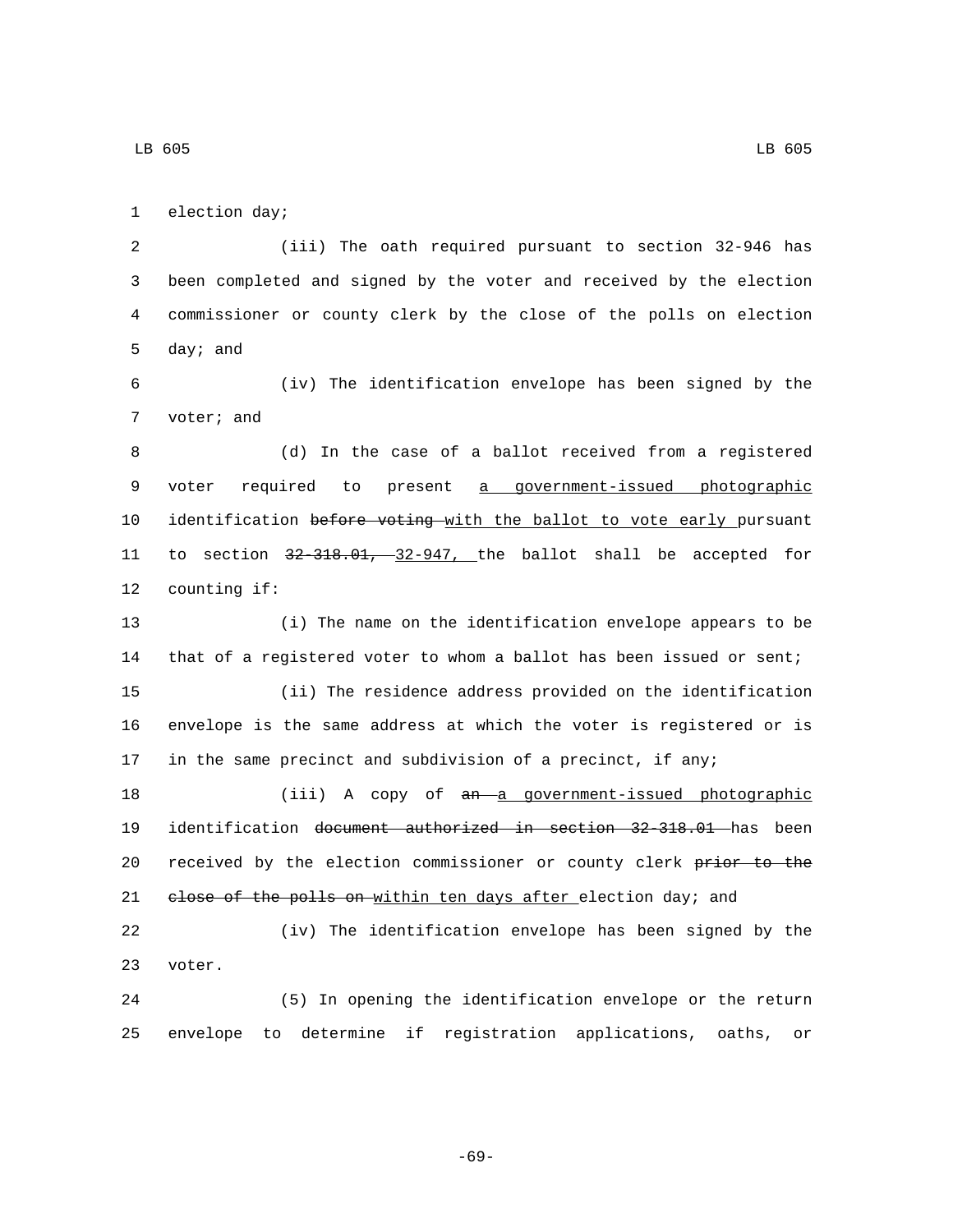identification documents have been enclosed by the voters from whom they are required, the counting board shall make a good faith effort to ensure that the ballot remains folded and that the secrecy of the

4 vote is preserved.

 (6) The counting board may, on the second Monday before the election, open all identification envelopes which are approved, and if the signature of the election commissioner or county clerk or his or her employee is on the ballot, the ballot shall be unfolded, flattened for purposes of using the optical scanner, and placed in a sealed container for counting as directed by the election commissioner or county clerk. At the discretion of the election commissioner or county clerk, the counting board may begin counting early ballots no earlier than twenty-four hours prior to the opening 14 of the polls on the day of the election.

 (7) If an identification envelope is rejected, the counting board shall not open the identification envelope. The counting board shall write Rejected on the identification envelope and the reason for the rejection. If the ballot is rejected after opening the identification envelope because of the absence of the official signature on the ballot, the ballot shall be reinserted in the identification envelope which shall be resealed and marked Rejected, no official signature. The counting board shall place the rejected identification envelopes and ballots in a container labeled 24 Rejected Ballots and seal it.

(8) As soon as all ballots have been placed in the sealed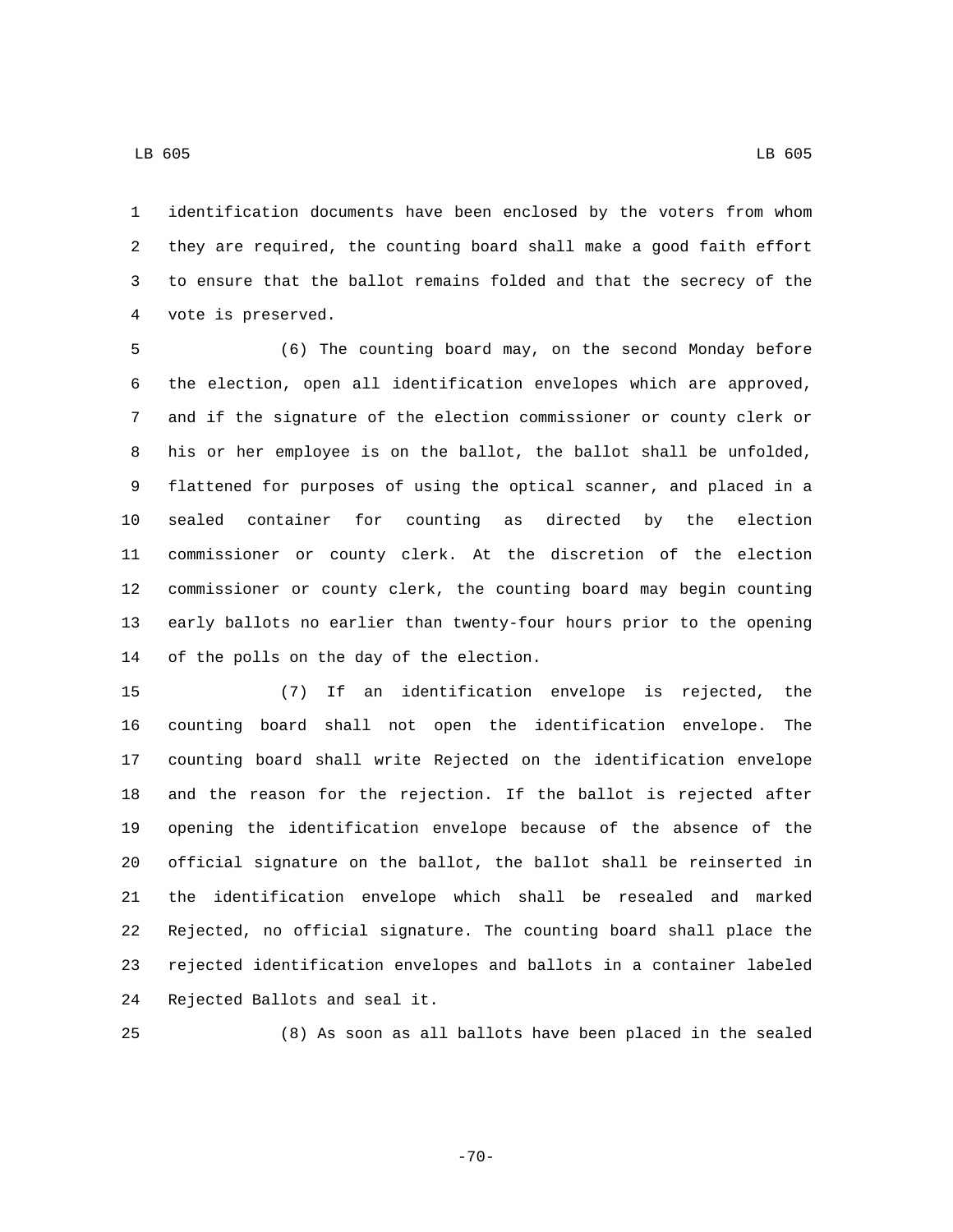container and rejected identification envelopes or ballots have been sealed in the Rejected Ballots container, the counting board shall count the ballots the same as all other ballots and an unofficial count shall be reported to the election commissioner or county clerk.

6 election day.

 Sec. 58. Section 32-1041, Reissue Revised Statutes of 8 Nebraska, is amended to read:

No results shall be released prior to the closing of the polls on

 32-1041 The election commissioner or county clerk may use optical-scan ballots or voting systems approved by the Secretary of 11 State to allow registered voters electors to cast their votes at any election. The election commissioner or county clerk may use vote counting devices and voting systems approved by the Secretary of State for tabulating the votes cast at any election. Vote counting devices shall include electronic counting devices such as optical scanners. Any new voting or counting system shall be approved by the Secretary of State prior to use by an election commissioner or county clerk. Notwithstanding any other provision of the Election Act, the Secretary of State may adopt and promulgate rules and regulations to establish different procedures and locations for voting and counting votes pursuant to the use of any new voting or counting system. The procedures shall be designed to preserve the safety and confidentiality of each vote cast and the secrecy and security of the counting process, to establish security provisions for the prevention of fraud, and to ensure that the election is conducted in a fair

LB 605 LB 605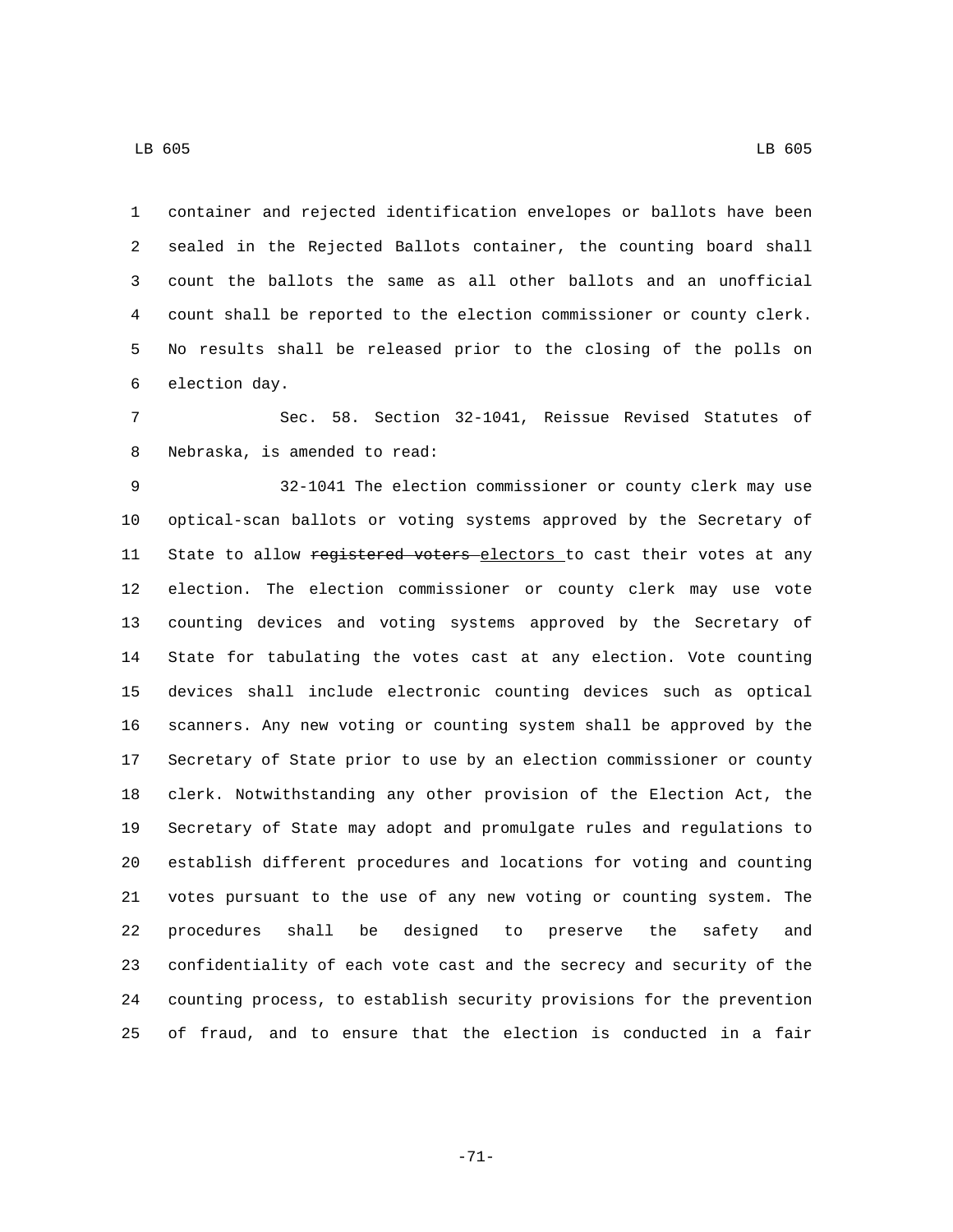1 manner.

 Sec. 59. Section 32-1302, Reissue Revised Statutes of 3 Nebraska, is amended to read:

 32-1302 (1) Except for trustees of sanitary and improvement districts, any elected official of a political subdivision and any elected member of the governing bodies of cities, villages, counties, irrigation districts, natural resources districts, public power districts, school districts, community college areas, educational service units, hospital districts, and metropolitan utilities districts may be removed from office by recall pursuant to sections 32-1301 to 32-1309. A trustee of a sanitary and improvement district may be removed from office by recall pursuant to 13 sections 31-786 to 31-793.

 (2) If due to reapportionment the boundaries of the area served by the official or body change, the recall procedure and special election provisions of sections 32-1301 to 32-1309 shall 17 apply to the registered voters those residing within the boundaries 18 of the new area.

 (3) The recall procedure and special election provisions of such sections shall apply to members of the governing bodies listed in subsection (1) of this section, other than sanitary and improvement districts, who are elected by precinct, district, or subdistrict of the political subdivision. Only registered voters of such member's precinct, district, or subdistrict may sign a recall petition. Only electors of such member's precinct, district, or

-72-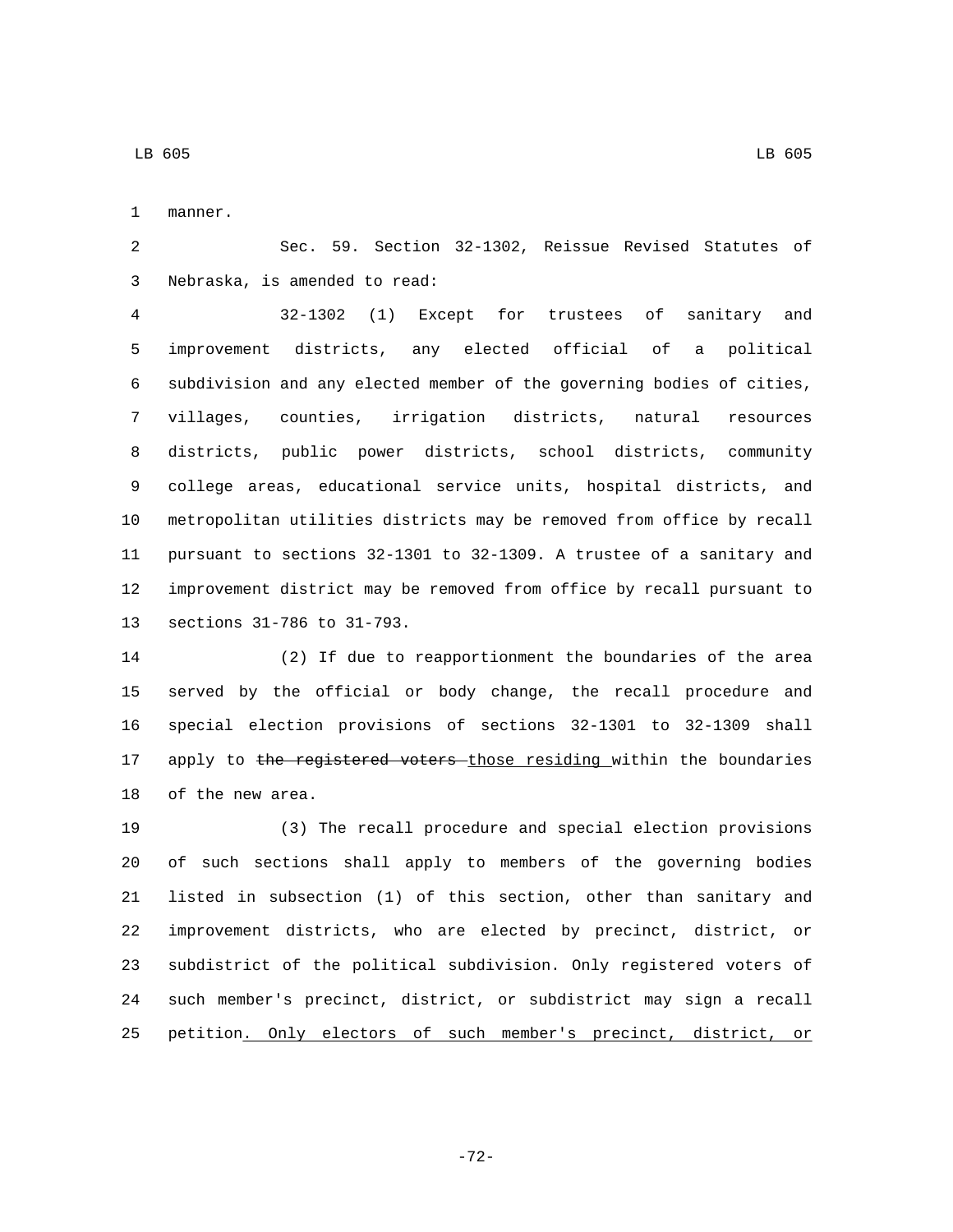1 subdistrict who register to vote may or vote at the recall election. The recall election shall be held within the member's precinct,

 district, or subdistrict. When an elected member is nominated by precinct, district, or subdistrict in the primary election and elected at large in the general election, the recall provisions shall 6 apply to the registered voters electors at the general election.

 (4) The recall procedure and special election provisions shall apply to the mayor and members of the city council of municipalities with a home rule charter notwithstanding any contrary 10 provisions of the home rule charter.

 Sec. 60. Section 32-1307, Reissue Revised Statutes of 12 Nebraska, is amended to read:

 32-1307 The form of the official ballot at a recall election held pursuant to section 32-1306 shall conform to the requirements of this section. With respect to each person whose removal is sought, the question shall be submitted: Shall (name of person) be removed from the office of (name of office)? Immediately following each such question there shall be printed on the ballot the two responses: Yes and No. Next to each response shall be placed a 20 square or oval in which the registered voters electors may vote for one of the responses by making a cross or other clear, identifiable mark. The name of the official which shall appear on the ballot shall be the name of the official that appeared on the ballot of the previous general election that included his or her name.

Sec. 61. Section 32-1403, Reissue Revised Statutes of

-73-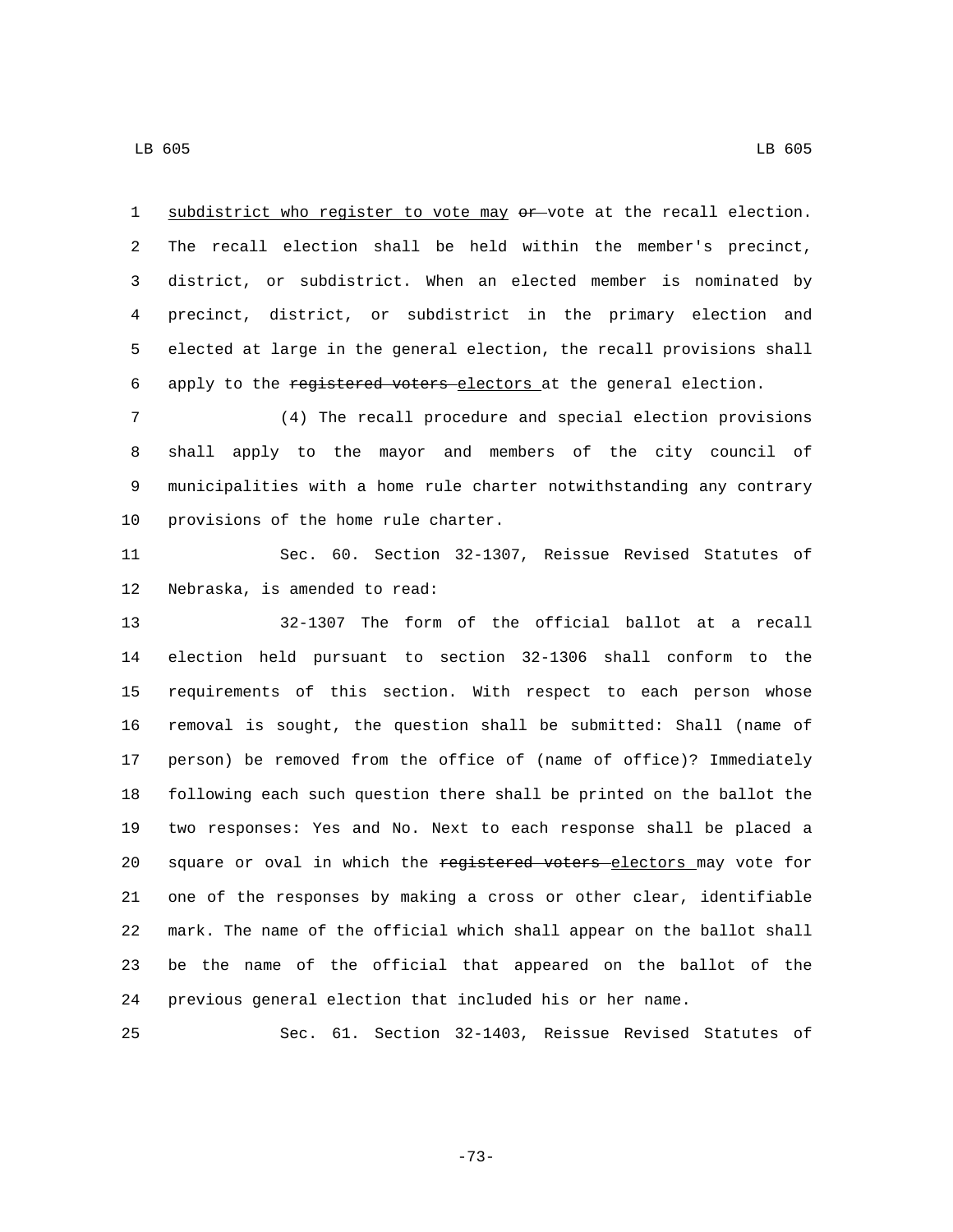32-1403 A full and correct copy of the title and text of the law or amendment to the Constitution of Nebraska to be proposed 4 by an initiative petition or the measure sought to be referred to the 5 registered voters-by a referendum petition shall be printed upon each sheet of the petition which contains signatures. The petition may be filed with the Secretary of State in numbered sections for 8 convenience in handling.

 Sec. 62. Section 32-1502, Reissue Revised Statutes of 10 Nebraska, is amended to read:

 32-1502 A person shall be guilty of election falsification if, orally or in writing, he or she purposely states a falsehood under oath lawfully administered or in a statement made under penalty of election falsification (1) as to a material matter relating to an election in a proceeding before a court, tribunal, or public official or (2) in a matter in relation to which an oath or statement under penalty of election falsification is authorized by law, including a statement required for verifying or filing a voter registration application, election-day voter registration, or voting 20 early<sub>1</sub>  $e^{r-a}$  statement required by a new or former resident to enable him or her to vote for President or Vice President of the United States, or a statement required by a new resident to enable him or 23 her to vote in the statewide general election. Any person committing election falsification shall be guilty of a Class IV felony.

Sec. 63. Section 32-1503, Reissue Revised Statutes of

-74-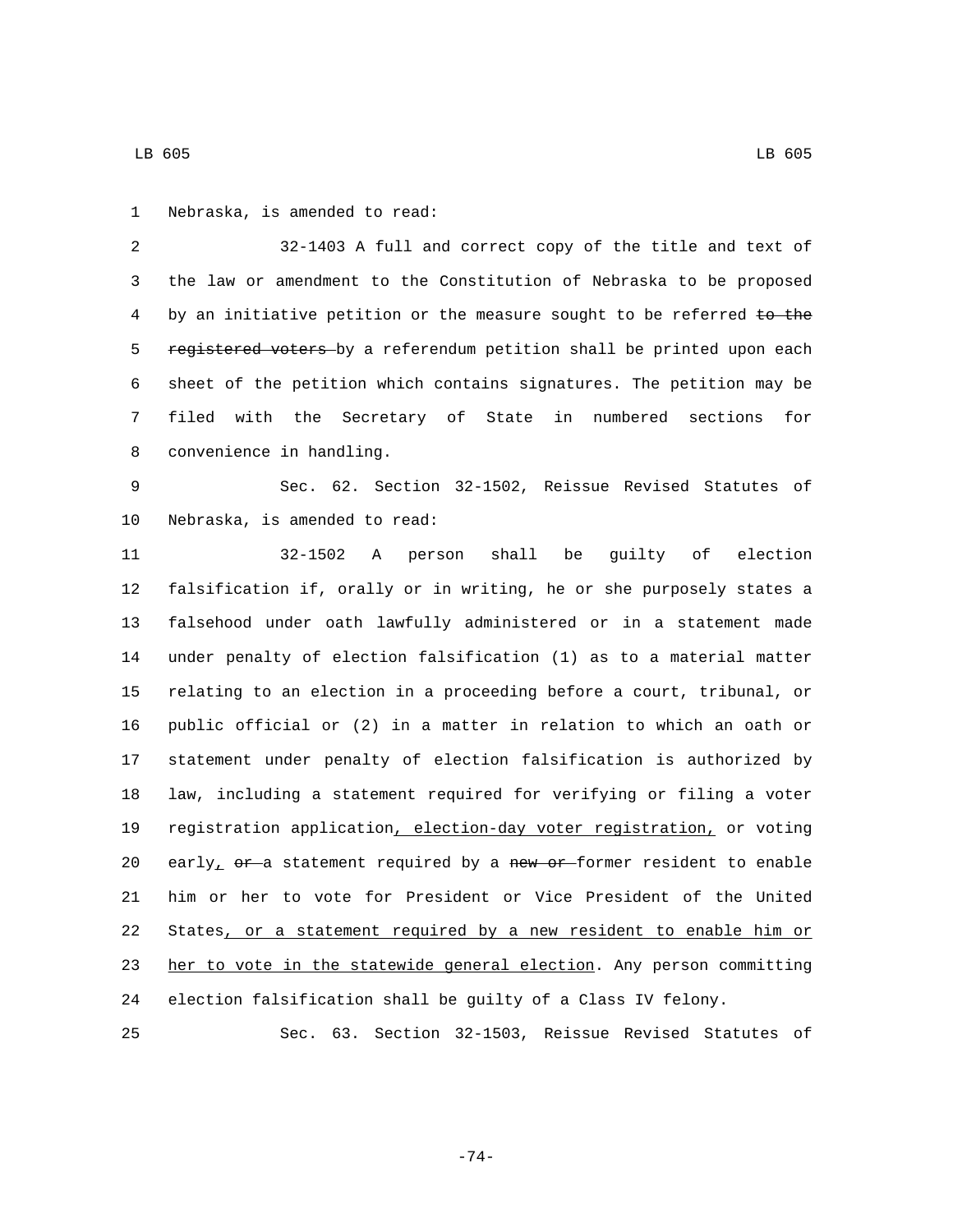32-1503 Any person who (1) falsely impersonates an elector and registers or attempts or offers to register in the name of such elector, (2) knowingly or fraudulently registers or offers to, attempts to, or makes application to register in or under the name of any other person, in or under any false, assumed, or fictitious name, or in or under any name not his or her own, (3) knowingly or fraudulently registers in two election districts, (4) having registered in one district, fraudulently attempts or offers to register at any other election district in which he or she does not have a lawful right to register, (5) knowingly or willfully does any unlawful act to secure registration for himself or herself or any other person, (6) knowingly, willfully, or fraudulently, by false impersonation or by any unlawful means, causes, procures, or attempts to cause or procure the name of any registered voter in any election precinct to be erased or stricken from any register of the voters of such precinct, (7) by force, threat, menace, intimidation, bribery, reward, offer or promise of reward, or other unlawful means, prevents, hinders, or delays any person having a lawful right to register or to be registered from duly exercising such right, (8) knowingly, willfully, or fraudulently compels, induces, or attempts or offers to compel or induce, by any unlawful means, any deputy registrar to register any person not lawfully entitled to 24 registration in such precinct or to register any false, assumed, or fictitious name or any name of any other person, (9) knowingly,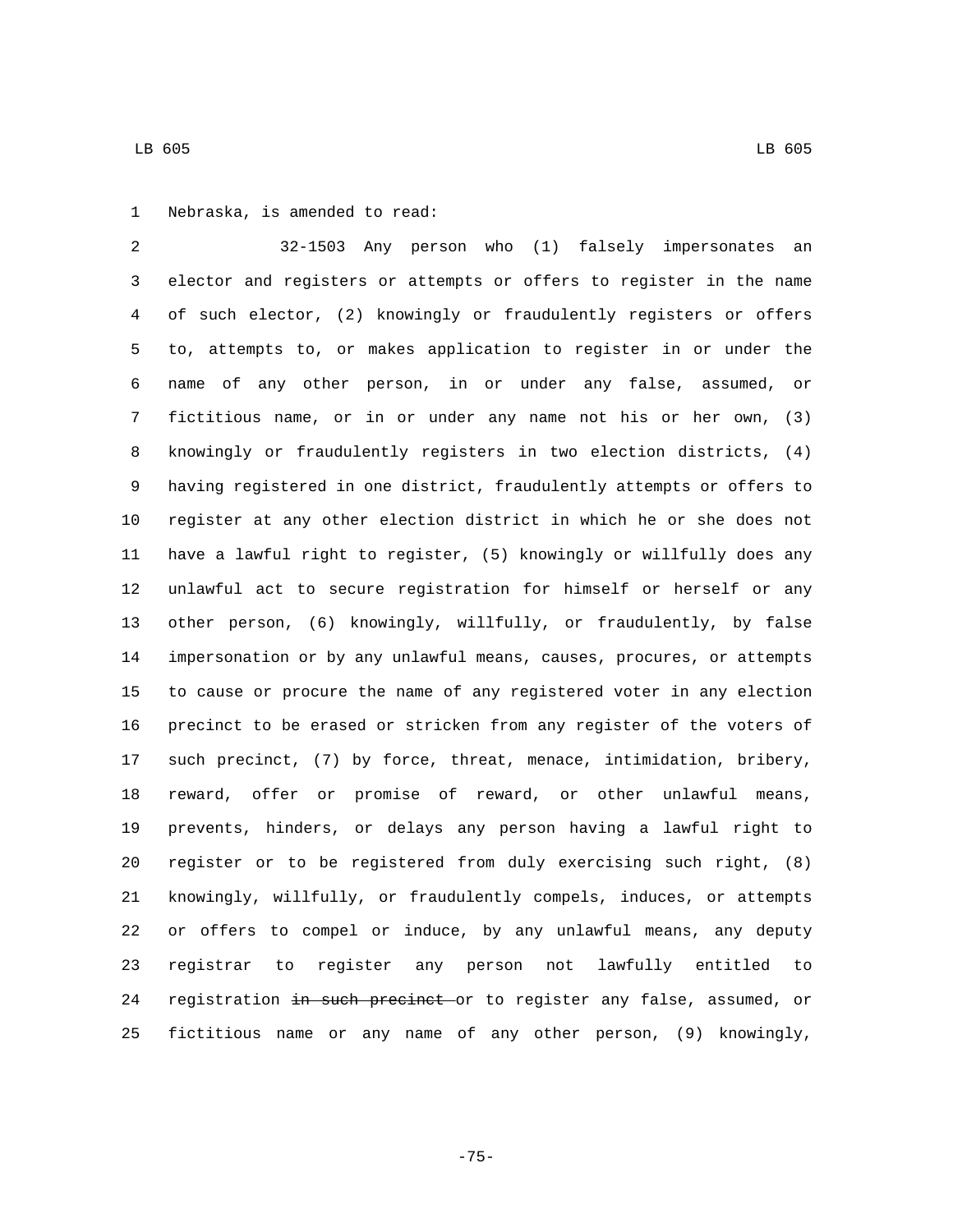LB 605 LB 605

 willfully, or fraudulently interferes with, hinders, or delays any deputy registrar in the discharge of his or her duties, (10) counsels, advises, induces, or attempts to induce any deputy registrar to refuse to perform or neglect to comply with his or her duties or to violate any of the provisions of the Election Act, or (11) aids, counsels, procures, or advises any person to do any act forbidden by this section or to omit to do any act by law directed to 8 be done shall be guilty of a Class IV felony.

 Sec. 64. Section 32-1504, Reissue Revised Statutes of 10 Nebraska, is amended to read:

 32-1504 Any deputy registrar who is guilty of any willful neglect of his or her duty or of any corrupt or fraudulent conduct or practice in the execution of his or her duty or who willfully neglects or, when called upon, willfully declines to exercise the powers conferred on him or her by sections 32-301 to 32-330 and section 14 of this act shall be guilty of a Class IV felony.

 Sec. 65. Section 32-1508, Reissue Revised Statutes of 18 Nebraska, is amended to read:

 32-1508 Any person who is guilty of willful or corrupt false swearing in taking an oath prescribed by or upon any examination provided for in sections 32-301 to 32-330 and section 14 22 of this act or upon being challenged as unqualified to register to 23 vote shall be guilty of a Class IV felony.

 Sec. 66. Section 32-1512, Reissue Revised Statutes of 25 Nebraska, is amended to read:

-76-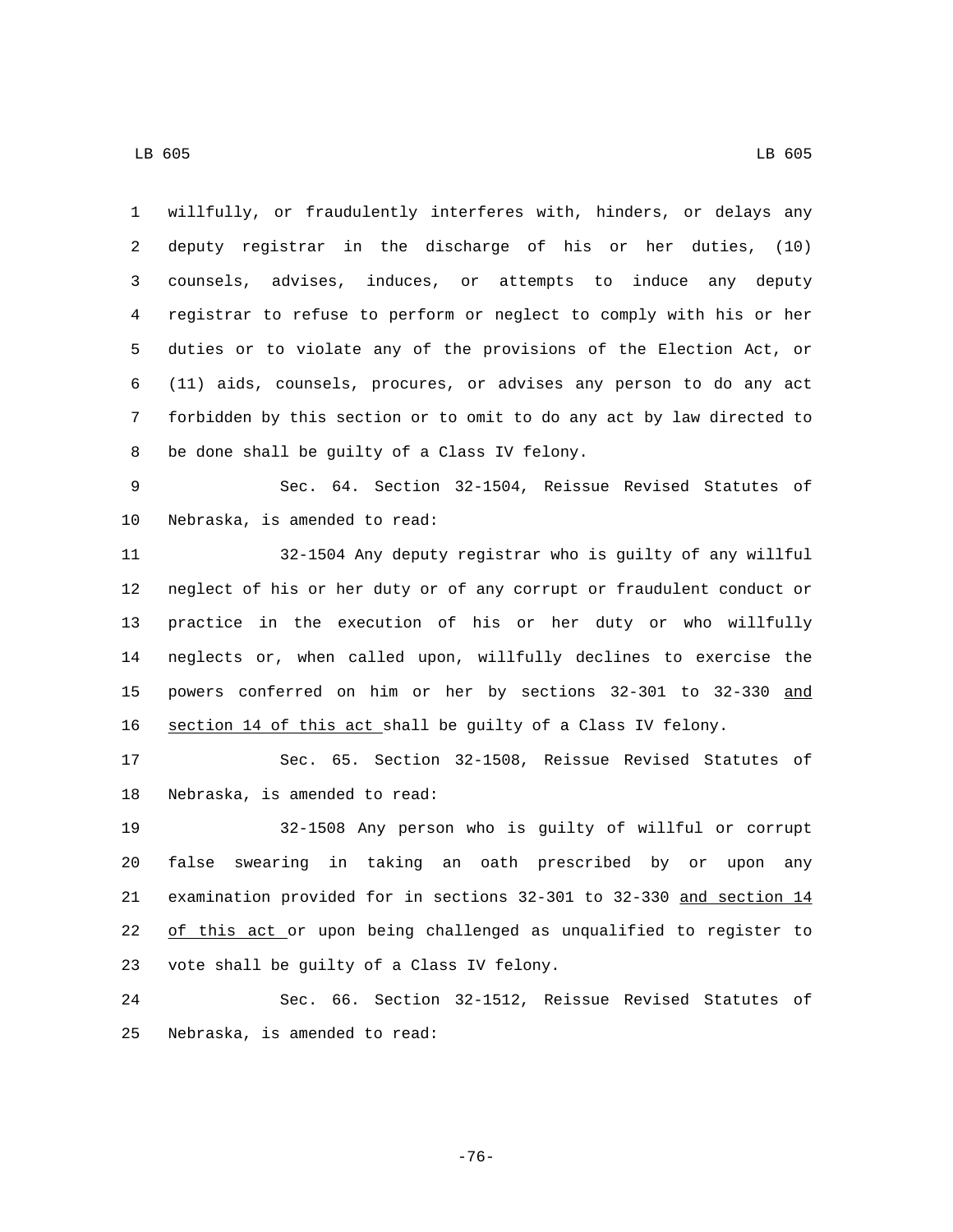| $\mathbf{1}$ | Irregularities<br>defects<br>оf<br>32-1512<br>in<br>the<br>mode<br>or |
|--------------|-----------------------------------------------------------------------|
| 2            | noticing, convening, holding, or conducting any registration or       |
| 3            | revision of registration authorized by sections 32-301 to 32-330 and  |
| 4            | section 14 of this act shall not constitute a defense<br>to a         |
| 5            | prosecution for a violation of any of the provisions of sections      |
| 6            | 32-1503 to 32-1511.                                                   |
| 7            | Sec. 67. Section 32-1519, Reissue Revised Statutes of                 |
| 8            | Nebraska, is amended to read:                                         |
| 9            | 32-1519 (1) Any judge of election who (a) knowingly                   |
| 10           | receives or sanctions the reception of an improper or illegal vote,   |
| 11           | from any person who is not a registered voter, (b) receives or        |
| 12           | sanctions the reception of a ballot from any person who refuses to    |
| 13           | answer any question which is put to him or her in accordance with the |
| 14           | Election Act, (c) refuses to take the oath prescribed by the act, (d) |
| 15           | sanctions the refusal by any other judge of election to administer    |
| 16           | any oath required by the act when such oath is required, or $(e)$     |
| 17           | refuses to receive or sanctions the rejection of a ballot from any    |
| 18           | registered voter elector at the place where such registered voter     |
| 19           | elector properly and legally offers to vote shall be guilty of a      |
| 20           | Class III misdemeanor.                                                |
|              |                                                                       |

 (2) Any judge or clerk of election on whom any duty is enjoined by the act who willfully neglects any such duty or who engages in any corrupt conduct in the discharge of his or her duty 24 shall be guilty of a Class III misdemeanor.

Sec. 68. Section 32-1528, Reissue Revised Statutes of

-77-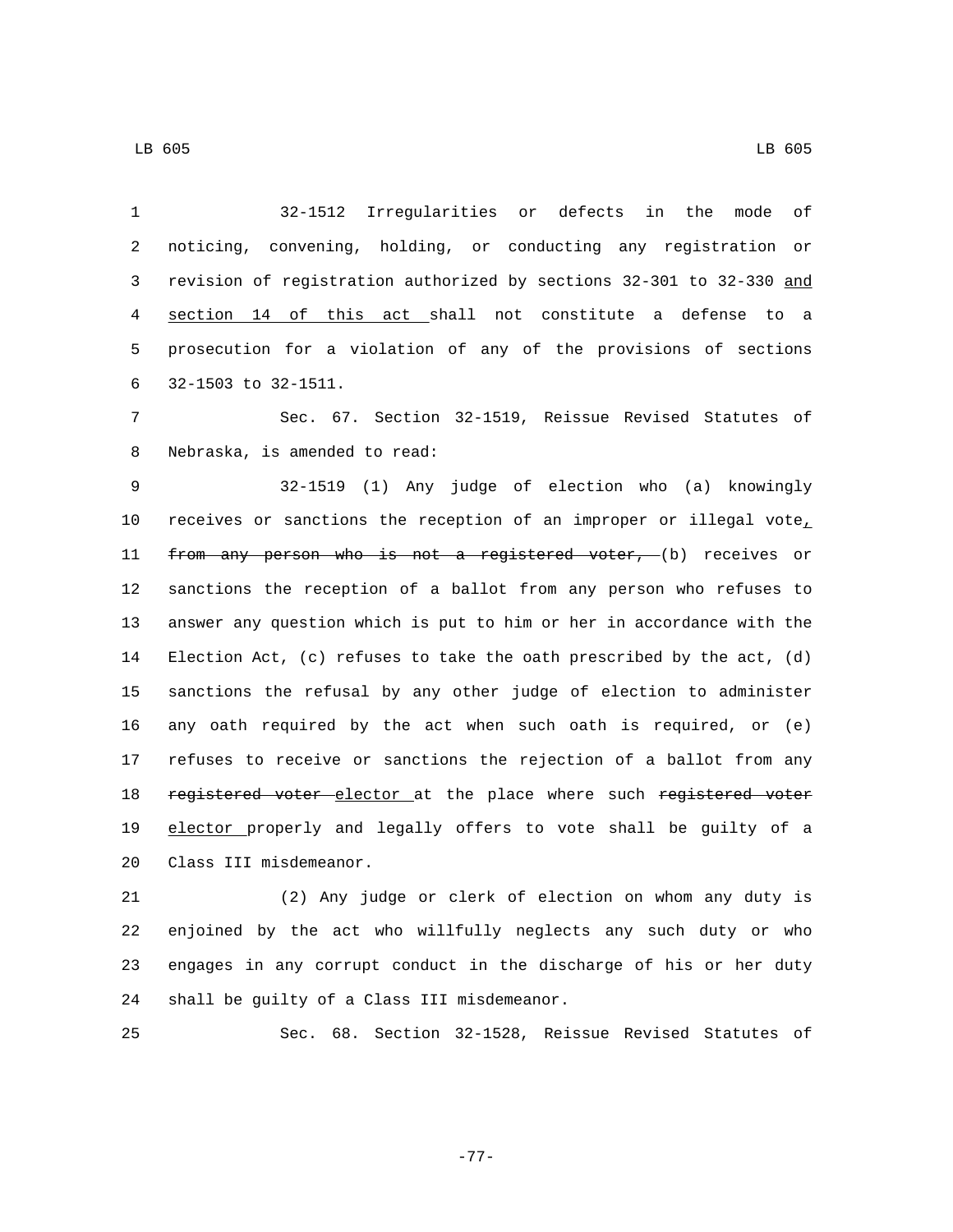2 32-1528 Any person who votes a ballot in any election 3 held for a school district, village, or precinct of a city in this 4 state in which he or she does not actually reside or into which he or 5 she has come for merely temporary purposes shall be guilty of a Class III misdemeanor.6

7 Sec. 69. Section 32-1530, Reissue Revised Statutes of 8 Nebraska, is amended to read:

 32-1530 Any person who votes (1) who is not a resident of this state, who is not registered to vote in the county in which he 11 or she voted or did not register to vote in such county as otherwise 12 provided by the Election Act, or registered in the county or who at the time of election is not of the constitutionally prescribed age of a registered voter, (2) who is not a citizen of the United States, or (3) after being disqualified by law by reason of his or her conviction of a felony and prior to the end of the two-year period after completing the sentence, including any parole term, shall be 18 guilty of a Class IV felony.

19 Sec. 70. Section 32-1531, Reissue Revised Statutes of 20 Nebraska, is amended to read:

 32-1531 Except as provided in sections 32-933 to 32-937, 22 any Any person who is a resident of this state and who goes or comes into any county of which he or she is not an actual resident and votes in such county shall be guilty of a Class IV felony.

25 Sec. 71. Section 32-1532, Reissue Revised Statutes of

-78-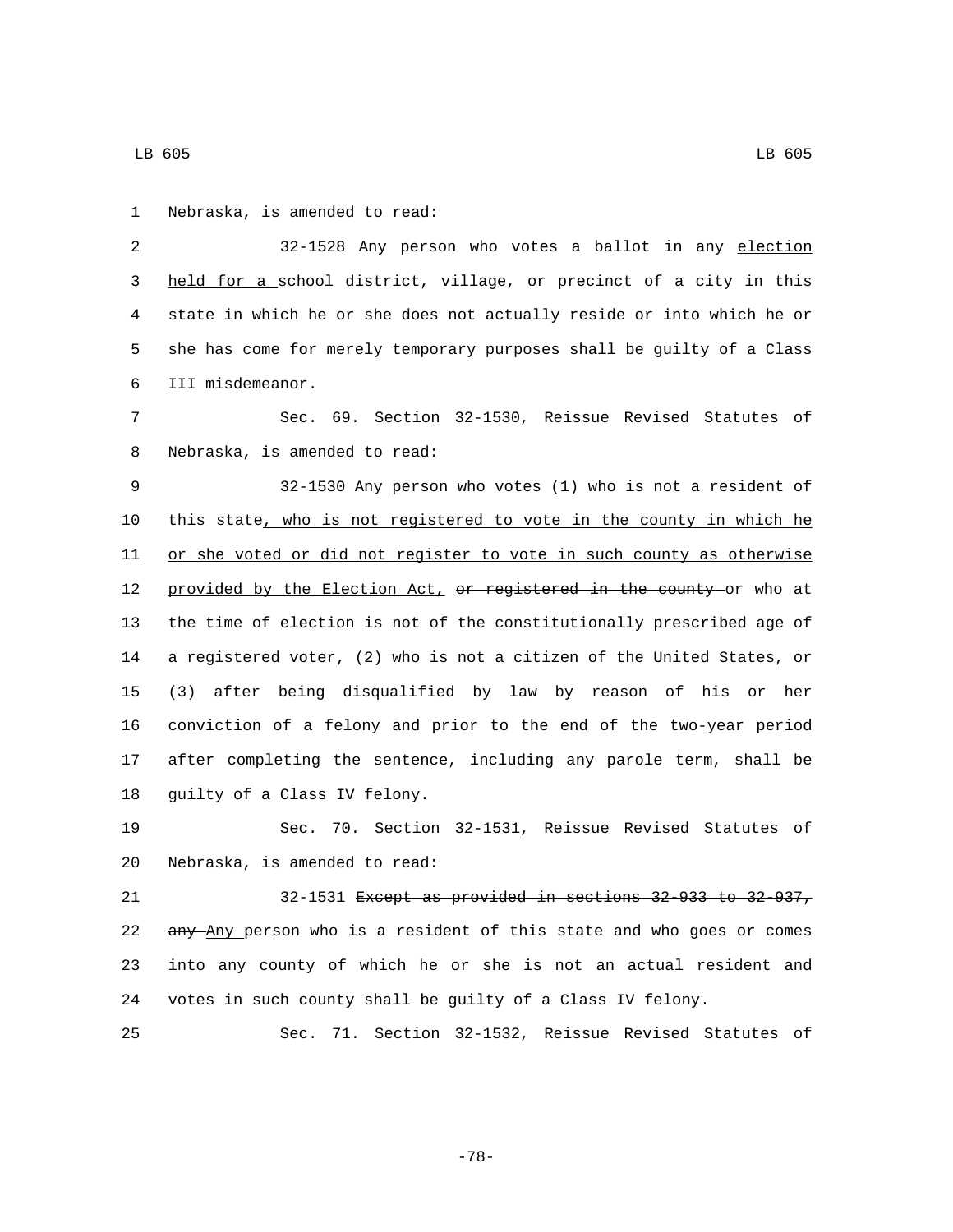32-1532 Any person who procures, aids, assists, counsels, or advises another to give his or her vote, knowing that such other 4 person is not a resident of this state or a registered voter of the 5 eounty as required by law at the time of election, is not registered to vote in the county in which such other person would be voting or does not intend to register to vote in such county as otherwise 8 provided by the Election Act, is not of the constitutionally prescribed age of a registered voter, is not a citizen of the United States, or is not duly qualified as a result of any other disability to vote at the place where and the time when the vote is to be given 12 shall be guilty of a Class IV felony.

 Sec. 72. Original sections 32-107, 32-108, 32-114, 32-115, 32-221, 32-302, 32-306, 32-307, 32-308, 32-311.01, 32-314, 32-321, 32-325, 32-807, 32-813, 32-901, 32-902, 32-904, 32-906, 32-907, 32-910, 32-912, 32-913, 32-914, 32-916, 32-917, 32-918, 32-919, 32-920, 32-921, 32-922, 32-923, 32-925, 32-927, 32-929, 32-933, 32-934, 32-935, 32-936, 32-937, 32-938, 32-940, 32-941, 32-944, 32-945, 32-947, 32-952, 32-953, 32-1001, 32-1027, 32-1041, 32-1302, 32-1307, 32-1403, 32-1502, 32-1503, 32-1504, 32-1508, 32-1512, 32-1519, 32-1528, 32-1530, 32-1531, and 32-1532, Reissue Revised Statutes of Nebraska, and sections 32-101, 32-310, 32-816, 32-915, and 32-1002, Revised Statutes Cumulative Supplement, 2010, 24 are repealed.

Sec. 73. The following section is outright repealed: